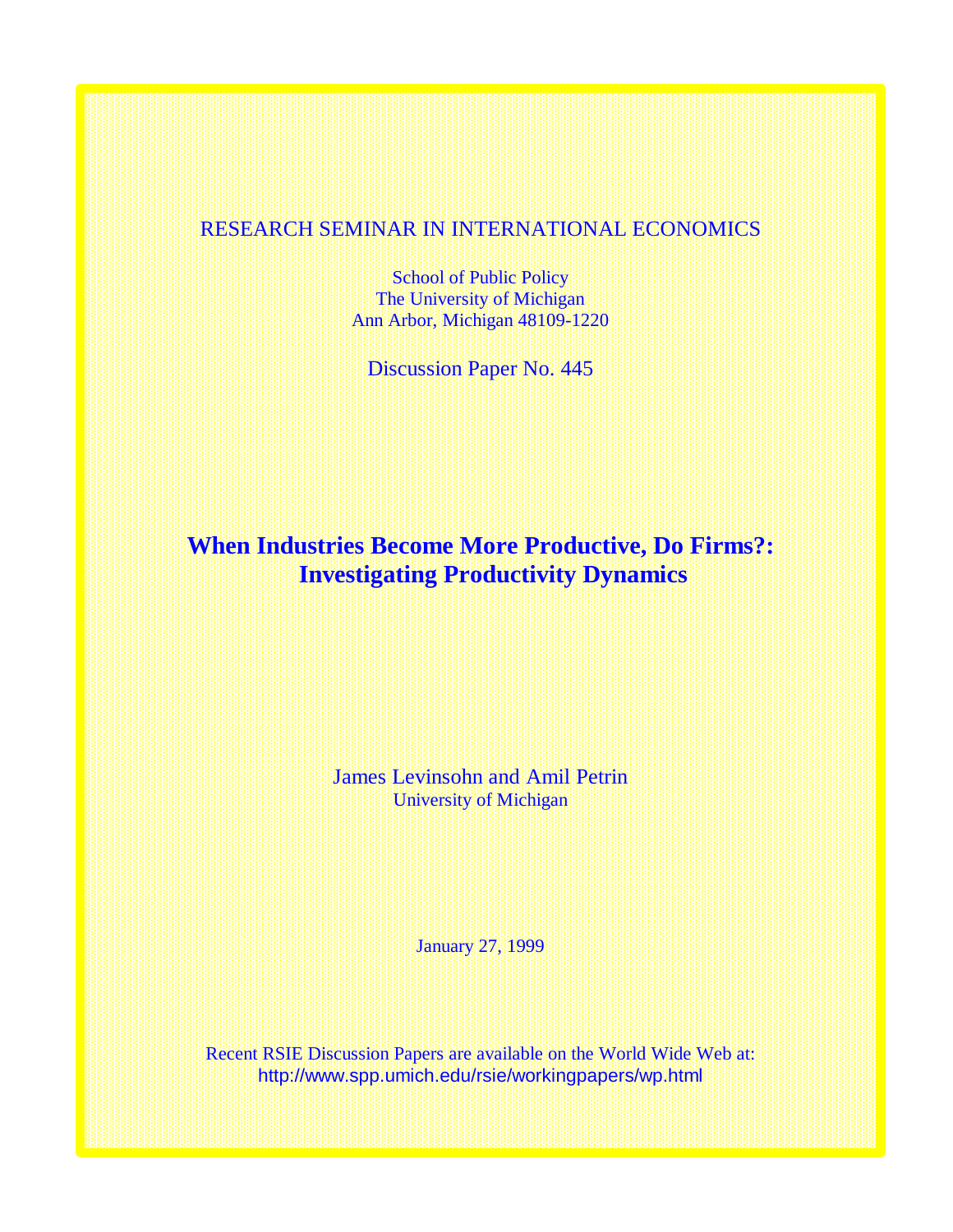## When Industries Become More Productive, Do Firms?:Investigating Productivity Dynamics

by

James Levinsohn National Bureau of Economic Research University of Michigan and Amil Petrin University of Chicago

Current version: January 27, 1999

Address. Levinsohn: Department of Economics, University of Michigan, Ann Arbor, MI 48109; Internet: jamesL@umich.edu, WWW: http://www.econ.lsa.umich.edu/~ jamesl, Petrin: Graduate School of Business, University of Chicago, 1101 E. 58th St., Chicago, IL 60637; Internet: amil.petrin@gsb.uchicago.edu, WWW:http://gsbwww.uchicago.edu/fac/amil.petrin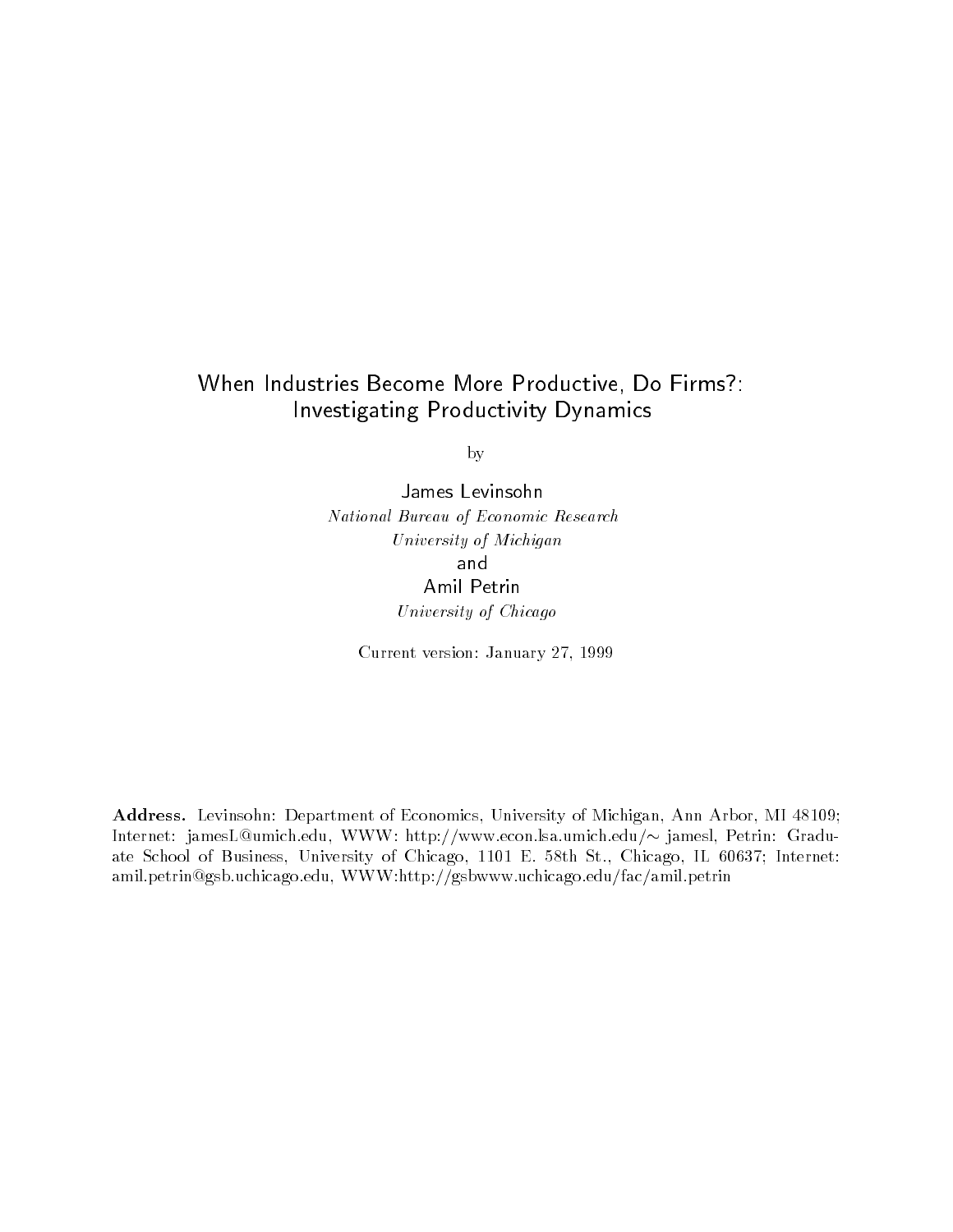## When Industries Become More Productive, Do Firms?: Investigating Productivity Dynamics

James Levinsohn National Bureau of Economic Research University of Michigan and Amil Petrin University of Chicago

#### 1. Introduction

Why do some industries become more productive over time? One explanation is that firms adopt new and better methods of production. This can happen because firms learn by doing or because firms are exposed to new and better methods of production. Examples of the former range from the low-tech sewing machine operator at an apparel firm to the high-tech process of increasing yields on silicon chip production. An example of the latter is the set of manufacturing practices known as "lean production." U.S. manufacturers, initially auto producers but later others, adopted these methods after observing Japanese success. In both the learning-by-doing and the learning-by-watching cases, firm productivity increases and with that comes increases in industry productivity. We refer to this as the real productivity case, and we view it as an uplifting explanation of the mechanism for productivity increases. After all, there are no obvious bounds on learning and ingenuity. From a more analytic viewpoint, modeling the real productivity case is relatively straightforward, in part because this is a story whose essence can be captured with a representative firm model.

There is another explanation for increased industry productivity, and it is a bit less cheery and a bit more cutthroat. This is the idea that in open markets, some firms thrive while others disappear. There are, within an industry, winners and losers. As firms that are especially well suited to an industry expand and mists contract or exit, industry productivity increases. Conversely, industry productivity is hindered when firms are sheltered from the harsh realities of the marketplace. An example of this is an explanation given by the  $Economics<sup>t</sup>$  for Japan's recent and long economic

We would like to thank seminar participants at Stanford University, Harvard University, UC-San Diego, Uni versity of North Carolina, and NBER for helpful suggestions. Pat Ba jari, Susanto Basu, Roger Gordon, Elhanan Helpman, Peter Klenow, Ariel Pakes, and Valery Ramey also provided especially helpful suggestions. Marc Melitz and Wendy Petropoulos provided splendid research assistance. We are grateful to the Russell Sage Foundation for support.

<sup>&</sup>lt;sup>1</sup> See the June 20, 1998 issue containing the article "Japan's Economic Plight."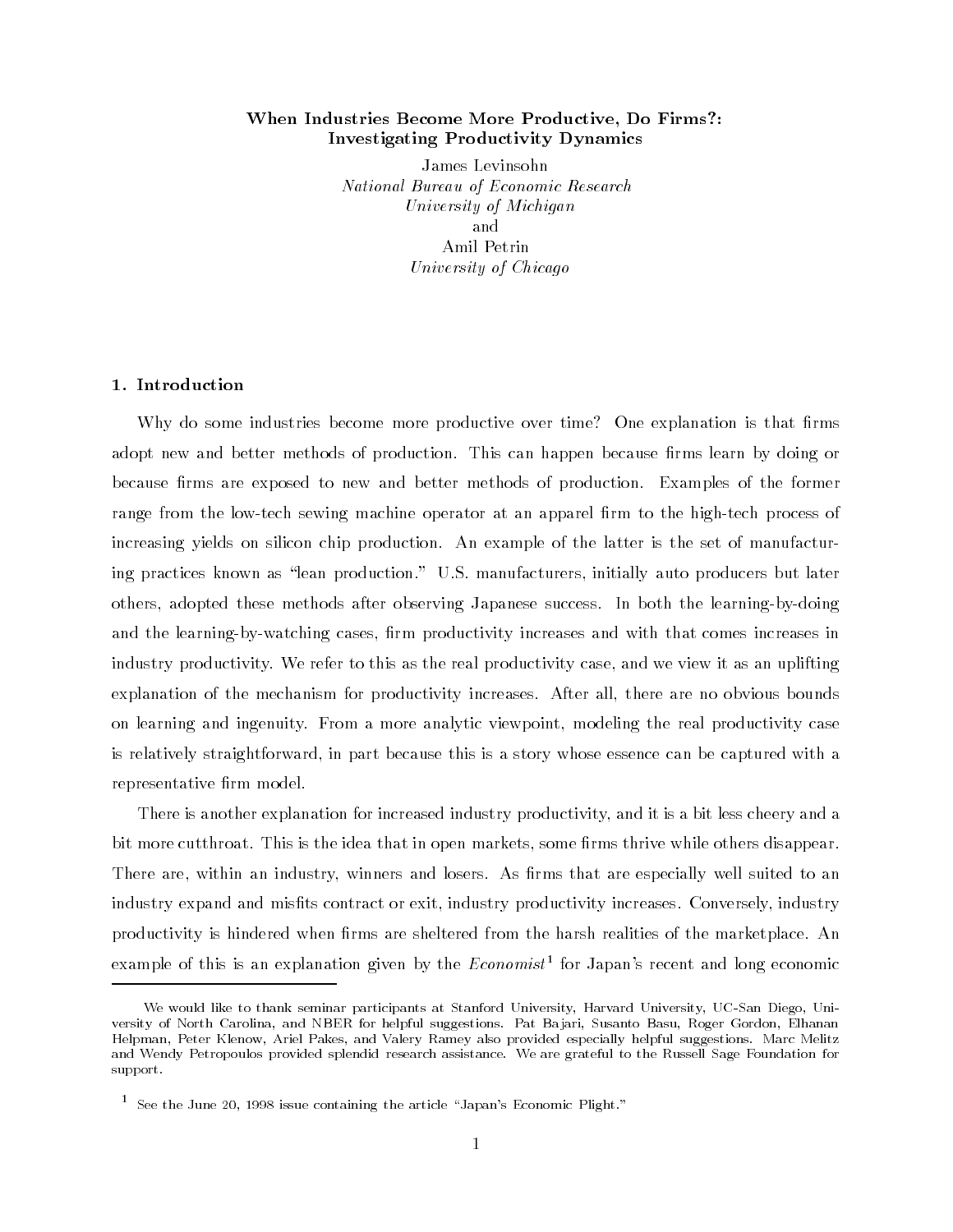downturn. The Economist, echoing arguments made by many others, suggested that Japan's poor economic performance was, at least in part, because of a Japanese aversion to "outright failure"of firms. Rather, there exists a corporate culture more willing to tolerate low returns. In today's more global economy, this culture is more difficult to maintain and has contributed, the *Economist* claimed, to the recent poor performance of the Japanese economy while other industrial economies continue to boom. The notion that inefficient firms can perhaps survive in a protected economy but will perish in a more competitive environment is not a new idea. Rather, it is an immediate implication of Ricardo's 1817 theory of comparative advantage and specialization. This process of industry rationalization might be expected to lead to increased industry productivity, and we refer to this story as the rationalization case. From an analytic viewpoint, the rationalization case requires explicitly modeling firm heterogeneity, since the representative firm framework cannot adequately capture the evolutionary process in which some firms thrive while others lag.

The first goal of the paper is to determine, in one specific instance, the relative applicability of the real productivity and rationalization cases. The degree to which these non-mutually exclusive explanations characterize productivity growth matters for at least three reasons. First, understanding what underlies changes in industry-level productivity is essential to appropriate productivity-related policymaking. Policies which might either promote or hinder productivity in the real productivity case often have different impacts in the rationalization case. For example, a policy that provided infant industry subsidies might enhance productivity in the real productivity case, but if new and smaller firms are the least productive and most likely to fail, such subsidies might harm industry productivity in the rationalization case. Further, as productivity growth is an integral component to economic growth, simply understanding from whence it derives seems important.

Second, the real productivity case and the rationalization case have very different implications for factor markets. If, for example, productivity increases derive primarily from the real productivity case, worker displacement is a non-issue. In its pure form, this case has all firms becoming more productive. The rationalization case, on the other hand, would entail substantial worker displacement. With these differences in factor market implications come differences in the politics of productivity change.

Third, the real productivity case and the rationalization case have different implications for long run growth. In the real productivity case, industries become more productive because firms become more productive. This process is not bounded in any obvious way; a good idea can follow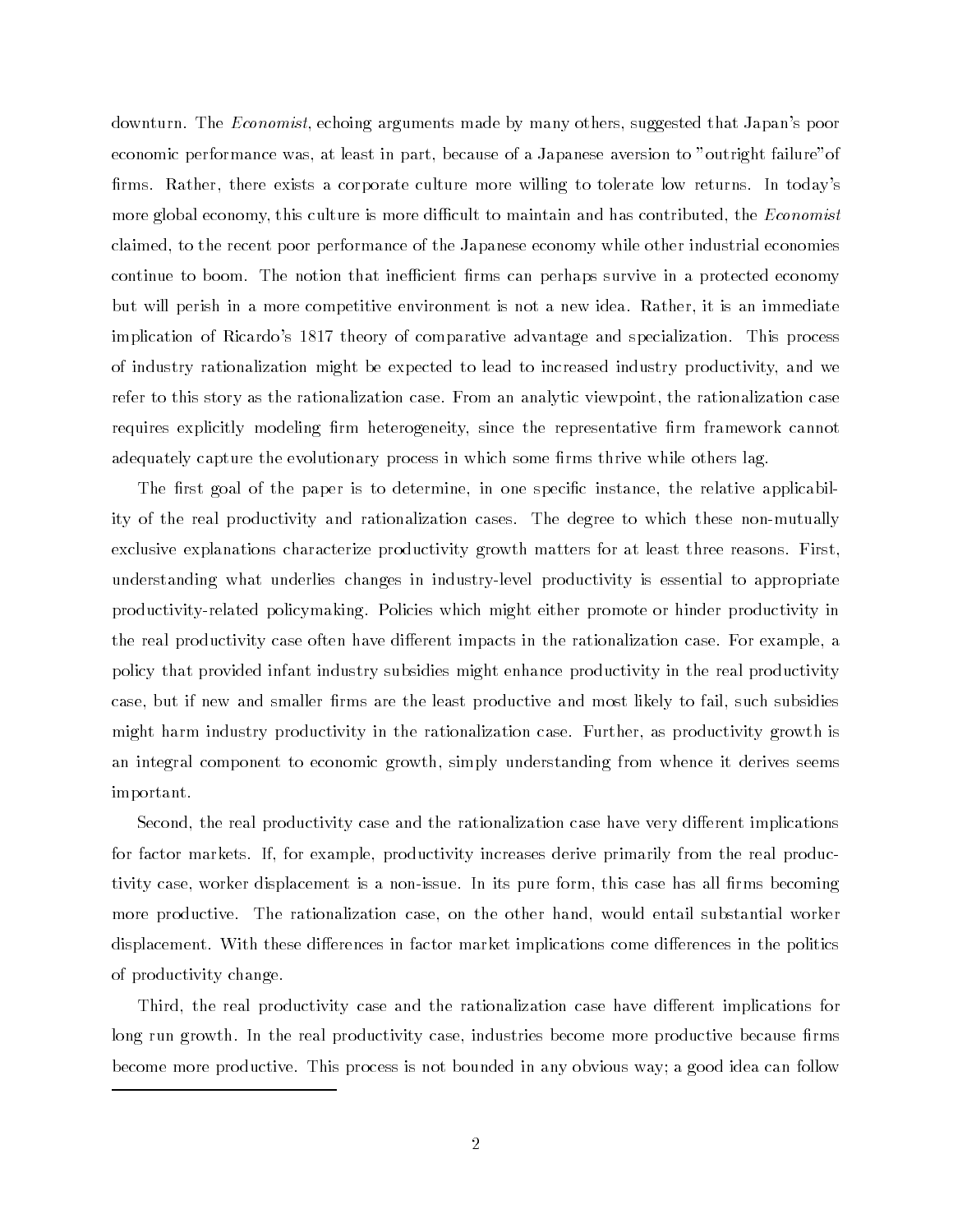good idea after good idea. Ignoring entry, in the rationalization case, an industry cannot become more productive than the single most productive incumbent firm. That is, the "frontier" is reached when all output is manufactured by the most productive firm. Thereafter productivity is constant. While each of these explanations is likely to play a role in explaining changes in productivity growth, measuring the empirical importance of the two cases may help us better understand the long run growth prospects of an industry.

Economic models in which productivity growth matters are more informative if they are broadly consistent with the data. Ex ante, it is not clear which story, if either, is most consistent with industry data. Therefore, it is not generally clear what kind of model should be brought to industry data. Many models of firm behavior are models with homogeneous firms or, equivalently, a single representative firm. If the real productivity case is empirically most relevant, homogeneous firm models may be appropriate. On the other hand, if changes in productivity originate mostly from industry rationalization and the shuffling of output from less to more productive firms, a model with heterogeneous firms is required. In order to determine the relative applicability of either case, an economic model consistent with *both* homogeneous and heterogeneous firms must be taken to the data; only then is it possible to evaluate the extent to which either hypothesis has support in the data.

The second goal of this paper is to contribute to the literature on the estimation of productivity. At the industry-level, the real productivity and rationalization cases are potentially observationally equivalent. For this reason, we turn to firm-level data. However, empirically distinguishing between the two cases requires more than just firm-level data. It requires estimates of firm-level productivity and its dynamics that do not suffer from the standard simultaneity problem induced by the contemporaneous correlation between input levels and the productivity shock (see Marschak and Andrews (1944)). In this paper, we extend Olley and Pakes (1996) in ways which alleviate this problem of contemporaneous correlation, and we show that these extensions can be important for inferences drawn from estimates of productivity. In addition, we suggest that the Olley-Pakes idea of using investment to control for the simultaneity between inputs and the productivity shock can be extended to using intermediate inputs like electricity or fuels. Using intermediate inputs to proxy for productivity shocks has two advantages. It provides a simpler link between the estimation strategy and the economic theory, and, in industries which have pronounced adjustment costs of capital, it avoids the potential truncation from estimation of large numbers firms which report zero investment (because they adjust on an infrequent basis.)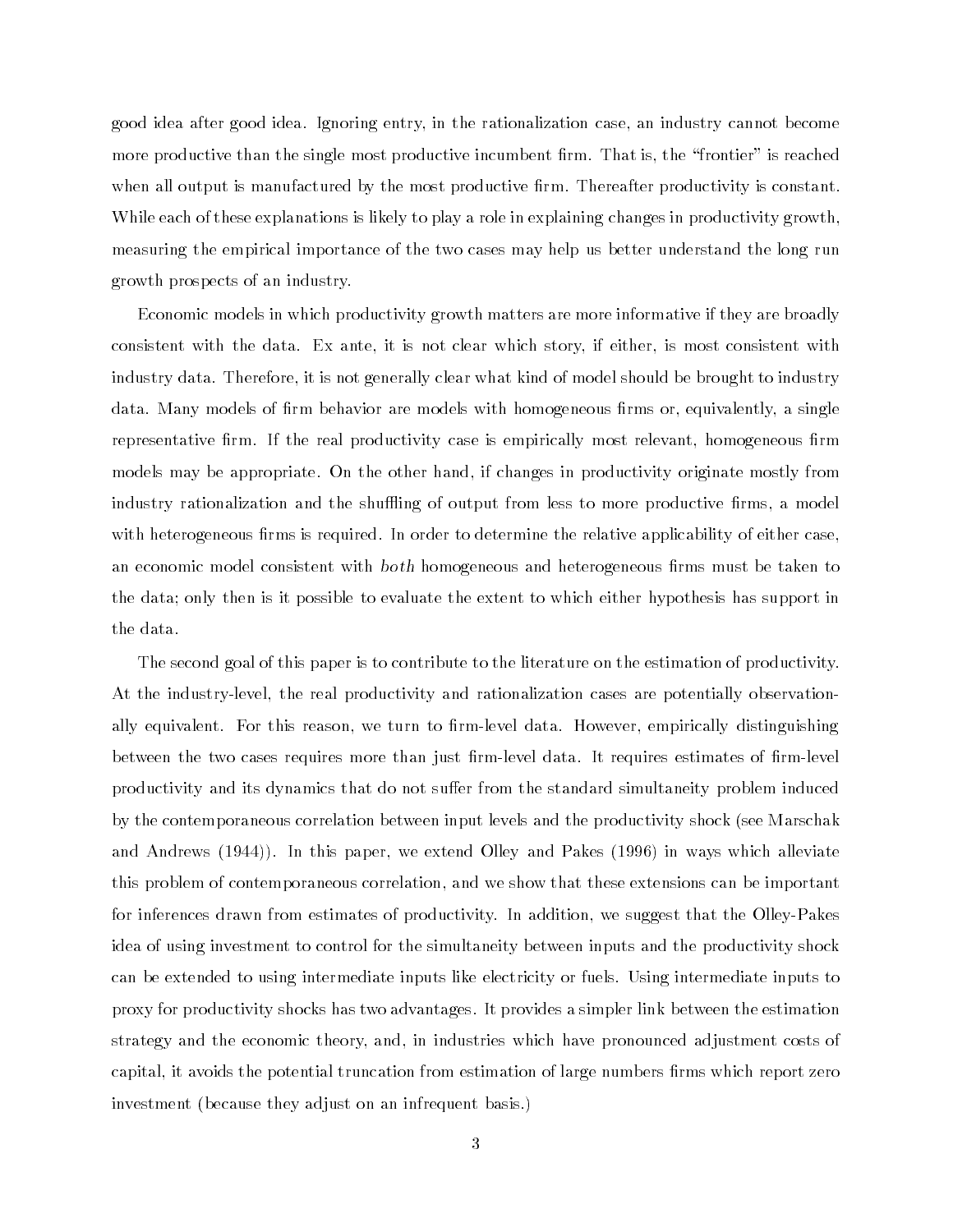We also show that it can be empirically important to avoid using ordinary least squares (OLS) or fixed effects estimators when estimating firm-level productivity. We find that OLS and Fixed Effects lead to parameter estimates which are significantly different both in economic magnitude and in a statistical sense from estimates obtained under less restrictive assumptions. In addition, we find that it is common for the OLS framework to overestimate productivity changes by  $10\%$  of industry value-added. We do note, however, that OLS does consistently predict the direction of productivity movements. This result suggests that one might avoid the additional complications associated with estimating parameters of the more flexible framework if the objective is simply to sign industry-level productivity changes.

Finally, we highlight when the methods of Olley and Pakes are applicable and when they are not. In so doing, we illustrate how several commonly used approaches to estimating productivity can be viewed under a single unifying framework.

The third goal of this paper is markedly more narrow. This paper provides evidence on what happened to the distributions of firm-level productivity in Chile. As such, we contribute to a literature on firm-level productivity in developing countries – some of which is reviewed in the next section. Much of the existing literature, some of it using the same Chilean data we use, has focused on trying to investigate the causal link between trade liberalization and productivity. We do not attempt to address this link in this paper. Rather, we focus on documenting the changes in distributions of productivity without attempting to attribute these changes to correlates in the economic environment following a large liberalization. We avoid the issue of whether the liberalization that occurred in Chile *per se* was responsible for the changes in productivity for two reasons. First, as documented in Levinsohn (1998), there are good reasons to believe that the impact of trade policy might have been dominated by the overwhelming macroeconomic influences in Chile over the period of the data. Second, the data span only the period following the liberalization. With data before and after the liberalization, researchers stand a fighting chance of identifying the impact of the liberalization on productivity. Without it, though, we feel the exercise is not likely to be persuasive.

We proceed by briefly and selectively reviewing some of the relevant literatures in the next section. In the third section, we turn our attention to the details of estimating firm-level productivity. There, we review some previous approaches to estimating productivity, provide a general framework for estimation, and finally explore some specific structural models and their resulting estimators. Section 4 provides some background on the Chilean experience and then describes the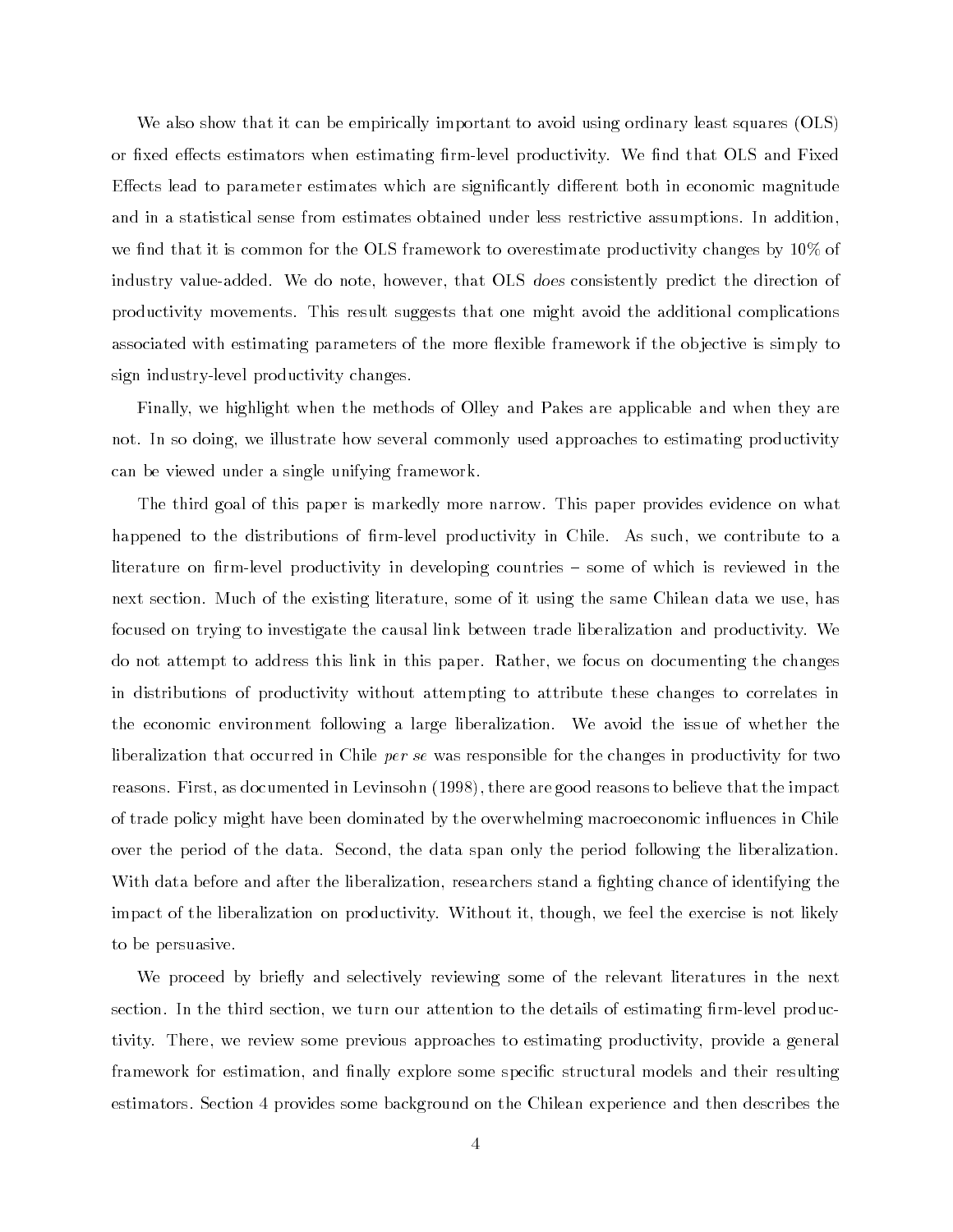data. Section 5 gives the details of the estimation procedure and presents results. In section 6, we investigate the dynamics of productivity, while section 7 concludes.

#### 2. The Literatures

Firm-level productivity dynamics is a broad topic, and an adequate review of that topic is well beyond the scope of this section. Rather, we selectively focus on a handful of studies most closely related to our work. Much of the work in this area is either mostly or purely empirical. We begin our review with this literature, and then review some of the relevant theoretic literature.

## Empirical Studies of Firm-Level Productivity Dynamics

A natural question is \What about productivity dynamics in the United States?" Using U.S. data and empirical strategies quite different from ours, this question was tackled by Bailey, Hulten, and Campbell (1992), and they concluded that:

Some industries in our sample have achieved huge improvements in productivity; in others productivity has fallen sharply. There are high-productivity entrants and low-productivity exiters, plants that move up rapidly in the productivity distribution and plants that move down rapidly. Many plants stay put in the distribution. Both in level of and rate of change in productivity, plants manifest significant differences.  $2$ 

Most relevant to our study, Bailey et. al. investigate what was underlying changes in industrylevel productivity, and they found that the relative empirical importance of the rationalization versus real productivity varies over the business cycle. Overall, their results suggest that the real productivity effect is quantitatively more important than the rationalization effect- the former is frequently about three or four times as large as the latter. A similar analysis of plant-level productivity was conducted using Israeli data by Griliches and Regev (1995).

There are also several studies of plant-level productivity resulting from an influential research pro ject organized by Mark Roberts and James Tybout. That pro ject is summarized in Roberts and Tybout (1996). That volume contains several papers that are closely related to ours in terms of issues, albeit quite different in terms of methodologies. The paper most closely related to our work is Lui and Tybout (1996). In that paper, the authors examined plant-level productivity for firms in Columbia and Chile. Their results using the Chilean data reported, among other things.

<sup>2</sup> In an exceptionally entertaining (by the standards of economics, anyway) discussion of Bailey et al. (1992), Tim Bresnahan noted that the authors "did report all 6000 numbers."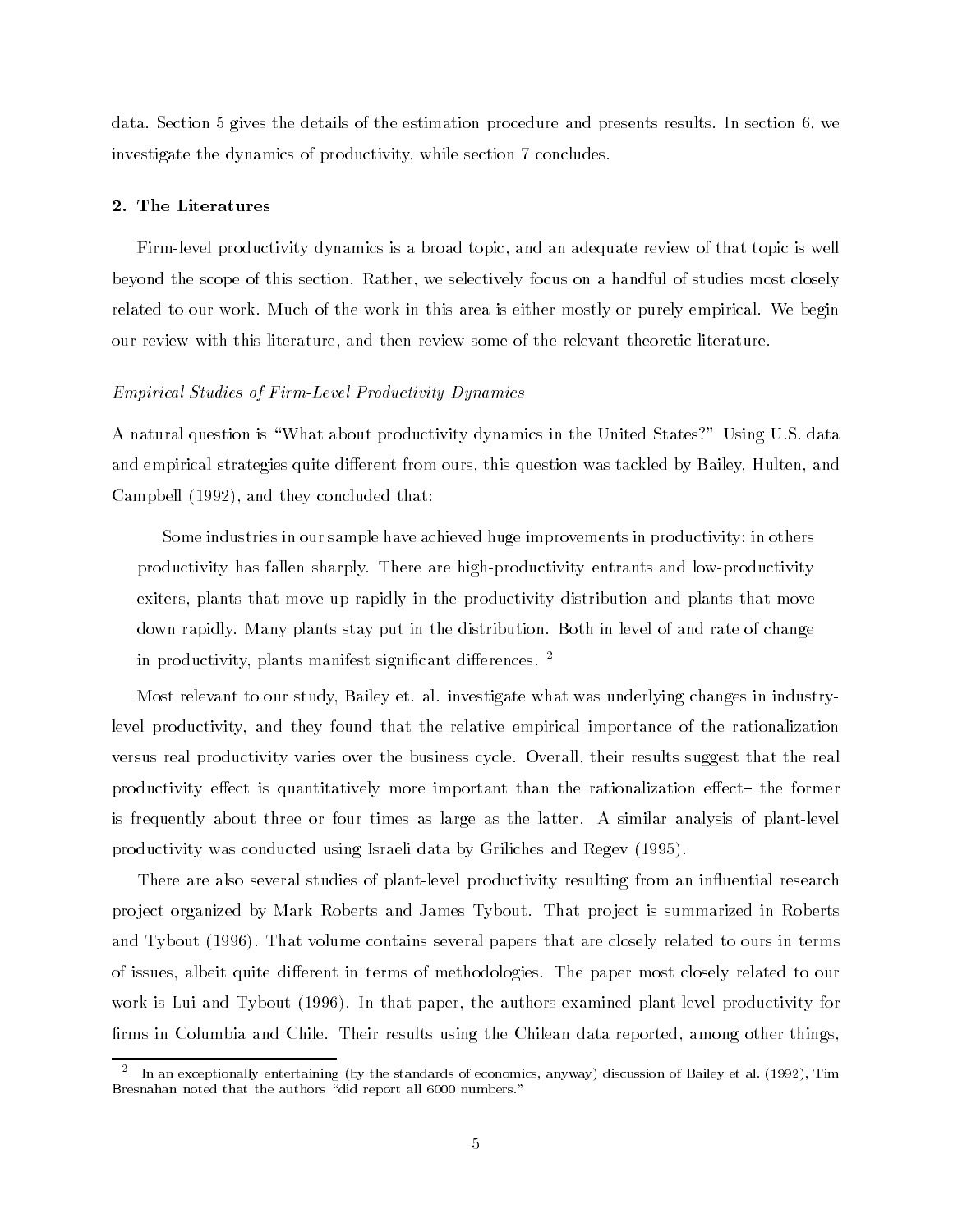that: i) exiting plants are usually, but not always, less efficient than incumbents and this gap closes as inefficient but large firms are "propped up" and remain in the market; ii) there is a role for the reallocation of productivity but that the quantitative impact of reallocating productivity across incumbent firms is "modest" in the Chilean context.

The role firm turnover plays in changes in industry-level productivity is investigated using Taiwanese data in Aw, Chen, and Roberts (1998). They find that "the productivity differential between entering and exiting firms is an important source of industry level productivity growth in Taiwanese manufacturing." In their study, productivity is computed using index number methods. It is not estimated econometrically.

There are also several studies of how international trade impacts productivity. Some of this work is predicated on an economic environment in which firms are imperfectly competitive. See, for example, Harrison (1994). Our results do not speak to this literature for two reasons. First, our framework is one in which firms take prices as given. Second, we do not attempt to identify whether the changes in productivity that we document are attributable to changes in international competition (via trade policy or exchange rate shifts) or to changes in other macroeconomic variables. For an example of work that does exactly this, using the same data used in this paper, see Pavcnik (1997).

A paper closely related to ours is Olley and Pakes (1996). They examine productivity dynamics in the U.S. telecommunications equipment industry and, in the process, develop the methodology on which we build. (We discuss the methodological aspects of this work below and concentrate here on their results.) Olley and Pakes investigate the *contemporaneous* covariance between output and productivity. As such, they examine something akin to our rationalization case. While the discussion is about more productive firms *becoming* bigger, the empirical observation is one about more productive firms being bigger. They interpret their findings as supporting the empirical importance of the rationalization case to explaining changes in productivity in the telecommunications equipment industry.

## Theoretical Models of Firm-Level Productivity Dynamics

Models which can capture stories in which some firms thrive, others struggle, and entry and exit simultaneously occur are related to our work. These models, like our rationalization case, clearly require firm heterogeneity. Examples of models that explicitly incorporate the sort of dynamics that are consistent with our rationalization case include those by Jovanovic (1982), Hopenhayn and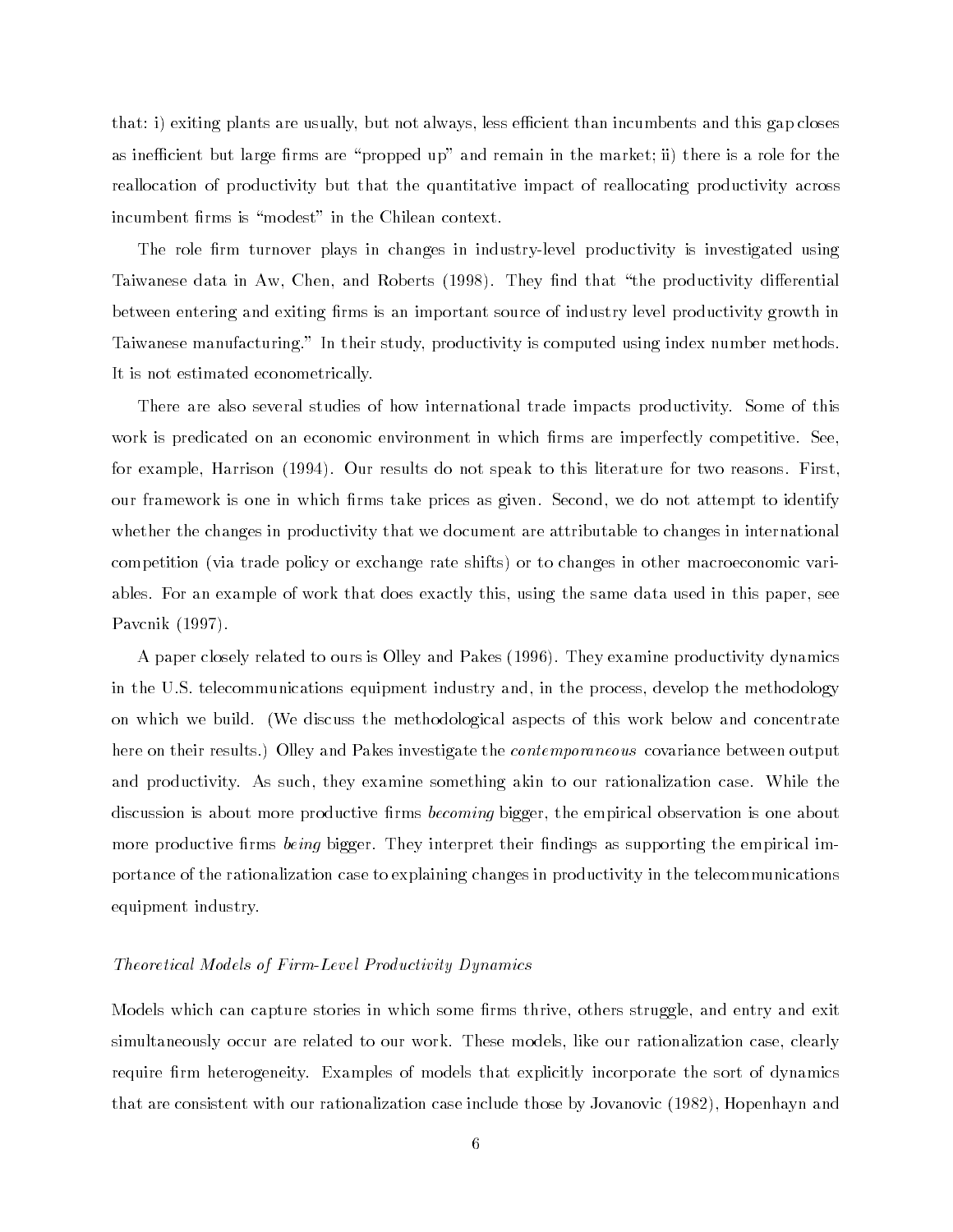Rogerson (1993), and Hopenhayn (1992). Each of these are models in which firms are price takers for both inputs and output. They are briefly discussed in turn.

Jovanovic provides a theory of industry evolution which is based on firm heterogeneity and self-selection. Each firm has some true underlying cost of production,  $c$ . This parameter is a draw from the population distribution of costs, which is assumed to be *N*( $c, \sigma_z$ ). The cost distribution is known to the firm, but the firm does not know its own cost parameter. Each period the firm's unit cost of production,  $c_{it}$ , fluctuates around  $c_i$  randomly according to

$$
c_{it} = c_i + \eta_{it},
$$

where  $\eta_{it}$  is N(0,  $\sigma_n$ ). The limit observes  $c_{it}$  each period, and since  $\eta_{it}$  is i.i.d. with limite variance, the firm learns more and more about its underlying cost using  $(1/T\sum_{t=1}^T c_{it})$  to consistently estimate its cost. At the start of every period a firm decides whether to exit or stay based upon its current cost information. With a little luck, if the firm is a low cost firm, it will see high profit realizations after entering and continue to produce as it becomes more and more clear to the firm that it is profitable. If the firm is a high cost firm, then it may not wait long before exiting the industry. The evolution of the economy is then driven by these optimizing agents' learning and selection decisions.3

Jovanovic's model is not easily taken directly to the data. His model is based on costs, whereas our empirical work is focused on productivity. Viewing productivity as the dual of costs, though, would allow us to work with Jovanovic's model. More problematic is the notion that in Jovanovic's model, a firm's decision is based on its entire history of productivity draws. A more tractable model would restrict this dependence to a period shorter than the length of the observed data series.

Hopenhayn (1992) proposes a somewhat different model of industry evolution. Like Jovanovic, Hopenhayn's model has both firm-level heterogeneity and price-taking behavior in a dynamic competitive framework. In this model, firms are subject to a random productivity shock every period. This productivity shock follows a rst-order Markov process that is independent across rms.4 In addition, the distribution of future productivity is (stochastically) increasing in this period's productivity. Hence, high productivity firms expect to remain high productivity firms. Surviving firms pay a fixed cost each period, then observe their productivity shock, and finally decide on a level of

<sup>3</sup> Note that the probability that a low cost rm will exit is non-zero because it may get a series of large cost realizations (large  $\eta$ 's), and will think it is really a high cost firm.

<sup>4</sup> Restricting the dependence to the previous period yields more degrees of freedom when estimation takes place.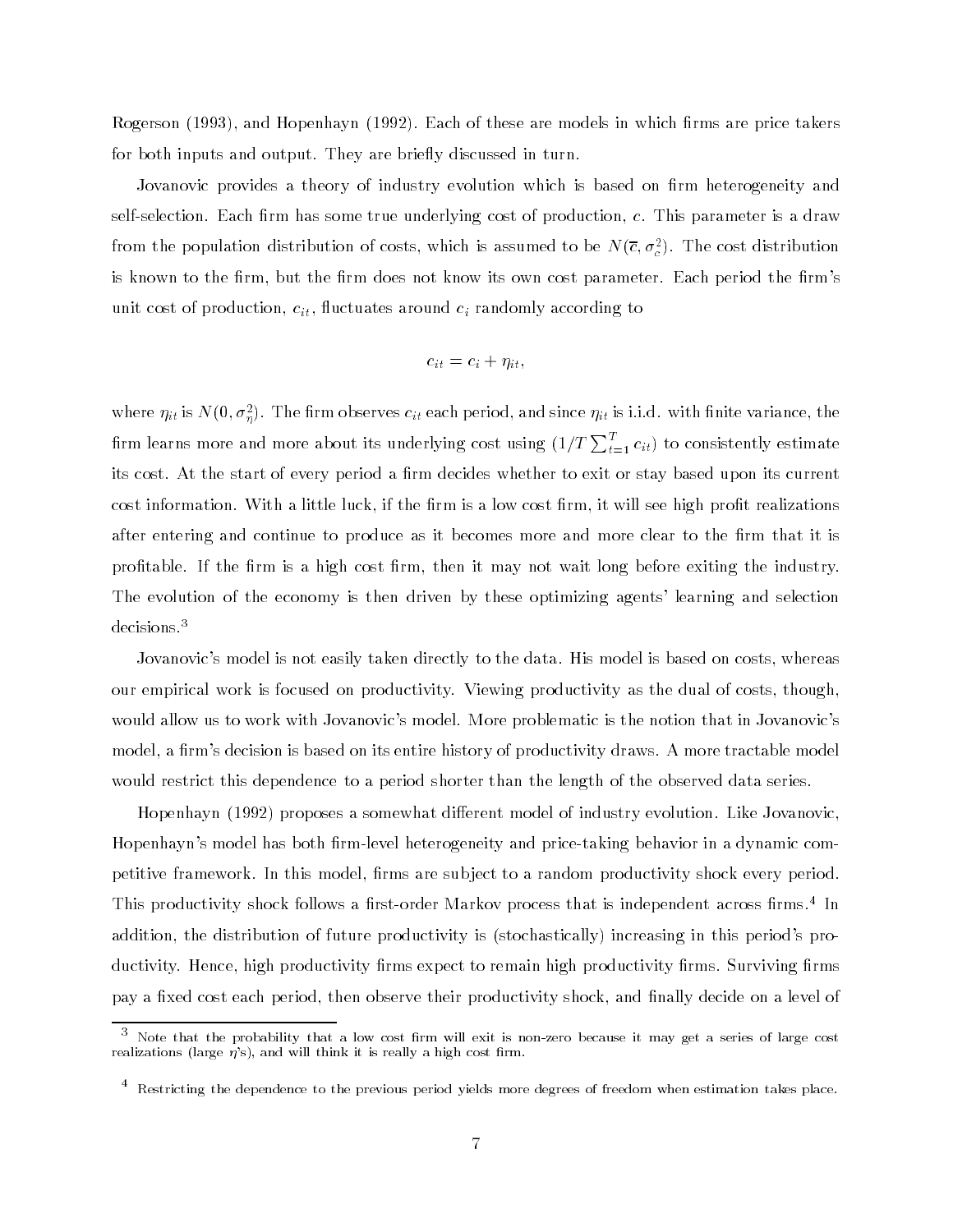output for that period. Entrants have to pay a sunk cost prior to entry, after which they draw from a common underlying distribution of productivity shocks and then choose output. Exiting firms earn zero profits but do not have to pay the fixed cost. From this basic framework, Hopenhayn derives equilibrium conditions that imply predictions about the productivities of entrants, incumbents, and exiters. He shows, for example, that in equilibrium low productivity firms are more likely to exit and that older cohorts of firms will be more productive than younger cohorts.

Hopenhayn and Rogerson (1993) propose a variant of this model of industry evolution. They use it to evaluate the aggregate implications of government policies which make it costly for firms to adjust their labor. To do so, they develop an equilibrium model of the reallocation process of labor across firms using a value function which explicitly includes an adjustment cost for labor. The equilibrium notion employed by Hopenhayn and Rogerson implies that the state of the economy is characterized by the distribution of state variables for operating firms. At time  $t$ , this probability distribution is given by  $P^t(\omega, k)$ , where  $\omega$  denotes productivity, and k is a state variable such as capital and/or labor.<sup>5</sup> The transition operator that takes the economy's distribution of state variables from time t to time  $t+1$  is given by the operator T, so  $P^{t+1}(\omega,k) = TP^t(\omega,k)$ . Hopenhayn and Rogerson prove the existence of an equilibrium in their economy that has entry, exit, and the growth and decline of firms over time. An empirical implication of their model is that the distribution of state variables remains fixed over time in equilibrium.

Two other popular frameworks that can be used to model dynamic patterns of firm-level productivity are Ericson and Pakes (1995) and the X-inefficiency models. Ericson and Pakes (1995) is a dynamic model of a small, imperfectly competitive industry with a stochastic process of accumulation for the state variable. X-inefficiency models start from the primitive that there is an efficient production technology, and firms are either on it or below it, but never above it. In our estimation we do not account for the features of the Ericson and Pakes model, nor do we estimate a production frontier (we estimate the average production technology,) so these models are less tightly related to our own work than are those previously discussed.

Models that might capture the true productivity case need not place such emphasis on firm heterogeneity. If all firms become more productive over time, a representative firm framework may suffice. There are several models in which firm productivity increases. Some of the traditional approaches to growth theory provide examples. Increases in productivity (and hence growth) may result from simple learning by doing (e.g. Arrow (1962) and more recently Romer (1986)), from

<sup>5</sup> In their model, labor is a state variable. (Capital is not.) We can alternatively write the distribution as  $P^-(\omega,\kappa,\iota^*)$  if we find that skilled labor is a state variable for some industries.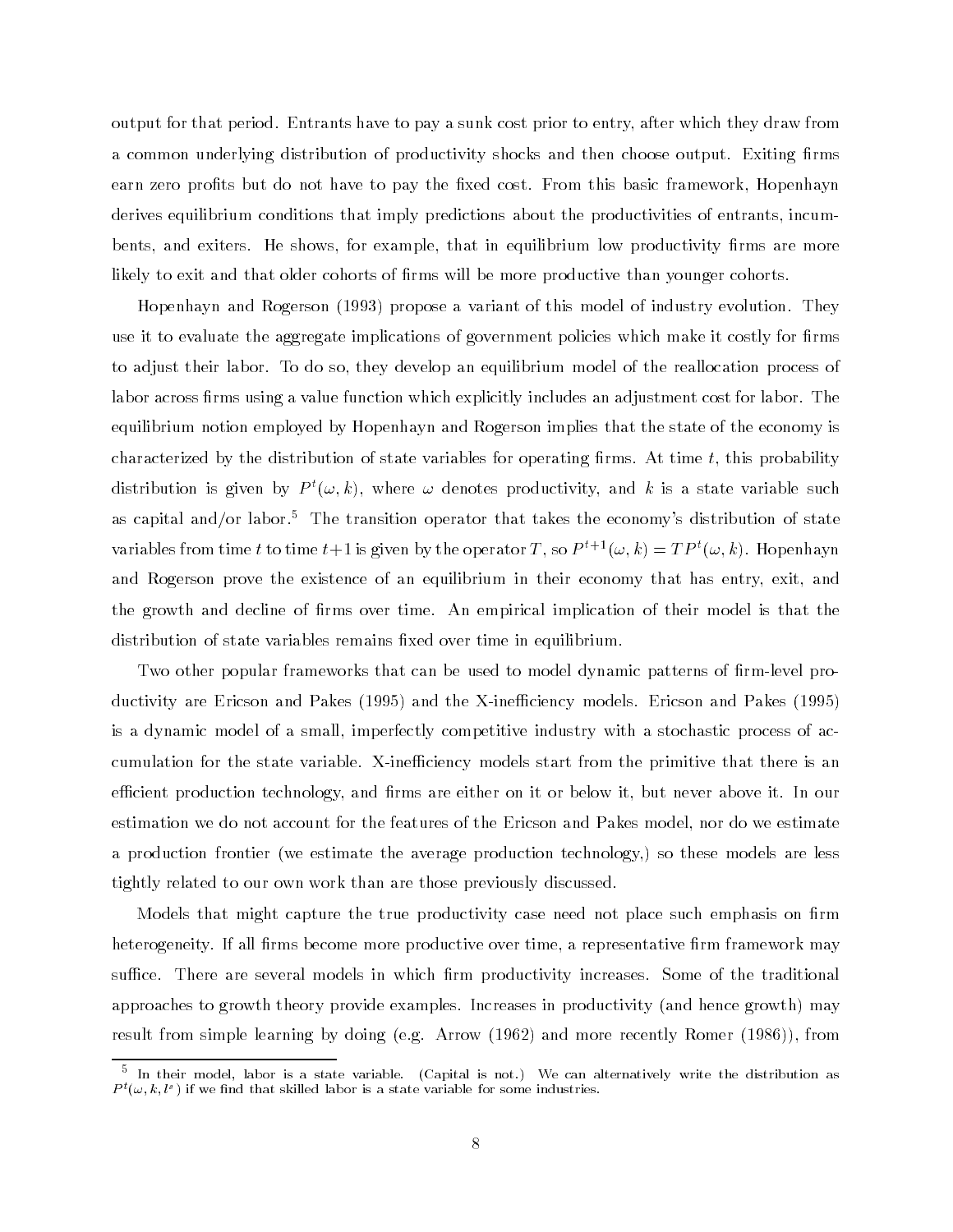investment in research and development (e.g. the models outlined in Griliches (1998)), or via the conduit of international trade (e.g. Grossman and Helpman (1991)).

## 3. Estimation of Productivity

The empirical work in this paper focuses first on estimating productivity and then on decomposing the changes in productivity. In this section, we describe how the estimation is done. We first review several approaches to estimating firm-level productivity as this provides a context to our estimating strategy. We then describe our general estimation strategy. Finally, we relate specific assumptions on firm-level behavior to the implementation of the estimation strategy. Those wishing to skip the review can proceed directly to the next sub-section without a loss in continuity.

#### Previous Approaches to Estimating Productivity with Firm-Level Data

In this sub-section we describe some previous estimators for the distribution of firm-level productivity in a competitive environment. Our goal is to avoid making assumptions that rule out, a priori, important forms of firm-level heterogeneity across establishments and over time. We do so for both economic and econometric reasons. First, one of the most striking features of recent studies using detailed firm-level data is the amount of observed heterogeneity in outcomes across firms. Summary statistics of output conditional on inputs contain significant variability across iffins, as do both growth rates and entry and exit probabilities. This important, then, that the estimation strategy yield estimates that allow the researcher to investigate the economic implications of such heterogeneity.<sup>7</sup> Second, we know that econometric properties (in particular consistency) of our estimator of the distribution function for productivity are likely to be lost under assumptions ruling out this observed, dynamic, firm-level heterogeneity. For example, the ordinary least squares and fixed effects estimators place restrictions on firm-level dynamics that are too restrictive for our data, and we show later that estimates of firm-level productivity from these models can be rejected in favor of models that allow firm-level productivity to be both serially and contemporaneously correlated with inputs.

Our paper is in the vein of recent work which allows for more systematic differences across firms at any given time and for differences in firm outcome paths over time (see, e.g., Ericson and Pakes

<sup>6</sup> Recent well-known papers with these observations include Dunne, Roberts, and Samuelson (1988),Davis and Haltiwanger (1990),Bailey et al. (1992), and the literature cited therein.

<sup>7</sup> In particular, we wish to investigate the roles of real productivity and rationalization in industry-level productivity changes.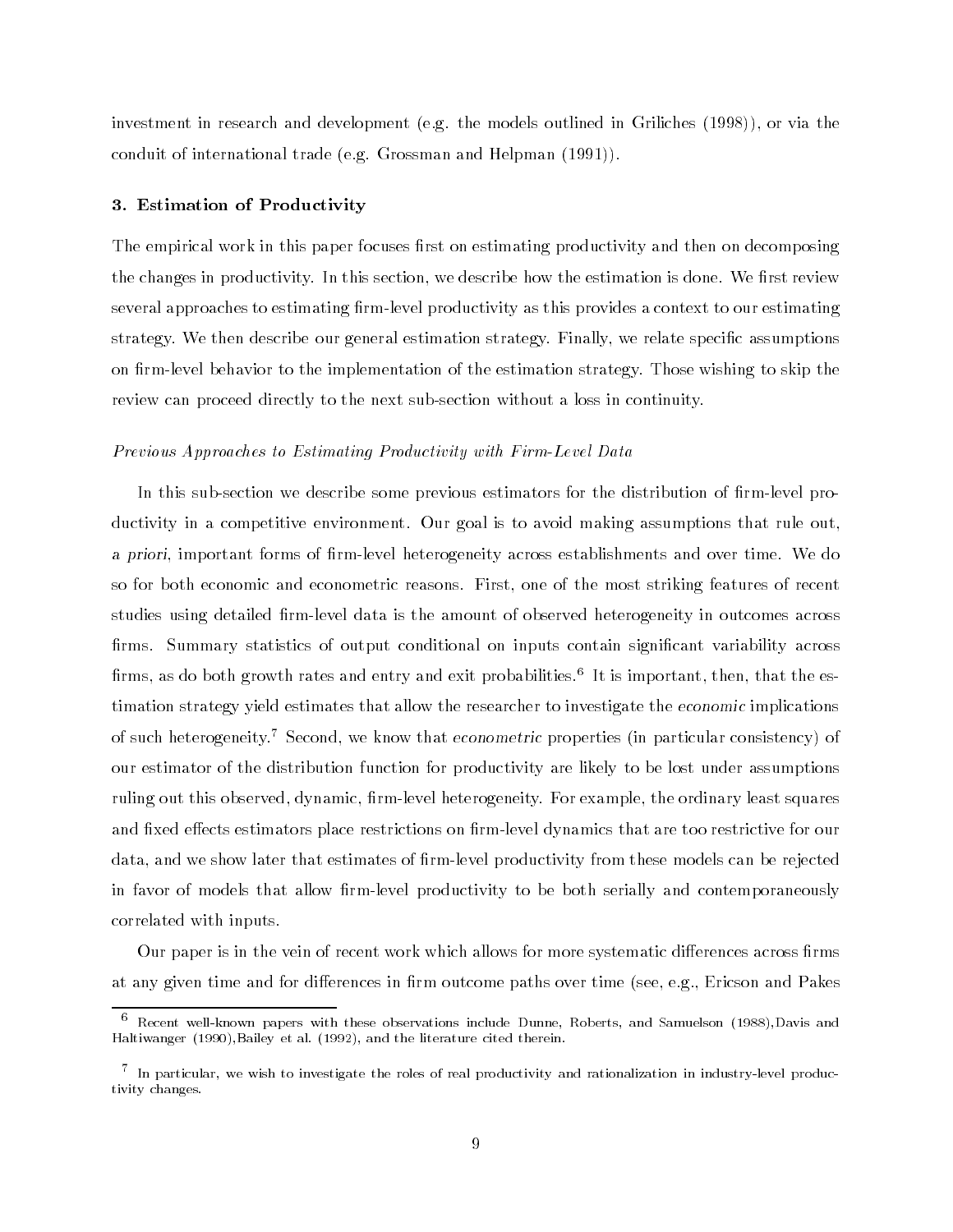(1995),Olley and Pakes (1996),Roberts and Tybout (1997)). We start (as do these authors) by focusing on the firm. In a discrete time model, the expected total discounted profits for firm  $i$  can be written as

$$
\Pi_1(y_{i1}, x_{i1}, \epsilon_{i1}; \theta) + E[\sum_{t=2}^{\infty} \beta^{t-1} \Pi_t(y_{it}, x_{it}, \epsilon_{it}; \theta)], \qquad (1)
$$

where  $\Pi_t(\cdot)$  is the profit function for period t, and  $\beta$  is the discount rate. "Sub"-functions of the profit function, such as the firm production or value-added function, are the typical basis for estimation. In these cases  $y_{it}$  is a measure of output and  $x_{it}$  is a vector of inputs for period t.  $x_{it}$ includes both inputs that are easily adjusted (e.g. materials or labor, in many cases), and inputs whose stock evolves over time in response to future beliefs (e.g. investment to build capital.) A sequence of errors,  $\{\epsilon_{it}\}_{t=1}^t$ , indexed both by firm and time, is introduced into these models to account for differences between the model's predictions and observed outcomes. The standard interpretation assigned to this sequence of residuals is that it represents (or, more precisely in our case, contains) a term characterizing firm productivity. We then use the empirical distribution function of these residuals to characterize what happens to productivity over time. More specically, we estimate a value added production function of the form

$$
y_{it} = f(x_{it}, \epsilon_{it}; \theta), \tag{2}
$$

where  $\theta$  is a vector of parameter values and  $\epsilon_{it}$  measures the difference between expected and observed output (conditional on the inputs we observe).

Our primary concern is with the potential contemporaneous correlation both within firm  $i$  and across time t between  $\epsilon_{it}$  and  $x_{it}$  in the firm-specific sequences  $\{\overline{x}_{it},\overline{\epsilon}_{it}\}_{\overline{t}=1}$ . Given the natural dependence of the firm's discounted future profits on both  $x_{it}$  and  $\epsilon_{it}$  in (1), this correlation seems plausible, and we are not the first to point out this potential problem. Marschak and Andrews (1944) argue that the problem arises when variable input demands are correlated with productivity and productivity is not observed. They suggest that this simultaneity can be particularly acute for inputs that adjust most rapidly to the productivity realization. There is also reason to believe that firms with better sequences of productivity realizations will, over time, respond to these "good" realizations by investing and accumulating assets that are costly to adjust rapidly. Alternatively, simultaneity may occur in the time dimension when input decisions are based on serially correlated errors and there are costs to making large immediate adjustments to inputs.

The two most commonly used methods for estimating firm-level productivity, OLS and fixed enects, impose strict restrictions on the sequences  $\{x_{it}, \epsilon_{it}\}_{t=1}$ . OLS assumes that productivity is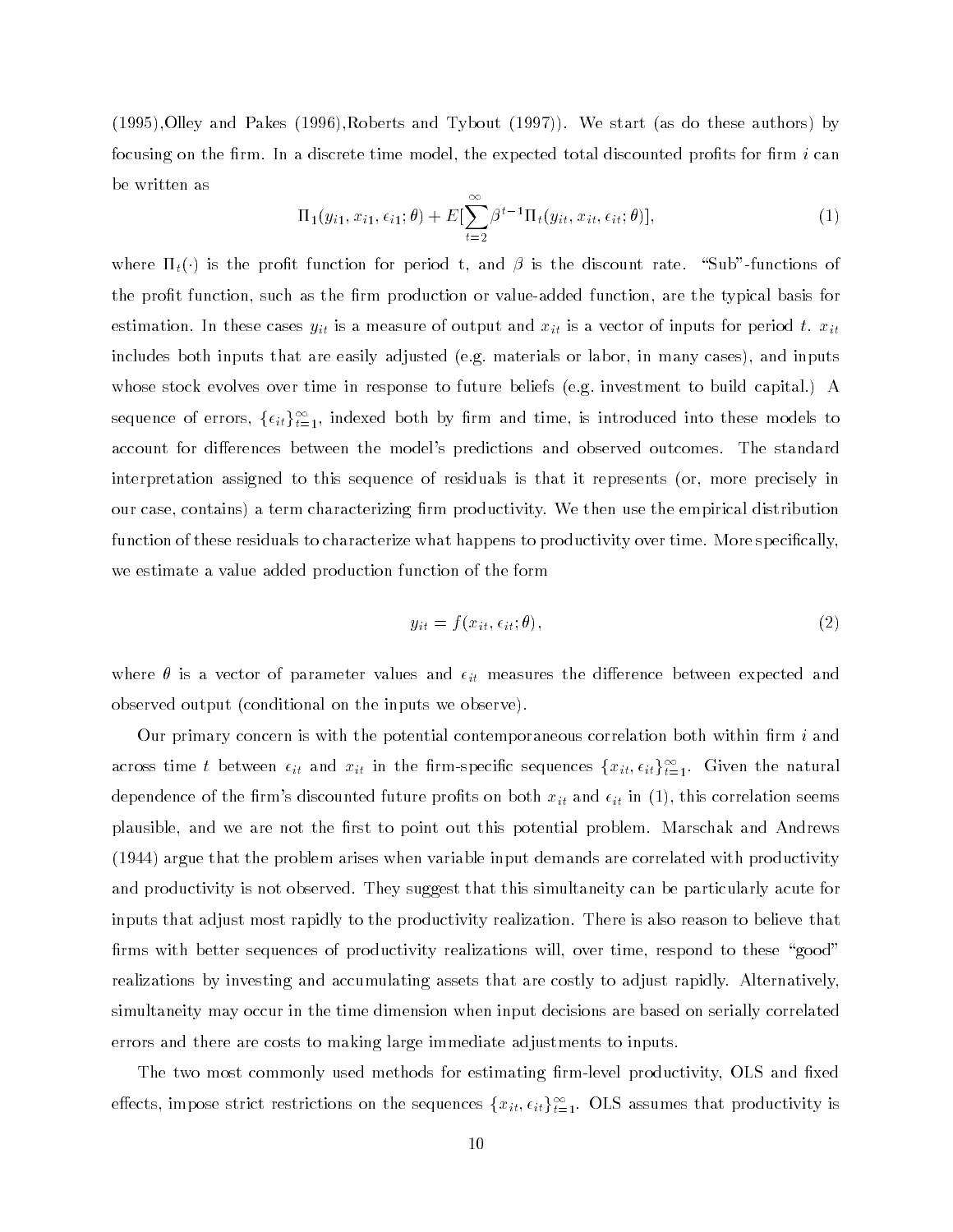uncorrelated with input choices across both firms and time. The fixed effects estimator is similarly restrictive. It assumes that firm-level productivity is constant over time, so for any firm  $i$ ,

$$
E[\epsilon_{i,t}] = E[\epsilon_{i,t'}] = k_i,
$$

for any two time periods  $(t, t')$  and some constant  $k_i$ . The lack of dynamics in both frameworks is hard to reconcile with observations from firm-level data sets. In the data we see apparently similar firms taking very different actions. Some firms increase their use of labor and capital over time, others decrease their use over time, and some firms enter and others exit the market. All of these decisions must be made in accordance with firm beliefs about present and future profits, and these are affected by present and future expected productivity realizations. Hence, the variety of patterns across apparently similar firms suggests that the unobserved productivity term follows a more general stochastic process than that specified by OLS or fixed effects.

An alternative approach is to model the sequence  $\{x_{it}, \epsilon_{it}\}_{t=1}^r$  as history dependent. Here, the previous period's productivity can affect future productivity levels, and hence affect expectations about future productivity levels. Instrumental variables is the standard approach to solving the problem of correlation between inputs and the error term. However, it is difficult to find instruments at the firm-level for capital, skilled and unskilled labor; most variables correlated with inputs will likely be correlated with the productivity shock, and this will frustrate efforts to obtain consistent estimates of the production function parameters. One oft-used solution to the unavailability of appropriate instruments is to adopt a fixed effects estimator, but this brings with it the problems already discussed.

It is possible to directly specify the parametric process that the productivity shock follows. However, even if we are willing to characterize the dynamic sequence  $\{x_{it}, \epsilon_{it}\}_{t=1}$  as a parametric process and want only to estimate the parameters of this process, we still have a signicant problem. By itself, knowledge of the process (up to the parameters) is not enough to control for the simultaneity between  $\epsilon_{it}$  and  $x_{it}$  over time because the process  $\{x_{it}, \epsilon_{it}\}_{t=1}$  follows a path that depends upon its starting values  $(x_{i1}, \epsilon_{i1})$ . This is an initial conditions problem (see Heckman (1981) and Pakes (1996)), where estimation of parameters for a stochastic process that depends upon time-ordered outcomes is impossible unless the process is "initialized."

One solution is to initialize the observed process by assuming the history is exogenous, i.e. that  $\{x_{it}, \epsilon_{it}\}_{t=1}^{\tau}$  is independent of  $\{x_{it}, \epsilon_{it}\}_{t=T}^{\tau},$  where  $T$  is the first date a firm is observed. Another solution is to estimate a fixed entry-time effect for each firm. However, this solution produces consistent estimates only as the ratio (observations/firm) gets large. This estimator is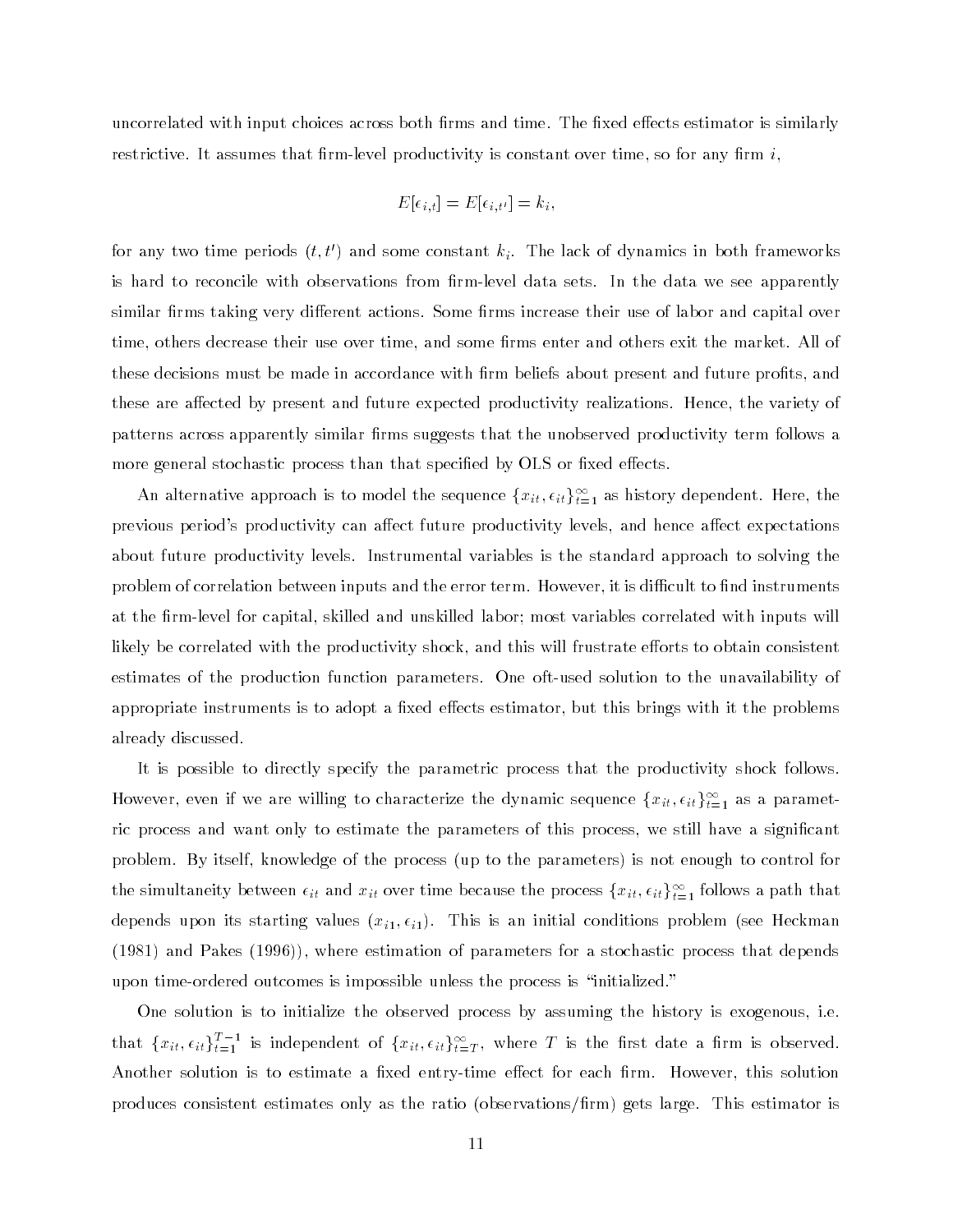not consistent as just the number of firms increases because each extra firm brings with it an extra fixed effect parameter to estimate. A third solution splits the sample into two parts, the first part of which is used to estimate starting values. Roberts and Tybout (1997) take this approach with a panel from Colombia that is 10 years in length. Using the first 3 years they estimate starting values for continuing firms, and then initialize their assumed stochastic process accordingly. The second half of the data set is then used to look for determinants of firms' decisions to enter the export market in Columbia.

#### Our Approach

Our approach uses a recently proposed idea by Olley and Pakes (1996). (See also Pakes (1996).) They suggest including in the estimation equation a proxy for the productivity shock to control for the part of the error correlated with inputs. Using the dynamic program of their firm, Olley and Pakes show that under certain conditions investment can be used as a proxy for (i.e. can be used to condition on) the productivity shock. If the distribution of next period's productivity shock is stochastically increasing in this period's productivity shock, the economic story that makes investment a valid proxy is straightforward; a firm that realizes a large productivity shock this period will invest more than an identical firm with a smaller productivity shock this period because the more productive firm anticipates doing better than the less productive firm both in the current period and in future periods.

In the next section we show how a simple insight about the value-added production function can be used to amend the recently developed techniques of Olley and Pakes. Like the Olley and Pakes estimator, our new estimator permits heterogeneity in productivity across firms and over time. A possible advantage of our estimator is that it does not require the complicated derivation needed to show that investment is a valid proxy for productivity (see Pakes (1996)). Another advantage for our data set is that investment is frequently observed to be zero. This is true for one-third of our firm/year observations. No proxy is then available for these firm/year observations, making it necessary to drop them from the estimation routine.8 Our proxies are generally available for almost all of the firm/year observations, obviating the need to estimate the value-added production function with only investing firms (and avoiding a potential selection problem.)<sup>9</sup> We next discuss

 $^\circ$  See Olley and Pakes (1996) for a detailed explanation of this problem. Briefly, it arises because productivity is not a smooth function of investment at zero investment levels (i.e. it cannot be inverted at zero investment, but this invertibility is necessary for the proxy to be valid.)

<sup>9</sup> Olley and Pakes (1996) are forced to select on positive investment and this truncates their sample size by about 8 percent.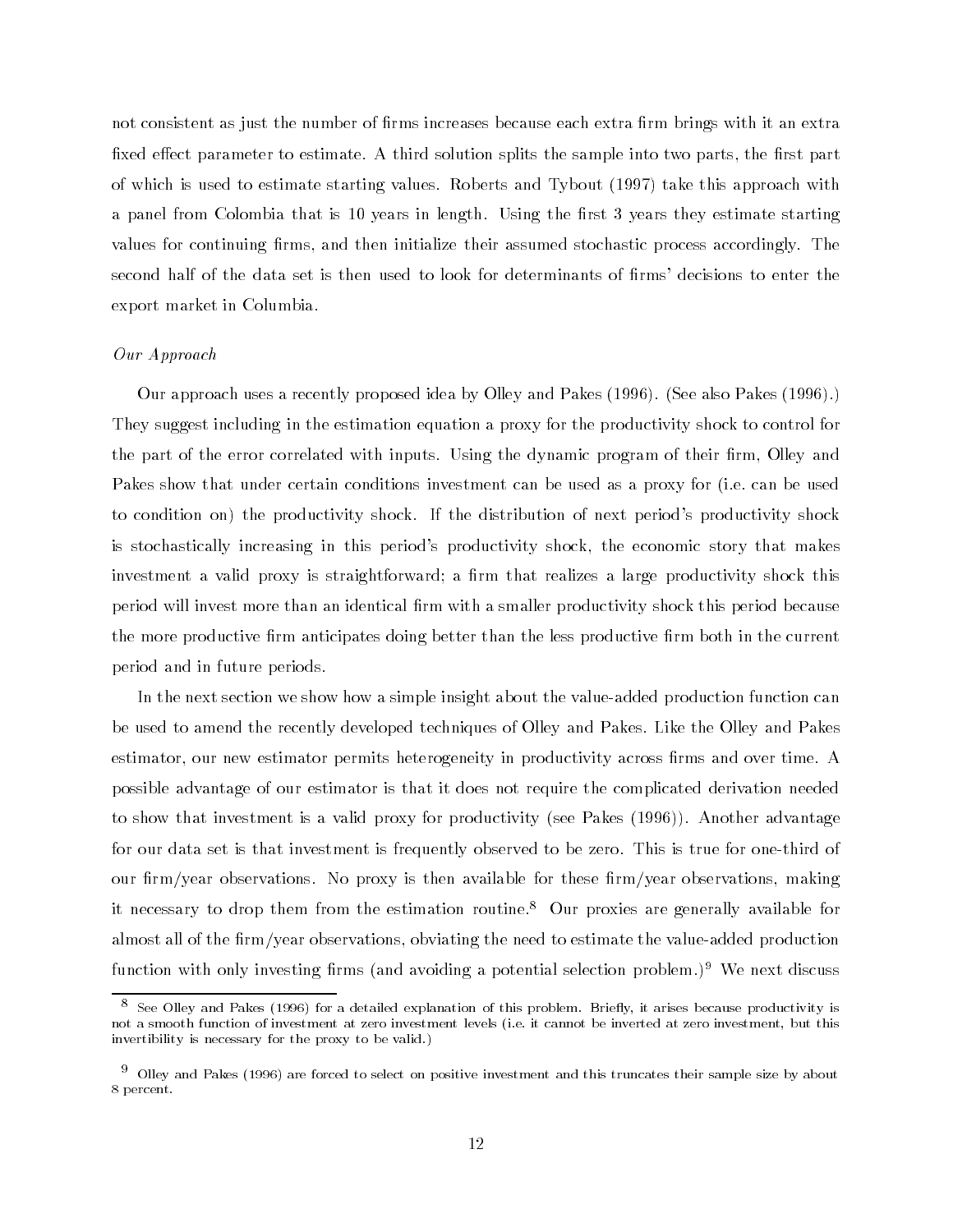our ideas for proxies and the estimators they generate.

#### A General Framework

Our empirical goal is to estimate productivity at the firm-level without imposing unreasonable stochastic properties on the sequence of inputs and errors  $\{x_{it}, \epsilon_{it}\}_{t=1}$ . We motivate the restrictions that we will place on this sequence by using the value function of the firm. This approach has at least two advantages. First, it allows us to determine the conditions under which the observed sequence of input decisions and errors,  $\{x_{it}, \epsilon_{it}\}_{i=1}^r,$  follows a path that is consistent with different dynamic equilibrium notions.10 Second, by specifying our behavioral assumptions, we are able to link our econometric methods with an underlying behavioral framework. This, in turn, allows us to evaluate the importance of alternative modeling assumptions and ensuing implications. It also permits us to extend our results to some available theoretical models of firm dynamics and investigate which of these stories seem compatible with different Chilean industries.

We begin our discussion with the state variables of the firm in our framework. These are capital  $k_t$  and productivity  $\omega_t$ . (Notationally,  $\omega$  is a component of  $\epsilon$ , a distinction which is discussed below.) We assume  $k_t$  evolves in a deterministic manner according to

$$
k_t = (1 - \delta)k_{t-1} + i_t \tag{3}
$$

where  $i_t$  is investment and  $\delta$  denotes the depreciation rate. Investment must enter directly into this period's production technology for this condition to hold true. Productivity is assumed to follow a first-order Markov process, so knowledge of this period's realization generates a distribution known to the firm for the possible values of next period's productivity realization. We denote this Markov transition matrix as  $P(\cdot|\omega)$ .

The value function  $v_t(\cdot)$  (or Bellman) for a firm in our model is given by:

$$
v_t(k_{t-1}, \omega_{t-1}) = \max_i \int_{\omega'} \left[ \Pi_t(k_t(i), \omega') - c_t(i) + \beta v_{t+1}(k_t(i), \omega') \right] dP(\omega'|\omega_{t-1}), \tag{4}
$$

where

$$
\Pi_t(k_t(i),\omega) \equiv \max_{l^s,l^u,m} \left[ p_t q(l^s,l^u,m;k_t(i),\omega) - C_t(l^s,l^u,m) \right],
$$

t indexes periods (which are years in this data set), and for ease of exposition we suppress the firm-level notation. Time  $t$  indexes state variables that are taken as given by the firm, including

<sup>10</sup> See, for example, Hopenhayn (1992) or Bailey et al. (1992).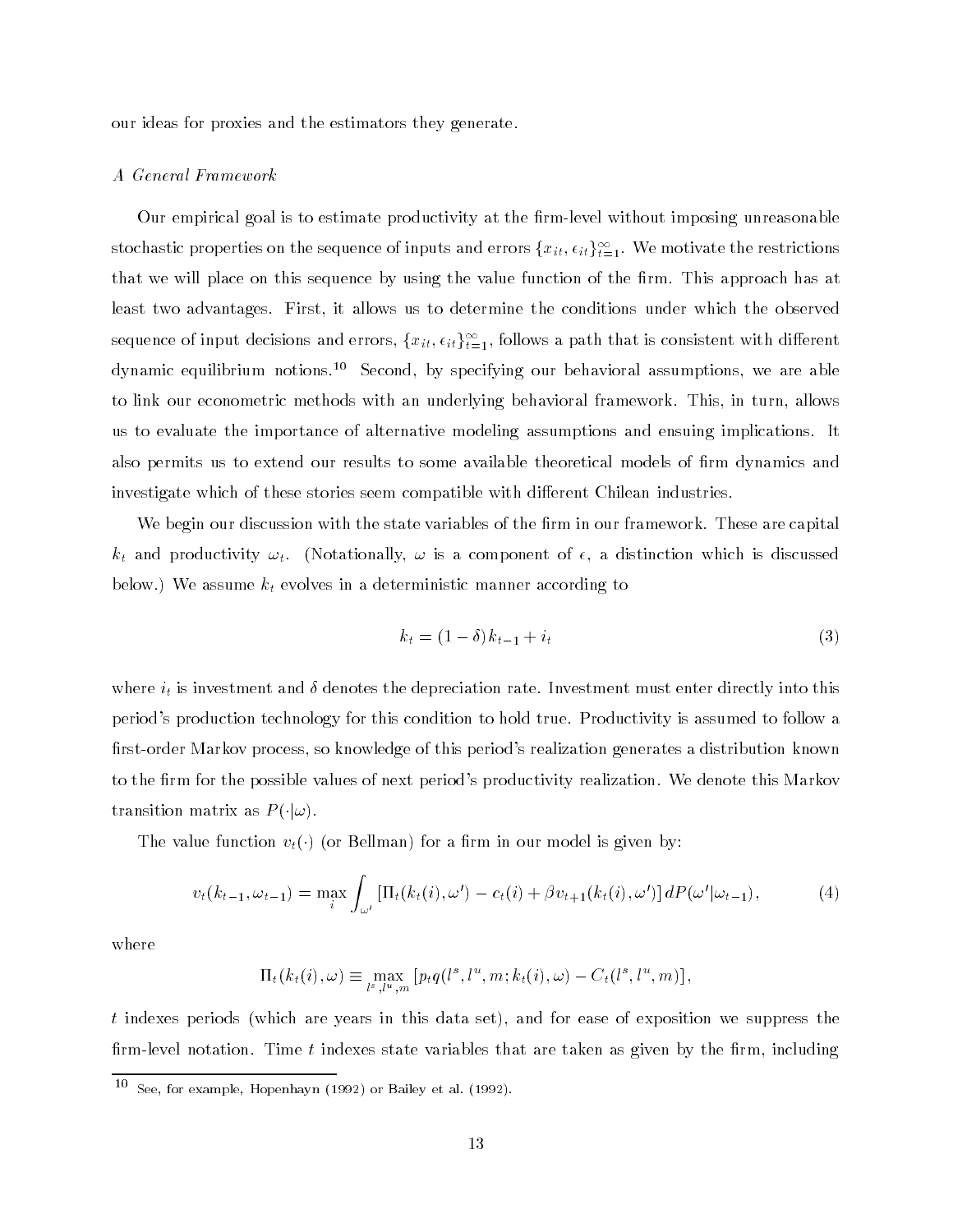input and output prices  $(p_t)$  and other macroeconomic variables. the (output) production function is given by  $q(\cdot)$ , and  $c_t(i)$  and  $C_t(\cdot)$  are the costs associated with investment and variable input choices respectively.

The firm decision-making process is summarized as follows. Each firm begins each period  $t$  by choosing a level of investment, and after doing so each firm observes its productivity. Given  $k_t$  and  $\omega_t$ , and faced with output price  $p_t$  and input prices, the firm then chooses the levels of the variable factors  $(t_t^*, t_t^*, m_t)$  to maximize  $p_t q(\cdot) - C_t(\cdot).$  I nese variable factors are skilled and unskilled labor,  $\iota^+$  and  $\iota^-$ , and intermediate inputs,  $m$ .

Our empirical strategy will focus on the firms' value-added production functions. Because we are working with a value-added production function, we will be estimating the relationship between labor and capital and an output number that is adjusted for the cost of the intermediate inputs. Our value-added function has as arguments skilled and unskilled labor, capital, and the residual, and we write this function as  $y \equiv f(t^*, t^*, \kappa, \epsilon)$ . A first-order approximation to this function is

$$
y_t = \beta_0 + \beta_k k_t + \beta_s l_t^s + \beta_u l_t^u + \omega_t + \mu_t, \qquad (5)
$$

where  $y_t$  is the log of output (measured as value-added) in year  $t$ ,  $k_t$  is the log of the plant's capital stock,  $t_{\bar{t}}$  is the log of skilled labor input,  $t_{\bar{t}}$  is the log of the unskilled labor input, and the error  $\epsilon_t$ from (2) is assumed to be additive in two other unobservables,  $\omega_t$  and  $\mu_t$ , so  $\epsilon_t = \omega_t + \mu_t$ .  $\omega_t$  is the plant's productivity, and  $\mu_t$  is a mean zero error that may either be measurement error or a shock to productivity that is unexpected and to which labor and other variable inputs do not respond. The key difference between  $\omega_t$  and  $\mu_t$  is that the former is a state variable, and hence impacts the firm's decision rules, while the latter has no impact on the firm's decisions. Again, our exercise is defined by our desire to leave the stochastic properties of  $\omega_t$  reasonably general when we estimate

$$
(\beta^s_l,\beta^u_l,\beta_k,P(\omega))\,,
$$

where  $P(\omega)$  is the distribution of productivity both across firms and over time.

Using (5), the endogeneity of inputs problem is readily illustrated. If the labor inputs chosen at time t respond to observed productivity  $\omega_t$ , then the variable input choices in year t will be positively correlated with  $\omega_t$ , leading to upwardly biased estimates of the elasticity of output with respect to labor. The capital coefficient may suffer from the same problem; capital is variable over time via depreciation and changes in investment, and the maximization problem from (4) solved with serial correlation in  $\{\omega_t\}_{t=1}^{\infty}$  may lead to a sequence  $\{\kappa_t\}_{t=1}^{\infty}$  that also exhibits serial correlation. To make matters more difficult, capital and labor levels are highly correlated both within and across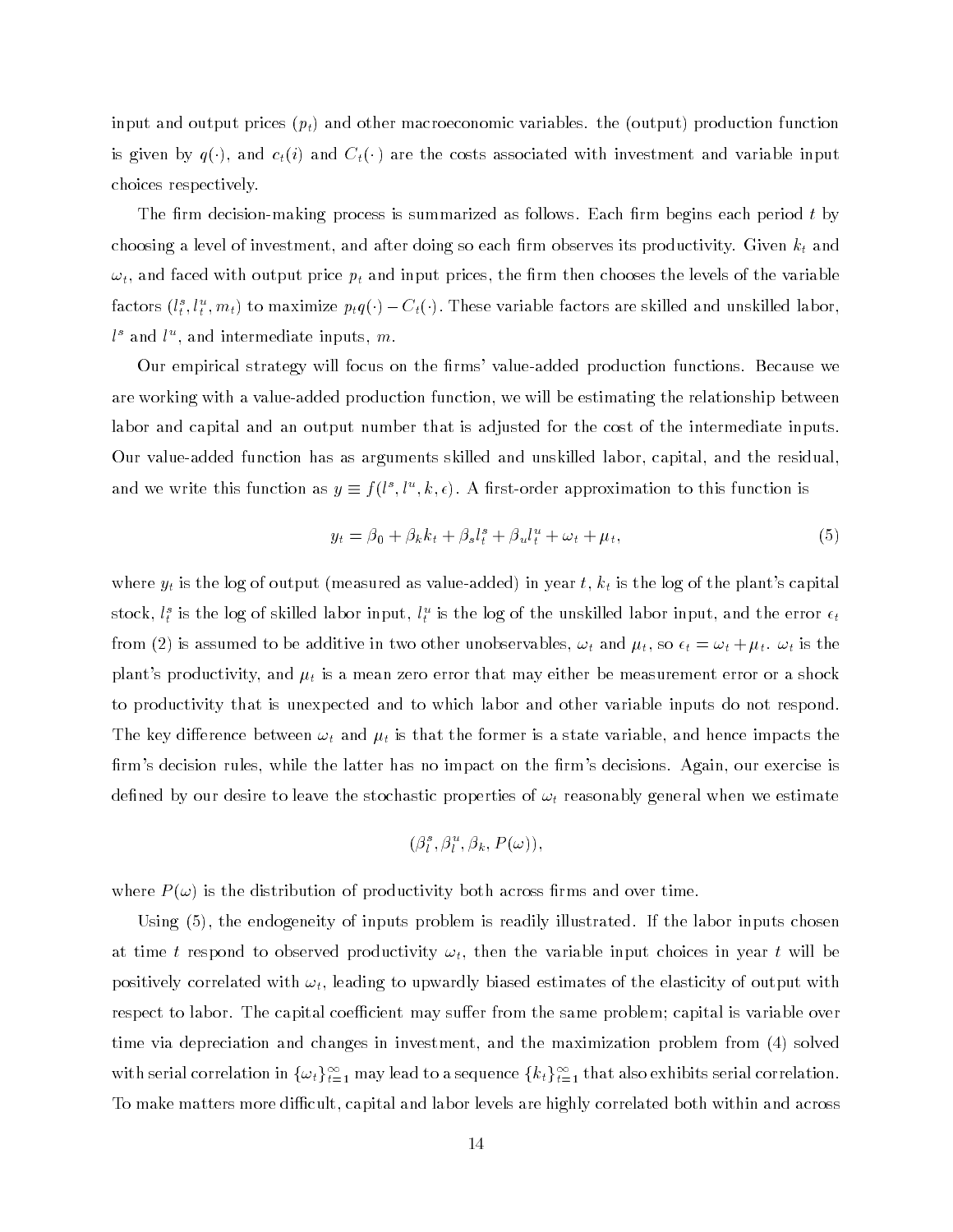firms. Econometrically, this means that a positive bias in one coefficient can transmit a negative bias to the other coefficient since they are estimated simultaneously. The difficulty of signing these biases then makes it hard to sign bias associated with the distribution of productivity.<sup>11</sup>

As noted above, a ma jor innovation in Olley and Pakes (1996) is their idea of using a proxy to solve this simultaneity problem. They work out the conditions under which investment is an increasing function of productivity in a Bellman equation similar to (4). They assume that period  $t$ 's investment responds to period  $t$ 's productivity shock, and then show that an optimizing firm will always respond to a large  $\omega_t$  by investing large amounts  $i_t$ . Writing investment as a function of state variables yields

$$
i_t = i_t(\omega_t, k_t).
$$

For firms investing positive amounts in period  $t$ , investment is shown to be strictly increasing in productivity, and this means an inverse function exists. Hence, they write  $\omega_t = (i_t, k_t)$ , and this function is strictly increasing in  $i_t$  (again, for positive levels of investment.) This function (which is not known, but which can be estimated) can then be included as a proxy when estimating the production function from (5). It serves to control for the correlation between the capital and labor sequences  $\{x_t\}_{t=1}^{\infty}$  and  $\{\omega_t\}_{t=1}^{\infty}$ , the sequence of productivity.

We wish to address the problems associated with traditional estimators (i.e. the OLS and fixed effect estimators). However, we also wish to avoid two possibly significant costs of using firm-level investment as a proxy for production. The first cost is one of theoretical complexity while the second one is data-driven. Showing that investment is a valid proxy in the context of the dynamic structural model is non-trivial (see Pakes (1996).) If one wishes to use a model that differs, even slightly, from that of Olley and Pakes, it becomes necessary to re-investigate the appropriateness of investment as a proxy for productivity. The proxy that we adopt does not require the complicated derivation that is used to show investment is a valid proxy, primarily because we assume intermediate input levels adjust costlessly. We recognize that the value-added production function does not have intermediate goods as inputs; by definition, they have been subtracted out from gross output. This suggests that any intermediate input which responds to the productivity shock may be a potential candidate to proxy for productivity. In Appendix I, we show the conditions under which an intermediate input is a valid proxy.<sup>12</sup> The intuition is straightforward: the productivity shock leads to higher marginal

<sup>11</sup> For example, if we knew that the labor coefficient was biased up and the capital coefficient was consistently estimated, we would also know that the mean productivity level is biased down.

<sup>12</sup> One can show that for the Cobb-Douglas production function and for certain forms of Leontief production technologies firms will have intermediate input demand functions that are strictly increasing in the productivity shock.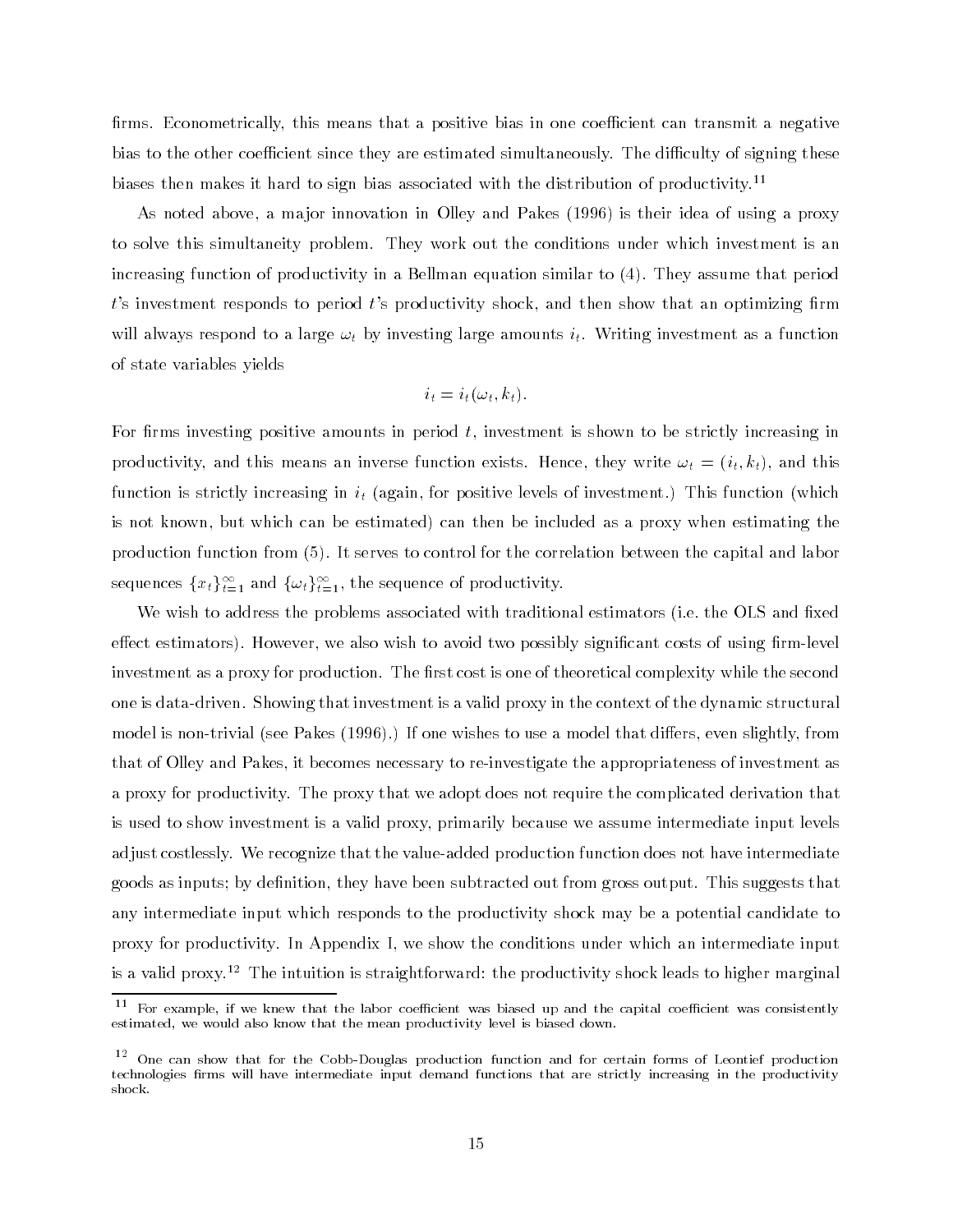products for capital and labor, and with constant input prices, the firm will produce more output to drive down these marginal products. In the process of increasing output, firms will increase both their use of fuels and electricity.

The second reason relates to the observables in our data. Investment is zero for one-third of our firm/year observations. This empirical regularity suggests that there are adjustment costs to investment. Were we to stick with the investment proxy, no proxy would be available for these  $\lim$ /year observations. Our proxies are available for almost all of the firm/year observations, obviating the need to trim a third of our sample before proceeding with estimation (and avoiding a potential selection problem.)

Similar to the story with investment above, we can express an intermediate input  $m$  as a strictly increasing function of  $\omega$ . That is:

$$
m_t = m_t(\omega_t, k_t), \tag{6}
$$

and we then invert (6) and express the unobservable productivity as a function of the intermediate input and capital. Hence,

$$
\omega_t = h_t(m_t, k_t),\tag{7}
$$

and we can proceed by using  $h_t(m_t, k_t)$  (which we don't know but can estimate) as our proxy for productivity.13

This inversion plays a very important role, since it permits us to control for  $\omega_t$ . To see how this is done, substitute (7) into (5) to obtain:

$$
y_t = \beta_s l_t^s + \beta_u l_t^u + \phi_t(m_t, k_t) + \mu_t,\tag{8}
$$

where,

$$
\phi_t(m_t, k_t) = \beta_0 + \beta_k k_t + h_t(m_t, k_t). \tag{9}
$$

Equation (8) is a partially linear model and is estimated using semi-parametric regression methods discussed in the next section. For now, note that the error term in this equation,  $\mu_t$ , is by assumption uncorrelated with the labor inputs. Therefore, if we can include  $\phi_t(m_t, k_t)$  in the estimation routine, estimates of coefficients for skilled and unskilled labor will be consistent. This is the first step of the estimation process.

 $^\circ$  . As we mentioned earlier, this is important in our data because many firms have zero investment, and these firms have to be trimmed from the estimation when investment is used as a proxy. In our data, almost every firm has a non-zero level electricity usage in every period. This allows us to use the full data set rather than a truncated sample. See the data section for a more complete discussion.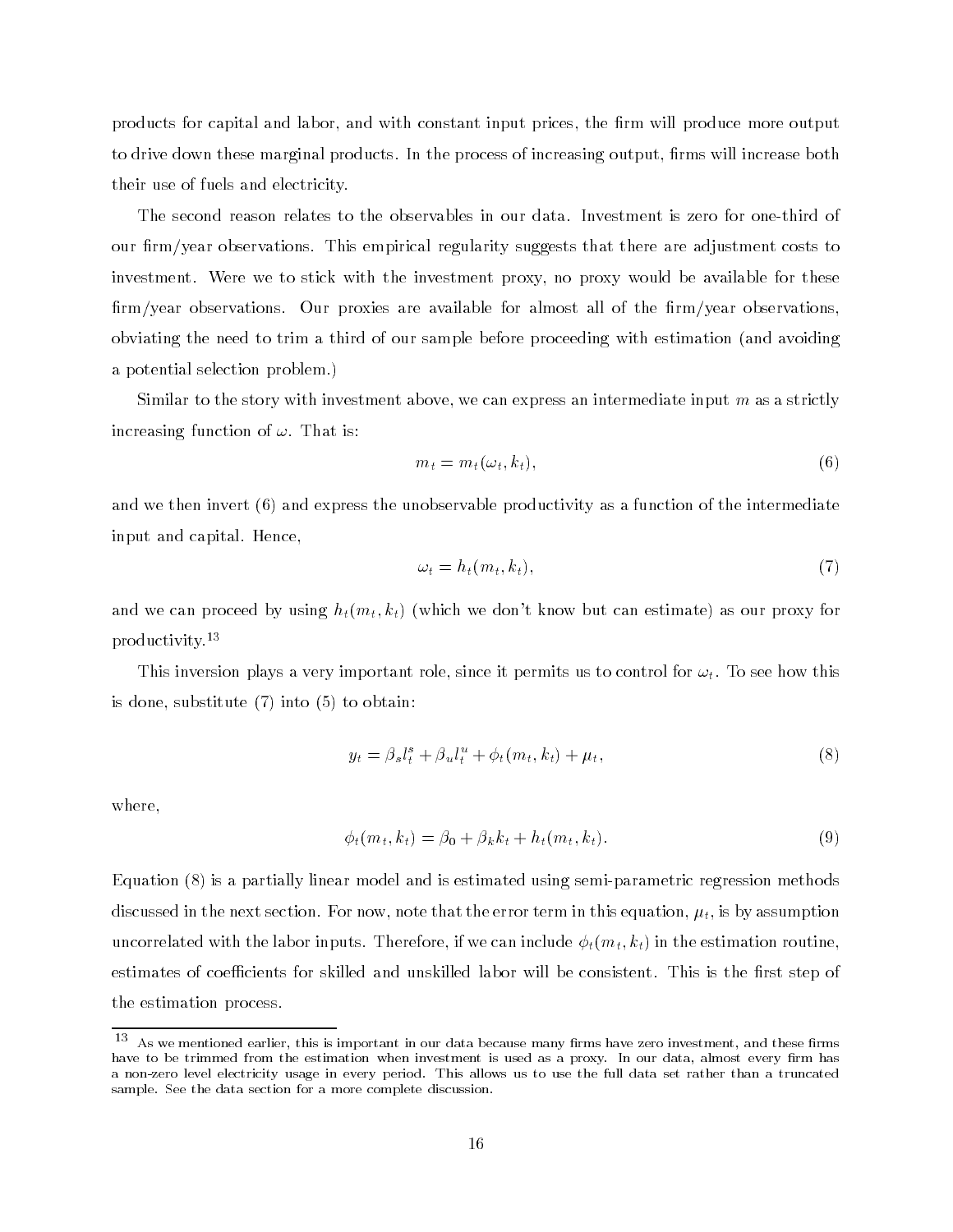We are not done because we have not identified the coefficient on capital,  $\beta_k$ , in (5). From (9), capital's impact on output, via  $\beta_k$ , is not separately identified from capital's impact on intermediate input usage, since capital also enters the proxy function  $h(m_t, k_t)$ . In order to identify the coefficient on capital, we rely on the assumption that the expected value of next period's productivity can be written as a function of observables and productivity this period. To see this, note that we can rewrite the value of next period's output as

$$
y_{t+1} = \beta_0 + \beta_s l_{t+1}^s + \beta_u l_{t+1}^u + \beta_k k_{t+1} + E[\omega_{t+1}|I_t] + \xi_{t+1} + \mu_{t+1},
$$
\n(10)

where productivity  $\omega_{t+1}$  is equal to the sum of two terms, written as

$$
\omega_{t+1} = E[\omega_{t+1}|I_t] + \xi_{t+1}.
$$

The first term is the expected value of next period's productivity conditional on this period's information,  $I_t$ , a vector of the relevant observables and last period's productivity. The second term is the innovation in productivity. Define the function  $q(I_t)$  as

$$
g(I_t) = \beta_0 + E[\omega_{t+1}|I_t].
$$

The function  $g(I_t)$  gives, up to an additive constant, the conditional expectation of next period's productivity,  $\omega_{t+1}$ . Its arguments are chosen to condition out potential correlation between capital and  $\omega_{t+1}.^{14}$  Substituting  $g(I_t)$  into (10) and taking the expected value conditional on  $k_{t+1}$  yields the moment condition:

$$
E[y_{t+1} - \beta_s l_{t+1}^s - \beta_u l_{t+1}^u - \beta_k k_{t+1} - g(I_t)|k_{t+1}] =
$$
  
\n
$$
E[\xi_{t+1} + \mu_{t+1}|k_{t+1}] = 0,
$$
\n(11)

which equals zero at the true parameter values  $(k_{t+1}$  is uncorrelated with both the innovation in productivity  $(\xi_{t+1})$  and  $(\mu_{t+1})$ .)

It is perhaps helpful to note in less technical terms what this moment condition represents. The expectation of output less inputs equals the error, or the productivity shock plus another additive error. This error cannot be used as the basis for a moment condition that will identify  $\beta_k$ , since the productivity shock is not orthogonal to capital. We can solve for an error term,  $(\xi_{t+1} + \mu_{t+1}),$ that is uncorrelated with capital by conditioning out the expectation of  $\omega_{t+1}$ . It is the inclusion of the function  $g(I_t)$  which controls for this expectation and allows for identification of the capital coefficient (via the restriction from  $(11)$ .) The final step of the estimation procedure then uses the production function estimates to compute the residuals. The empirical distribution function of these residuals is then used to approximate the true distribution of productivity  $P(\omega)$ .

The resumple, if  $\omega_t$  follows a first-order Markov process,  $g(I_t) = g(\omega_t) = \beta_0 + E[\omega_{t+1}|\omega_t].$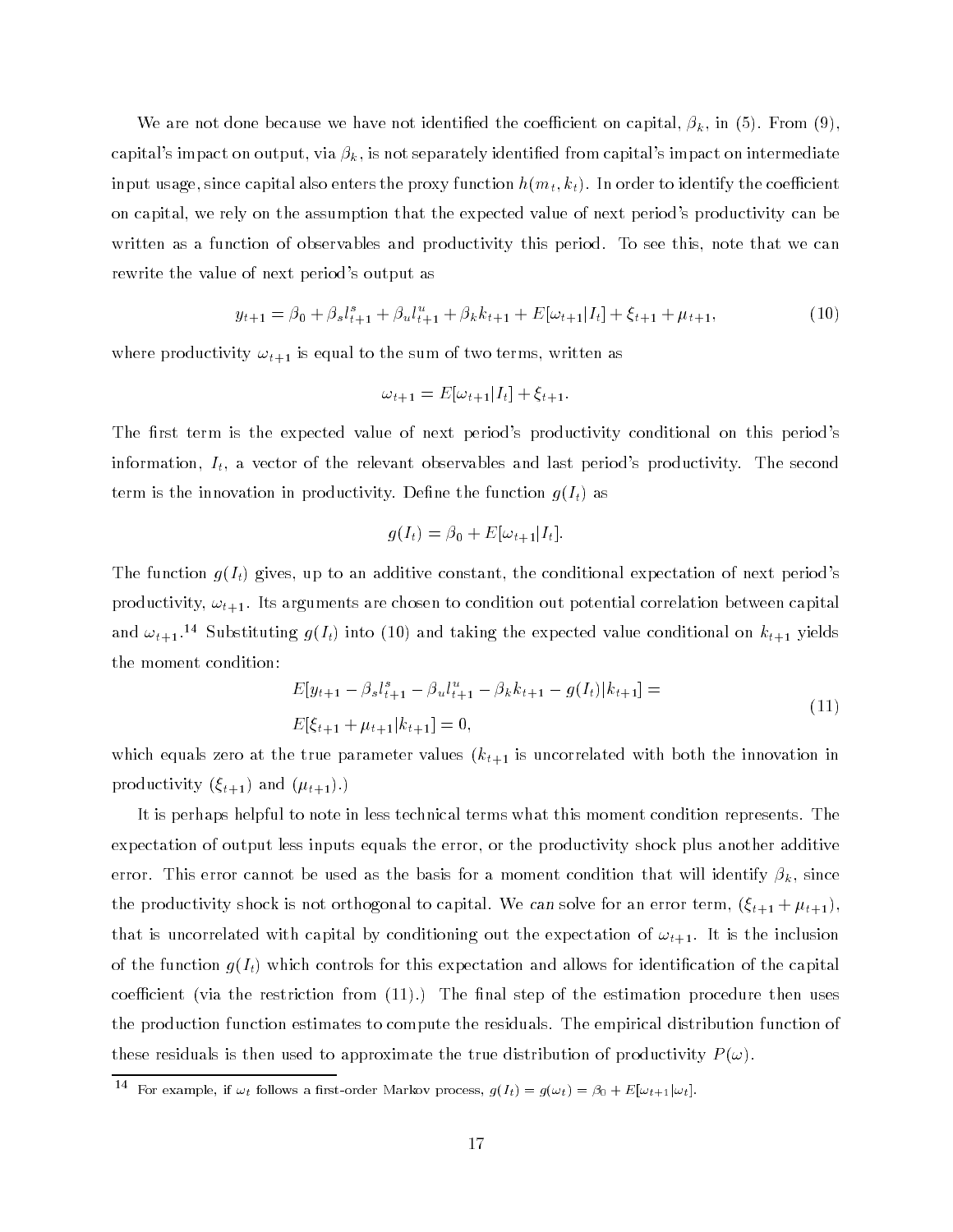#### Specific Theoretical Structures and Their Resulting Estimators

In this section we consider different primitives for our model. In particular, we focus on what is known by the firm when it makes decisions and how this sequencing affects the estimation routine. Because the timing of the firm's decisions within the periodicity of the data is inherently unobservable to the econometrician, we outline some of the links between modeling assumptions and ensuing estimation issues. We examine the primitive of the timing of the firm's exit decision, especially with respect to when the firm sees the productivity shock. We then show when it is necessary to control for a selection bias that may arise when firms observe their productivity before choosing to stay or exit.

We assume that productivity follows a first-order Markov process. This means that our function for  $g(\cdot)$  (which we will estimate non-parametrically) takes the form

$$
g(I_t) = \beta_0 + \int_{\omega_{t+1}} \omega_{t+1} dP(\omega_{t+1}|\omega_t) = g(\omega_t).
$$

Of course, we do not observe  $\omega_t$  directly. We do observe  $k_t$  and in the first stage we estimate  $\phi_t$ . We also know from (9) that  $\phi_t - \beta_k k_t = \beta_0 + \omega_t$ . Given a value for  $\beta_k$ , we can construct an estimator of  $\omega_t$  (up to the constant  $\beta_0$ ) by writing  $g(\cdot)$  as  $g(\phi_t - \beta_k k_t)$ . We can then use a non-parametric approximation to this function to derive a moment condition (equation (11)) which will separate out capital's contribution to output from productivity's contribution to output.15

Next we discuss a selection problem that may arise if firms observe productivity before they choose to stay or exit, and we show that the proper choice of  $g(\cdot)$  can alleviate this problem. In our framework, a firm will choose to exit if the sell-off value of its capital is greater than the present and future expected profits of staying in business. Formally, a control problem generates the exit rule, and that rule can be expressed as an indicator function  $\chi_t$  which is equal to one if the firm continues to operate and zero if it shuts down. Hence,

$$
\chi_t = \begin{cases} 1, & \text{if } \omega_t \ge \omega_t^*(\cdot); \\ 0, & \text{otherwise.} \end{cases}
$$
 (12)

$$
g(I_t) = \beta_0 + \int_{\omega_{t+1}} \omega_{t+1} dP(\omega_{t+1}|\omega_t, \omega_{t+1}, \ldots, \omega_{t-k}) = g(\omega_t, \omega_{t-1}, \ldots, \omega_{t-k}).
$$

In terms of observables, we then write  $g(\cdot)$  as  $g(\phi_t - \beta_k k_t, \phi_{t-1} - \beta_k k_{t-1}, \ldots, \phi_{t-k} - \beta_k k_{t-k}).$ 

The vecan easily change our primitive to allow  $\omega$  to follow a kth-order Markov process, i.e.  $E[\omega_{t+1}|\omega_t,\omega_{t-1},\ldots,\omega_1]=0$  $E[\omega_{t+1}|\omega_t, \omega_{t-1}, \ldots, \omega_{t-k}]$ , (which obviously nests the first-order process.) With this new primitive we write  $g(\cdot)$  as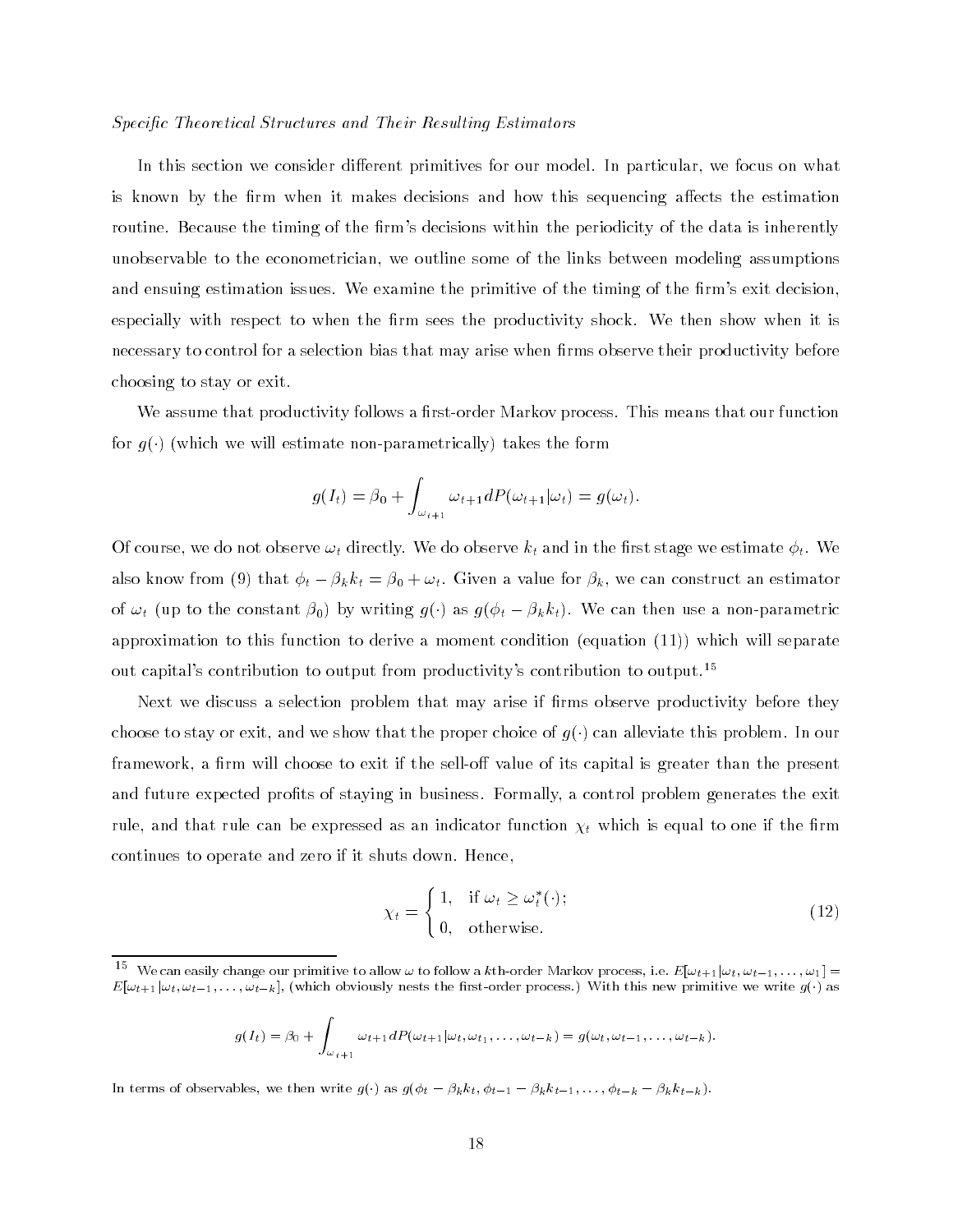The function  $\omega_t$  gives the value of the idiosyncratic productivity variable that makes exit optimal. This value is endogenously determined in the equilibrium and is known by the firm, but not by the econometrician.

If the difference between the value function and the sell-off value of the firm is increasing in capital, then  $\omega_t$  is not independent of  $\kappa_t,$  and we accordingly write  $\omega_t$  ( $\kappa_t$ ). The this case, firms with larger capital stocks will tend to survive low productivity draws that cause smaller firms to exit. This self-selection that results from the equilibrium exit behavior implies that the expectation of  $\omega_{t+1}$  declines in the size of the capital stock. It can lead to inconsistency in the capital coefficient because the conditional expectation of the productivity shock given survival will not equal the unconditional (on survival) expectation, i.e.  $E[\omega_{t+1}|\omega_t, \chi_{t+1} = 1] \neq E[\omega_{t+1}|\omega_t].^{17}$ 

The need to condition on survival when using an unbalanced panel rests on the primitive that, within year  $t$ , firms choose to exit or stay after they first observe productivity. To see this, suppose instead that at the beginning of the period, firms choose to exit or stay before observing productivity. Hence, firms choose to exit in year  $t$  based on the same information the econometrician observes in the server the server that is not the server that the server that is not the server that is not the

$$
E[\omega_{t+1}|\omega_t, \chi_{t+1} = 1] = E[\omega_{t+1}|\omega_t].
$$

We can then proceed with estimation as in (11) above, using just  $g(\phi_t - \beta_k k_t)$ , as there is no need to condition on an index for survival.

We do control for this potential selection problem. We use the methodology developed by Olley and Pakes. Define  $g(\cdot)$  as

$$
g(I_t) = \beta_0 + \int_{\omega_{t+1}^*} \omega_{t+1} \frac{F(d\omega_{t+1}|\omega_t)}{\int_{\omega_{t+1}^*} F(d\omega_{t+1}|\omega_t)} = g(\omega_{t+1}^*, \omega_t).
$$

This function gives, up to an additive constant, the conditional expectation from the model of next period's productivity,  $\omega_{t+1}$ , given last period's  $\omega_t$  and firm survival. Therefore, to obtain consistent estimates of the capital coefficient, we must now condition on both  $\omega_t$  and  $\omega_{t+1}.$ 

<sup>16</sup> This would be true if, for example, significant discounting of the value of the firm's capital takes place when the firm sells it off. Larger firms would then stand to lose more money than smaller firms because they have to sell off a larger amount of capital to exit.

<sup>17</sup> Much of the focus on selection has highlighted the importance of using unbalanced instead of balanced panel data. While it is true that going from the balanced to the unbalanced panel will in general alleviate selection bias, it does not completely address the issue. In this paper, we use an unbalanced sample, but even with the unbalanced sample, some firms will exist at the beginning of the year and will not be in the sample at the end of the year. If the estimated production function is to account for these firms, it will still be necessary to correct for the selection bias.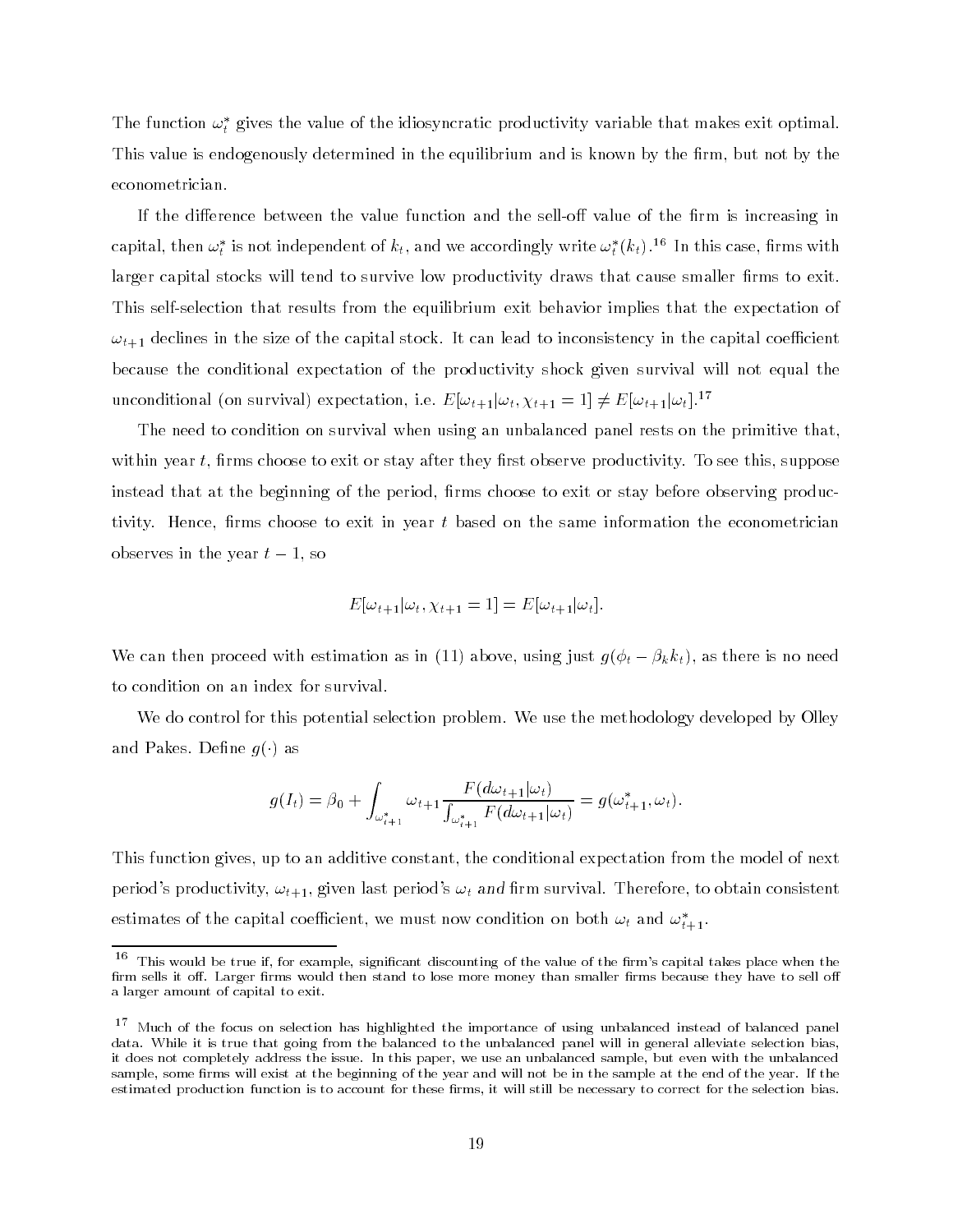The probability that a firm survives to the next period is given in the model by:

$$
Pr\{\chi_{t+1} = 1 | \omega_t\} = Pr\{\omega_{t+1} \ge \omega_{t+1}^*(k_t) | \omega_t\}
$$
  

$$
= P_t(\omega_{t+1}^*(k_t), \omega_t)
$$
  

$$
= P(k_t, h_t(k_t, m_t))
$$
  

$$
= P(k_t, m_t)
$$
 (13)

where the third line makes use of the proxy for  $\omega$  given by (7). Since we can write this distribution function completely in terms of the observables  $k_t$  and  $m_t$ , we can estimate the probability of survival using a standard probit (we discuss this in the estimation section.) Assuming that we can invert  $\omega_{t+1}$  from line 2 of (13), we can write  $\omega_{t+1}(\varGamma_t,\omega_t)$ , i.e. we have  $\omega_{t+1}$  as a function of  $\varGamma_t$  and  $\omega_t$ , two objects we can estimate from our observables. Substituting  $P_t$  and  $\phi_t - \beta_k k_t$  into  $g(\cdot)$ , we can rewrite (11) as a moment condition in observables and estimates of  $P_t$  and  $\phi_t$ . This yields

$$
E[y_{t+1} - \beta_s l_{t+1}^s - \beta_u l_{t+1}^u - \beta_k k_{t+1} - g(P_t, \phi - \beta_k k_t) | k_{t+1}, \chi_{t+1} = 1] = 0, \qquad (14)
$$

which allows us to obtain consistent estimates of  $\beta_k$ .<sup>18</sup>

#### 4. Country Background and Data

The methodology outlined in the previous section requires very detailed firm-level data which has not been censored for entry and exit and which has a reasonable time-series dimension. The Chilean data set used in this study meets those requirements. These data have been used elsewhere and we refer the interested reader to those papers for a more detailed description of the data.<sup>19</sup> The first part of this section gives some background on the Chilean economy and the data set. The second part of this section delves deeper into details of the Chilean data set and how those details interact with the econometrics.

 $^\circ$  - Empirically, if we estimate the model conditioning on survival and find no statistical difference between conditioning and not conditioning on survival, three possible reasons are: 1) firms do not observe this period's productivity before they choose to stay or exit, 2) the difference between the sell-off value of the firm and its present and future expected prots is not increasing in capital, or 3) the magnitude of the bias induced by selection is very small.

<sup>19</sup> See, for example, Lui (1993), Lui and Tybout (1996), Tybout, de Melo, and Corbo (1991), and Levinsohn (1998).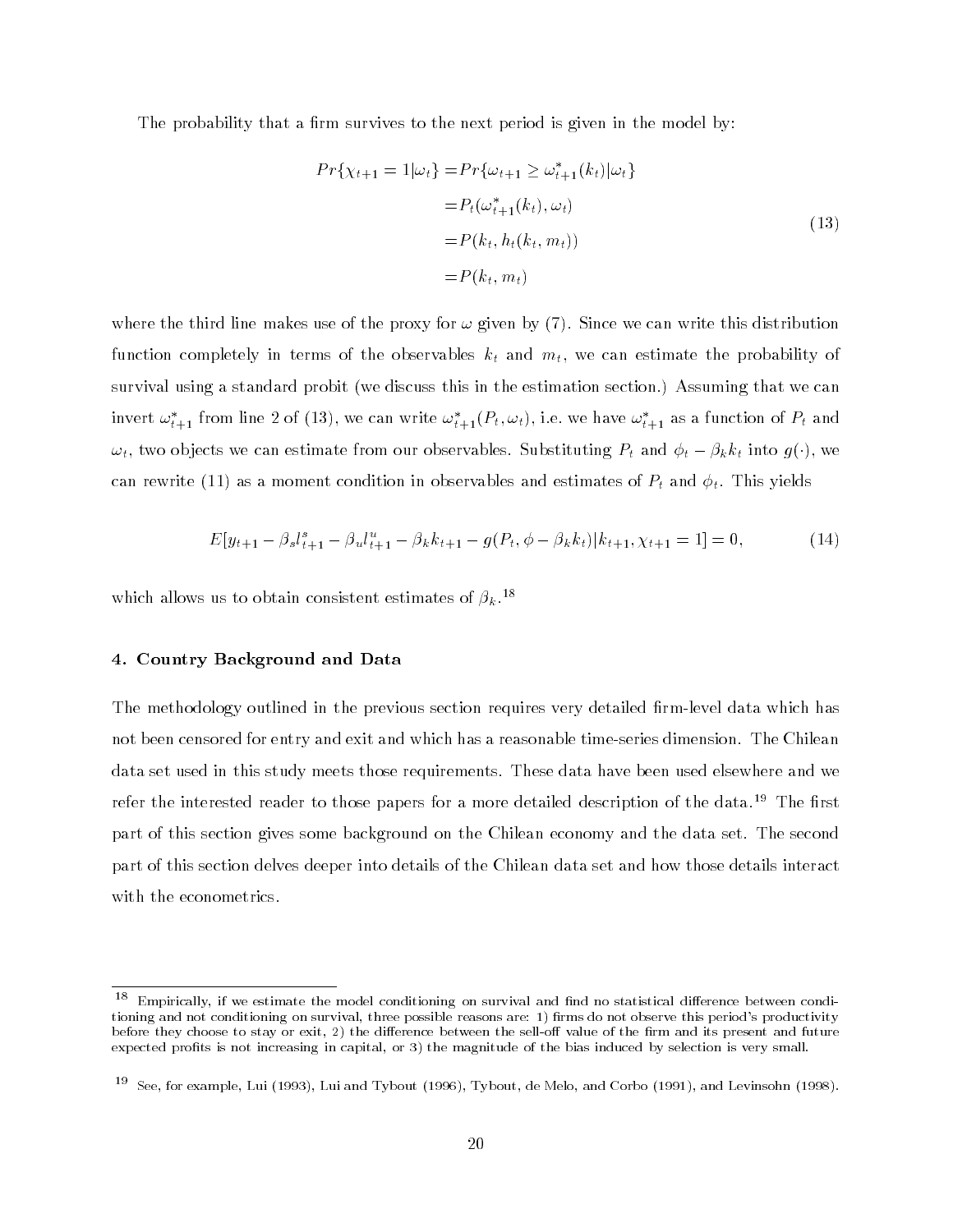#### Country Background

Our data set spans the period from 1979 to 1986. The years prior to the start of our data set, as well as those covered by the data, were tumultuous ones for Chile. From 1960 to 1972, real per capita GDP increased from \$2897 to \$3857.20 During this span, Chile pursued a policy regime of import-substitution that often protected inefficient domestic firms from international competitive pressures.

In 1973, Pinochet came to power and the economic environment changed dramatically. Fiscal austerity and a more outward-oriented set of economic policies was introduced. This liberalization included privatization of firms previously held by the government, relaxation of some 3000 government controlled prices, liberalized nancial markets, a more market-driven labor market, removal of quantitative trade restrictions and a drastic reduction in tariff levels. These liberalizing measures were accompanied by contractionary macroeconomic policies which, when coupled with a decline in copper prices and the oil shocks, led to a severe recession that lasted through 1975. A recovery from 1976 to 1981 followed, and the broad picture is one in which liberalization was drastic and mostly complete by 1979, the first year of the data set. The Latin American debt crisis led to another recession in 1982-83 during which industrial output and employment fell. Industrial output rose again in 1984, stalled in 1985, and then continued to rise throughout the decade. These macroeconomic cycles are apparent in the first column of Table 1 where real GDP is reported for 1979-86.21

#### The Manufacturing Census and the Construction of Value Added

The data set is comprised of plant-level data of 6665 plants in Chile from 1979 to 1986. The data are a manufacturing census covering all plants with at least ten employees. The data were originally provided by Chile's Instituto Nacional de Estadistica (INE). A very detailed description of how the eight longitudinal samples were combined into a panel is found in Lui (1991). The structure of the data set is an unbalanced panel. There is information tracking plants over time and the data set includes plants that enter over the course of the sample period (births) as well as plants that exit

<sup>20</sup> These data and related gures are available on-line in the Penn World Tables, Mark 5.6 at http://www.nber.org.

 $^{21}$  In the mid-1980's, Chile's credit markets were such that smaller firms were alleged to have found credit difficult to obtain. While this is difficult to document in our data set, it implies that entry and exit patterns may have been driven by more than the relatively straightforward operate versus shutdown decision in our model. Hence, credit market issues suggest that firm size may have mattered in a way that our model does not accommodate.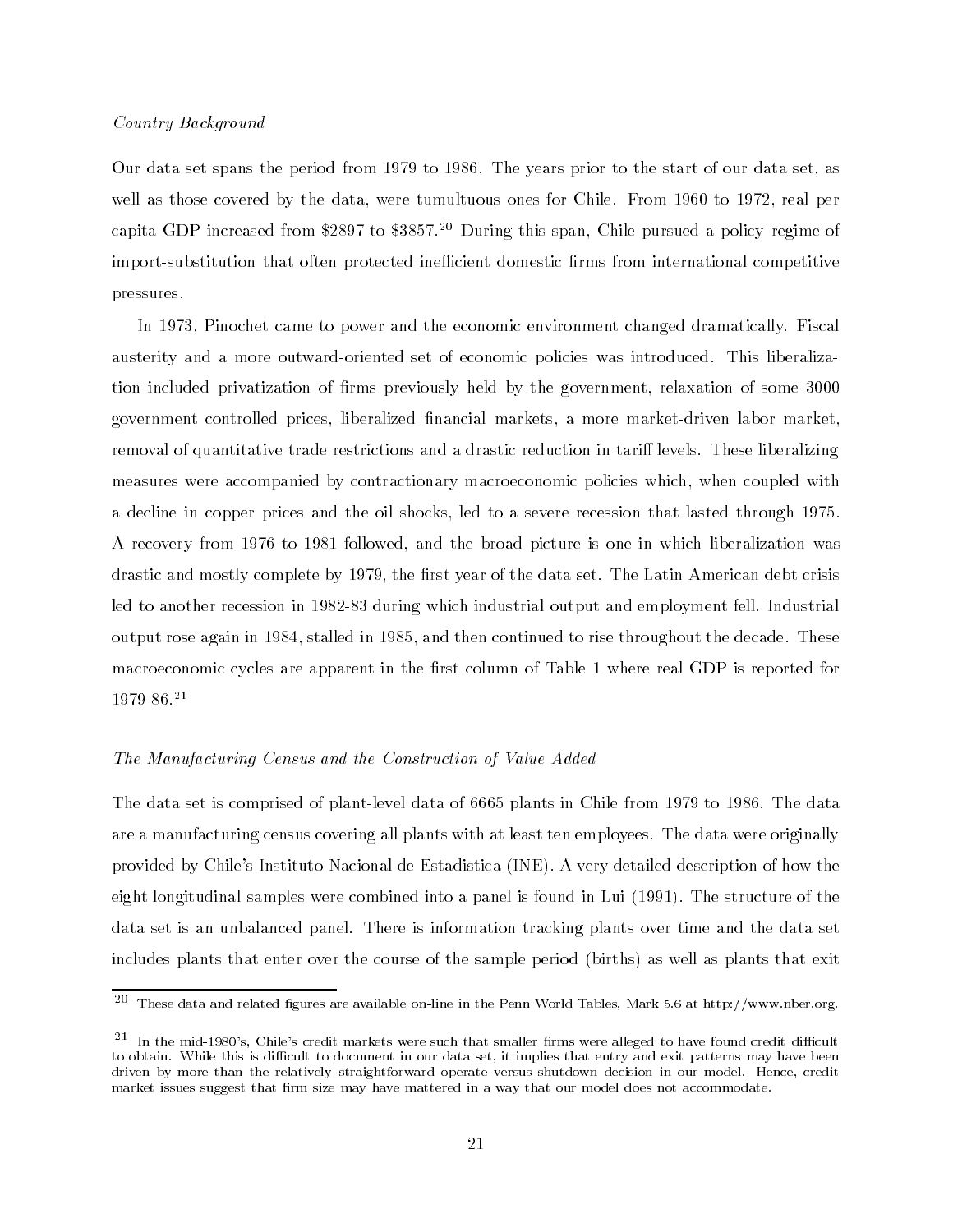(deaths.) Due to the way that the data are reported, we treat plants as firms, although there are certainly multi-plant firms in the sample.<sup>22</sup>

In an attempt to keep the analysis manageable, we focus on eight of the largest industries (excluding petroleum and refining.) We work with industries at the 3-digit level. The industries (along with their ISIC codes) are Metals (381), Textiles (321), Food Products (311), Beverages (313), Other Chemicals (352), Wood Products (331), and Printing and Publishing (342), and Apparel (322). The data are observed annually and they include a measure of output, a measure of labor and capital inputs, and a measure of the intermediate inputs electricity and fuels. Real valueadded is the real value of output adjusted for the real cost of all intermediate inputs. Construction of the real value of capital is documented in Lui (1991), and it includes buildings, machinery, and vehicles. Labor is the number of man-years hired for production, and firms distinguish between their blue- and white- collar workers. Electricity and fuels are measured in the real value of their volume consumed. All of these inputs enter the value-added production function in log-levels.

Real value of output is computed by deflating the total annual sales revenues of a firm with an industry level price deflator constructed by the Banco Central de Chile. This deflator will control for changes in output prices over time arising from inflation. It will also control for changes occurring because of industry level demand shocks. Having controlled for these time-varying effects, we then rely on price-taking behavior at the firm-level to get comparable quantities across both firms and time. The industries we look at have hundreds of firms, and this observation provides us with some comfort that price-taking behavior, even as an approximation to reality, is a reasonable assumption. However, we do remain concerned about the potential for differences in output prices within the 3-digit industry level that might arise because of imperfect competition, especially that caused by product differentiation (e.g. differences in type and quality of output.) Because we do not observe rm-level output prices, we are not in a position to address this concern without placing further restrictions on the framework.23

The measure of real value added that we use is constructed by subtracting the real value of raw materials, electricity, and fuels from deflated total sales revenues. We express this measure as follows:

$$
VA_{it} = TSR_{it}/P_{OUTPUT,t} - RM_{it}/P_{RM,t} - E_{it}/P_{E,it} - \sum_{j} F_{ijt}/P_{F,ijt},
$$

<sup>22</sup> We will not capture the extent to which multi-plant firms experience scale or scope economies due to their multi-plant nature. Neither are we able to investigate whether "entry" is a new firm, a new plant from an existing firm, or simply diversification of an existing plant or firm as discussed in Dunne et al. (1988).

<sup>23</sup> Klette and Griliches (1996) provide one set of restrictions that allows for a particular kind of correction for maarmeers was andered and the prices.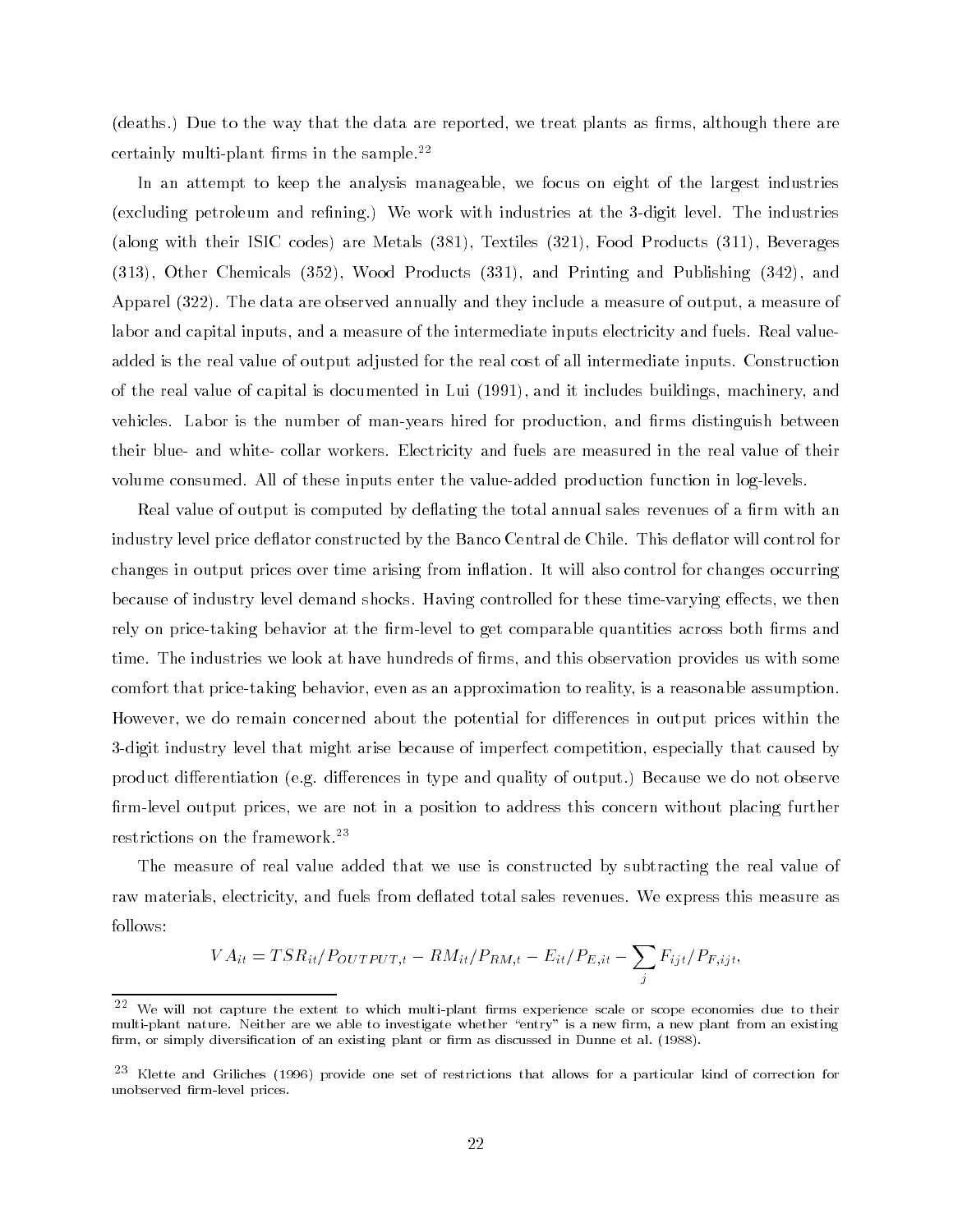where i indexes firms, VA is real value added, TSR is total sales revenues, RM is raw materials, E and  $F$  are value of electricity and fuels purchased, and  $j$  indexes the 11 different fuels recorded in the census. The deflator is written generically as  $P_{\cdot,t} = p_{\cdot,t}/p_{80,t}$ , and for the firm specific deflators,  $P_{.,it} = p_{.,it}/p_{80,it}$ . While the raw materials deflator is constructed at the country level, both the electricity and the fuels price deflators are firm specific. In the Census, firms report both the volume of electricity and fuels that they consume, and the price they paid for that volume. These numbers allow for the construction of average yearly unit input prices. The firm-level deflators then can be used to translate input prices for electricity and fuels into real 1980 Chilean pesos. While we are less concerned about variation in unit prices for electricity, we remain concerned that the quality of fuel inputs may vary within a defined category.<sup>24</sup> This method of deflation will account for that variance if the input quality is appropriately reflected in the input price, and our measure of value added will then be robust to differences in quality of the eleven different types of fuels.

We choose electricity as our primary proxy for productivity. Electricity has a number of advantages over fuels. First, electricity is an input that all firms need; we observe positive use of electricity in every year for almost every firm in the Census. Second, almost no firm reports that it generates electricity, or that it sells electricity, and we interpret this observation as an inability of firms to store (or stockpile) electricity. The inability to store electricity means that its use should be highly correlated with the year-to-year productivity shocks. In contrast, we do not observe positive use of fuels for a significant number of firm-year observations; on average,  $25\text{-}30\%$  of firms report zero fuel use and positive output in a year. Since fuels are recorded at purchase, we suspect that a zero firm-year observation may actually reflect positive use of some stockpiled inputs. This observation suggests that reported purchase of fuels may not generally correspond to actual fuel consumption. The mismeasurement of fuel usage will lead to inconsistent estimates of the  $\phi(\cdot)$ function. For this reason, we are inclined to believe that, in our data, electricity will perform better than fuels as a productivity proxy. Our sensitivity analysis tends to support this view.<sup>25</sup>

 $24$  $^\circ$  For example, we know that different grades of petroleum and gasoline exist, and these two categories make up a signicant amount of the fuel consumption in our data.

<sup>25</sup> Note that we can think of no compelling reason to believe that this stockpiling occurs in any systematic way, and we therefore think of this potential stockpiling phenomenon as measurement error introduced into the dependent variable; therefore, it does not contaminate our parameter estimates of the value added production function.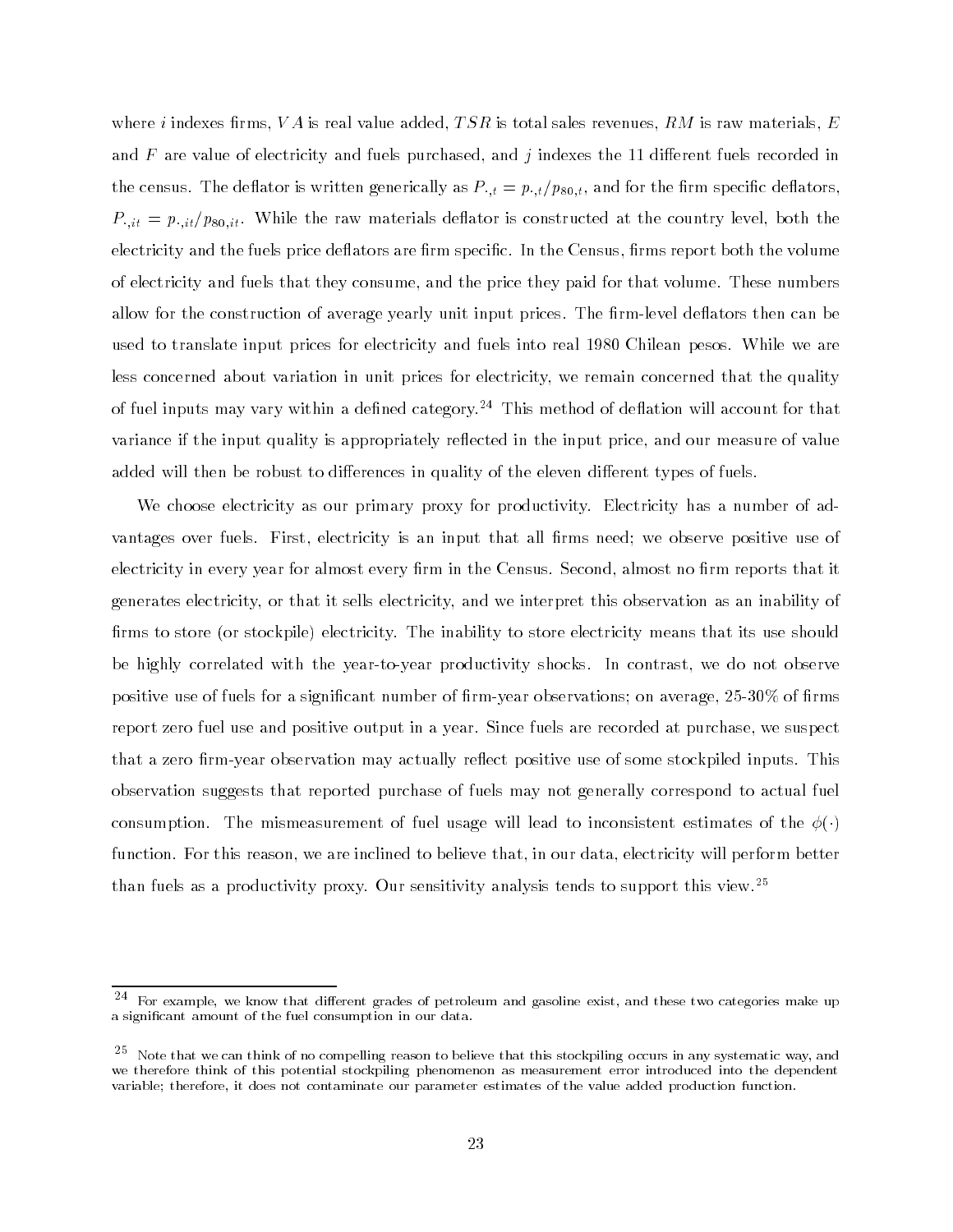#### Data Details

The data set is well-suited to the econometric methods proposed in Section 2.2, but there are a few idiosyncratic features of the data that deserve attention. The first concerns the definition of the capital accumulation process and the second concerns missing investment data. These two prevent us from adopting the methods of Olley and Pakes directly. The third concerns missing capital stock data. Each is discussed in turn.

The first reason we cannot adopt the methods of Olley and Pakes without making substantive changes has to do with the definition of the capital accumulation process. Olley and Pakes construct their capital series by using a different assumption on the capital accumulation process than is used in the Chilean data. In Olley and Pakes, the timing of their model is as follows. Firms begin period t with capital  $k_t$ . They then observe  $\omega_t$  after which they choose to stay or exit  $(\chi_t)$ . Firms then choose variable factors and the level of investment. Firms then commence the next period with:

$$
k_{t+1} = (1 - \delta)k_t + i_t.
$$

In the Chilean data, the capital accumulation process consistent with the reported capital series is given by

$$
k_t = (1 - \delta)k_{t-1} + i_t.
$$

The difference is subtle, but it matters. In the Olley and Pakes definition, investment from period t does not contribute to production in year t whereas the Chilean data is constructed such that it does. Under the primitives on the timing in the Olley and Pakes framework, the change in the capital accumulation process makes the estimator of capital coefficient inconsistent; this period's capital, which now includes this period's investment, will be correlated with  $\omega_t$  because investment responds to  $\omega_t$  (it is chosen after  $\omega_t$  is realized.) However, a small change in the primitive on the timing of firm's decisions will permit  $i_{t+1}$  to be used as a proxy. The main point is that changing either the definition of capital accumulation or the primitives on the timing of a firm's actions can result in estimators contaminated with bias.

The second reason our framework is different from Olley and Pakes is also related to the observables in the Chilean data. The methods of Olley and Pakes revolve quite centrally around the investment decision and investment data. As discussed earlier, the estimation routine relies on investment being strictly increasing in the productivity shocks so the investment function can be inverted to proxy for productivity. They use data from the U.S. Census of Manufacturers, and they find that  $8\%$  of firm/year observations are reported to be zero. This feature of the data suggests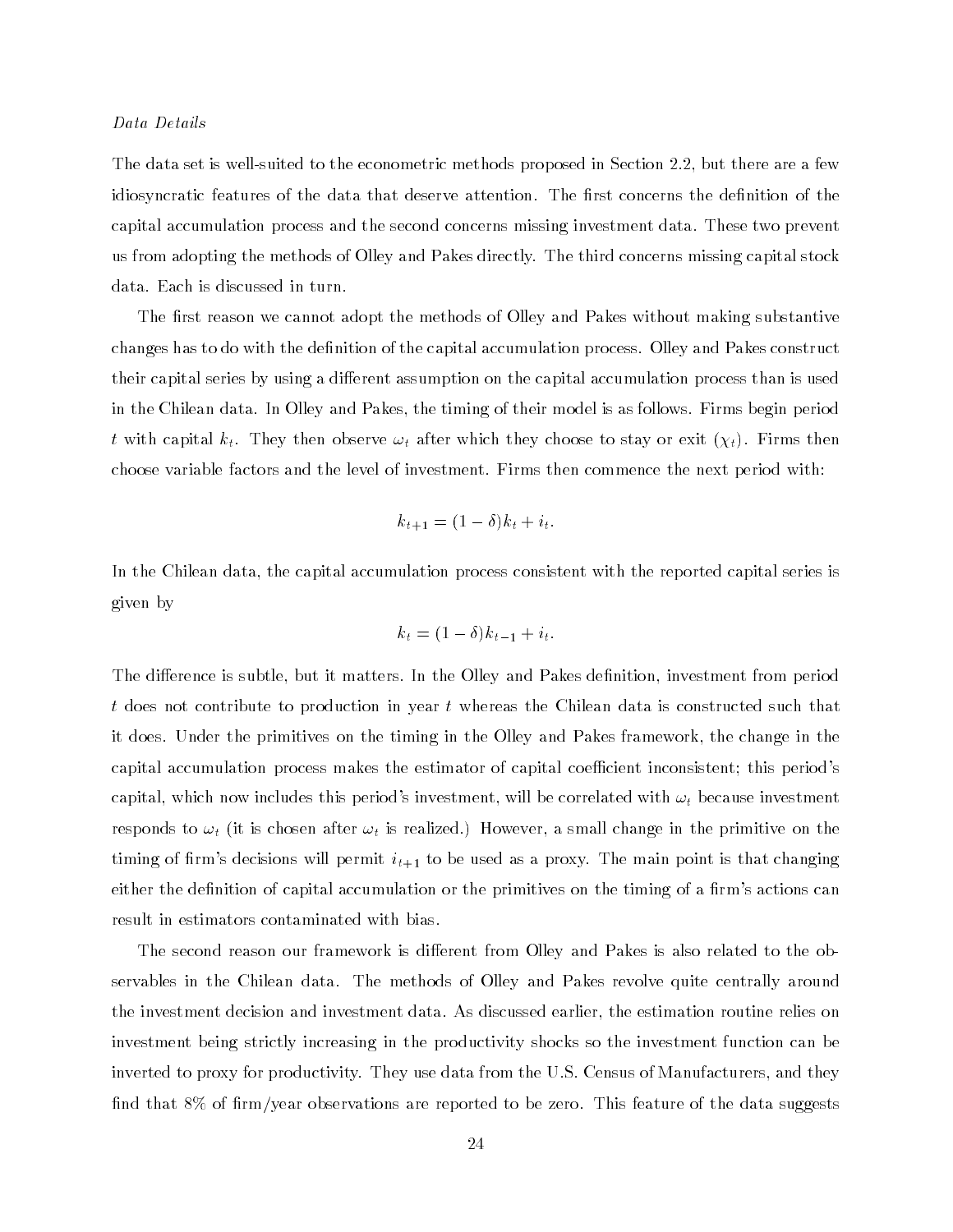that invertibility of  $i(.)$  fails at zero investment.<sup>26</sup> Therefore, to use investment as a proxy will require truncation of all observations at zero investment.

In the Chilean data, one-third of the firm/year observations are reported to have zero investment. We are hesitant to truncate all of these observations from our estimation procedure. However, since we find that data on electricity is almost always reported at non-zero levels, we design our estimation strategy to rely on electricity as a proxy.

Another feature of the Chilean data that deserves mention concerns the capital stock variable. No initial capital stock is reported for some plants, although investment is recorded. When possible, we used a capital series that was reported for a subsequent base year. For a small number of plants, capital stock is not reported in any year. We estimated a pro jected initial capital stock based on other reported plant observables for these plants. We then used the investment data to fill out the capital stock data.

## 5. Estimation of Productivity and Results

In this section we discuss the details of obtaining parameter estimates for our value-added production function. Estimation proceeds in three stages, and is similar to Olley and Pakes (1996) and Olley and Pakes (1995), except that we use an intermediate input for the productivity proxy.<sup>27</sup> In the first stage we estimate the coefficients on the freely variable factors (unskilled and skilled labor) using a partially linear model (see, e.g., Robinson (1988).) In the second stage we construct an index which is used to control for the potential bias from selecting on survival. Using the consistent estimates of the labor coefficients and the probability of exit index from stages one and two, we then exploit the first order Markov nature of the productivity process to estimate the coefficient on capital. Finally, we use the estimated parameters to compute the productivity residuals. In the next section, we provide a detailed analysis of these productivity residuals, with a focus on the relative importance of the true productivity and the rationalization cases.

We begin by estimating equation (9). This equation is partially linear; it is linear in skilled and unskilled labor, and non-linear in  $\phi_t(m_t, k_t)$ . For our base case results, we use data on electricity usage for  $m_t$ , although we experiment with other suitable proxies. We proceed by projecting  $y_t$  on  $u_t^*,$   $i_t^*,$  and a third order polynomial in  $m_t$  and  $\kappa_t,$  i.e. we use a polynomial series to approximate

 $\tilde{\ }$  . The function  $\tilde{\imath}(\omega,\kappa)$  has a set of  $\omega$  in its domain with positive measure that maps to 0, and this loss of the injective property means that  $i^{-+}(0,\kappa)$  is not unique.

 $^\circ$  . Here we only cover the specifics of how our estimation proceeds. We encourage the interested reader to consult the articles by Olley and Pakes for a fuller discussion of the econometric issues, including proofs of the consistency of our parameter estimates.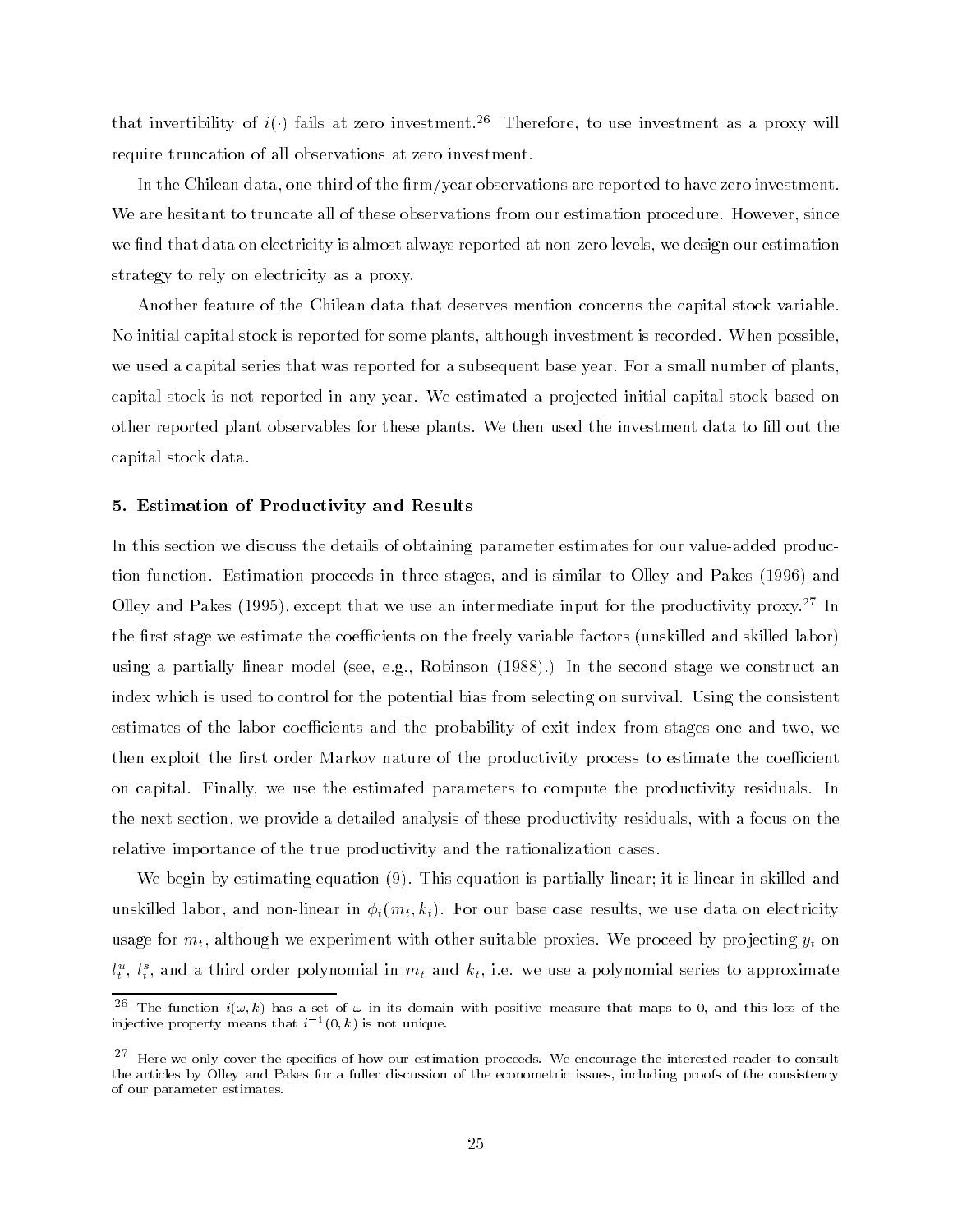the function  $\phi_t(m_t, k_t)$ .<sup>28</sup> We also allow for different functions  $\phi_t(\cdot)$  for each of the periods 1979-81 1982-83, and 1984-86, corresponding to the expansions and recession that is evident from Table 1. As we discussed in section 5, this stage yields estimates of  $\rho_l^+$  and  $\rho_s^-$  which are not contaminated by labor's responsiveness to the current period's productivity shock because productivity is controlled for by including the  $\phi_t(\cdot)$  function.

The second stage estimates survival probabilities from equation (13). Recall from (13) that the two arguments in the exit decision function are  $m_t$  and  $k_t$ . Therefore, we use a probit which has as arguments a third order polynomial series in these two variables, and we also permit this function to differ over the three time periods. Generally, we find that controlling for selection in our model has little effect on the final parameter estimates (just as Olley and Pakes find with their unbalanced data.) This result is not surprising since we are not articially truncating on survival to obtain a balanced sample (i.e. we are working with the full unbalanced data.)

The last stage of the estimation uses  $\rho_l^*, \rho_s^*, \varphi_t(\cdot)$ , and  $P_t(\cdot)$  to construct the moment from  $(10)$  (or  $(11)$ ) that can be used to consistently estimate the capital coefficient (it controls for the potential correlation between  $k_{t+1}$  and  $E[\omega_{t+1}|\omega_t, \chi_{t+1} = 1].$  Given any candidate value for  $\beta_k$ , say  $\rho$  , we can estimate the function  $g(r_t,\phi_t-\rho\|\kappa_t)$  using a third order series estimator in the two arguments  $\varGamma_t(\cdot)$  and  $(\varphi_t - \beta \kappa_t)$ . Alternatively, we can compute for any candidate value  $\beta$  $\phi_t - \rho$   $\kappa_t$ ), and with  $P_t(\cdot)$  we are then able to compute the residual

$$
[\xi_{i,t+1} + \mu_{i,t+1}](\beta^*)
$$

for any firm  $i$  (see equation  $(10)$ .) We then use a non-linear least squares routine to locate the  $minimize: \mu_k$  which solves

$$
min_{\beta} \sum_{i} \sum_{t=T_{i0}}^{T_{i1}} \left( [\xi_{i,t+1} + \mu_{i,t+1}](\beta) \right)^2,
$$

where  $T_{i0}$  and  $T_{i1}$  index the second and last period a firm is observed.

The results of the estimated production functions are reported in Table 2. The first column for each industry reports the OLS estimates of the production function while the second column gives the results using the Olley-Pakes estimator amended as discussed in Section 3. The results reinforce the message of Olley and Pakes (1995) (which looked at just one industry.)

<sup>&</sup>lt;sup>29</sup> In this and all future polynomial series approximations we experimented with a fourth order expansion and found that it had a negligible effect on our final parameter estimates.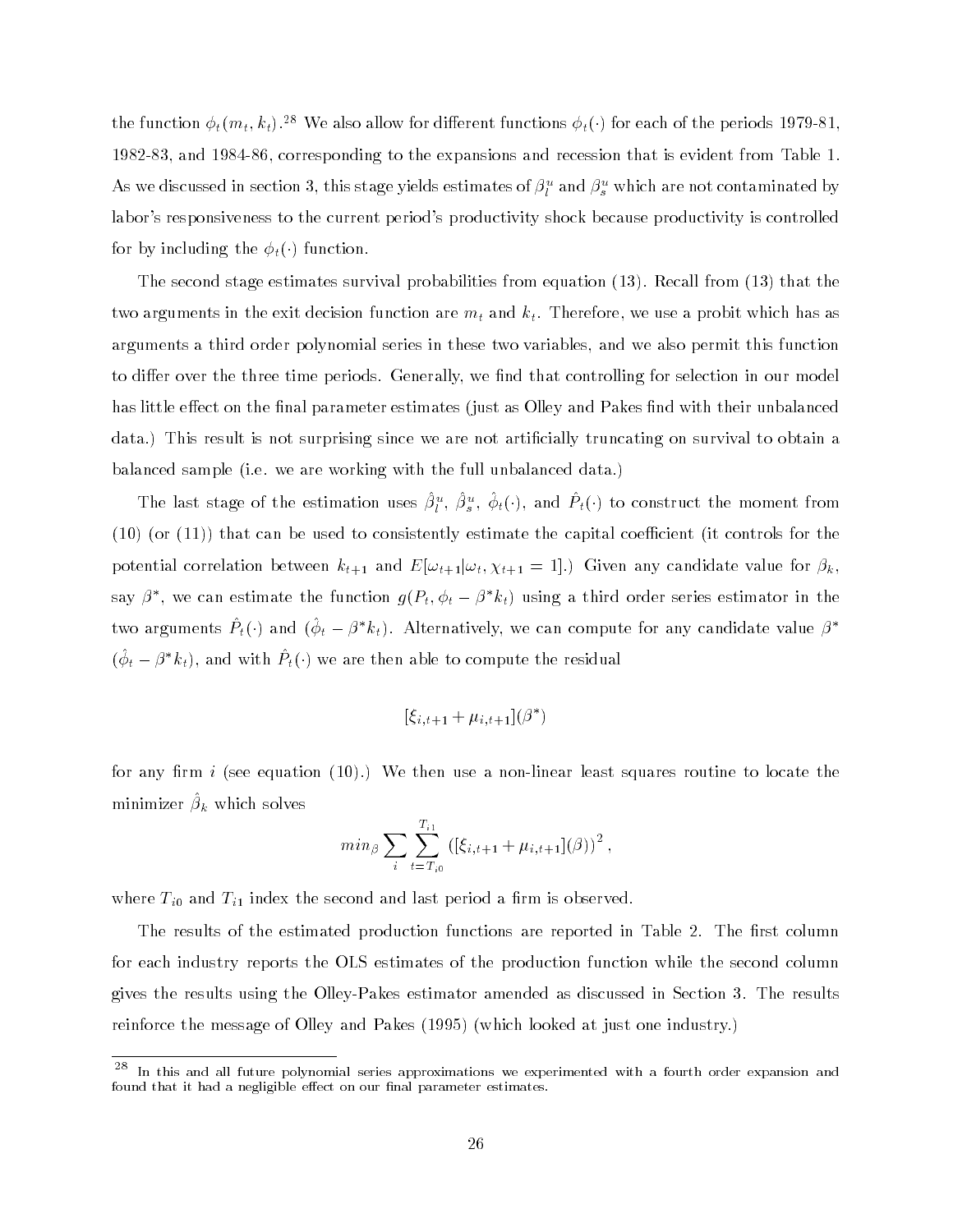As one might expect, almost all the coefficients of the Cobb-Douglas production functions are precisely estimated. (The sole exception is the OP/LP estimate of  $\beta_k$  in the Beverages industry.)<sup>29</sup> All industries have value-added production functions with "increasing"returns to scale. This was also the case for the production function estimates by Pavcnik (1997) as well as Lui (1991). It is important to be careful when interpreting these coefficients, though, since this notion is different from increasing returns to scale of the gross output production function. (See Basu and Fernald (1997) for a careful analysis of the relationship between estimates of returns to scale from gross output data and value-added data.)

If blue collar labor is positively correlated with productivity, so that more workers are hired in good years and fewer in bad years, theory suggests that the OLS coefficient on blue collar labor is biased upward. The same bias applies to white collar labor should it too be a variable factor responding to productivity shocks. For the industries in Table 2, the coefficient on blue collar labor falls in every industry when we condition on our proxy for  $\omega_t$ . While the range of this decrease varies across industries, a decrease on the order of 15-20 percent seems common. For white collar labor, the results are less unanimous and this is consistent with the notion that white collar labor is less uniformly responsive to productivity shocks. In five industries, the  $OP/LP$  estimates of the coefficient on white collar labor are less than the OLS estimates, while in the other three they are higher. These results, taken together, are supportive of the notion that our proxy for  $\omega_t$  is probably working well.

The coefficient on capital in our production function increases when we use the  $OP/LP$  estimator instead of the OLS estimator in every industry. In Food Products, Printing and Publishing, Apparel, and Wood Products, this increase is especially substantial. There are three reasons why the OLS and  $OP/LP$  estimates might differ. First, if capital usage is (positively) correlated with either this period's productivity  $(\omega_t)$  or last period's, the OLS coefficient on capital will be (upwardly) biased. This is the same story as with the coefficient on blue-collar labor. Second, if exit is important, the OLS capital coefficient will be biased downward. Because we are working with an unbalanced panel, the selection correction is unlikely to have the impact that it might if we were comparing the OP/LP estimator with OLS on the balanced panel. To best understand the third reason why we might expect the coefficient on capital to change, imagine the following thought experiment. Suppose that there was no selection bias and that capital usage was not correlated

<sup>29</sup> The estimates for the Beverages industry, and only this industry, do not include a correction for possible selection bias. That is, we do not estimate the probit for exit probabilities in this industry. This is because there were so few firms exiting this industry that the probit was not well identified.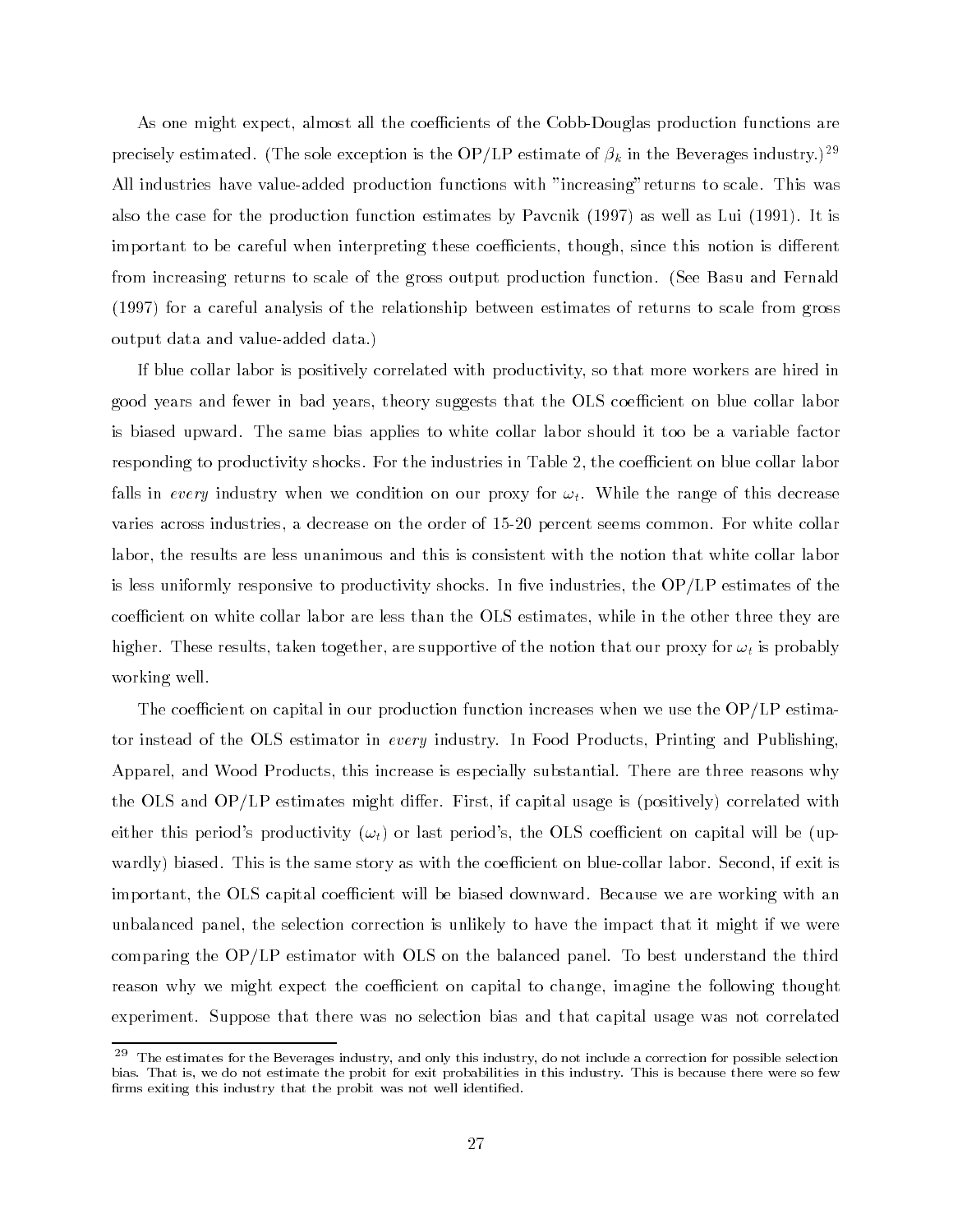with this or last period's productivity. One can show that if this is the case, but that labor is correlated with productivity, the coefficient on capital will be downwardly biased so long as capital positively covaries with labor. This is a statistical property of the estimates and exists even when the economic properties of capital and productivity do not induce a bias. In practice, all three of these biases are, to some extent, working in different directions and at varying magnitudes and the difference between the OLS and  $OP/LP$  estimates confounds the three influences.

Olley and Pakes (1996) also found that correcting for possible simultaneity led to an increase in the estimated marginal product of capital. Our results are the same and, as such, are perhaps not surprising. On the other hand, the fact that the pattern of the bias in the capital coefficient was the same in all the industries was surprising. Our results suggest that the changes in the marginal productivities found by Olley and Pakes in telecommunications were not a fluke. In other words, Marschak and Andrews had it right in 1944; it appears that correcting for simultaneity really does change the production function estimates.

We conclude this section with a specification test that essentially asks whether the relative complexity of the OP/LP estimates is really necessary. While the OP/LP estimation algorithm is not especially difficult, it is more involved than either OLS or the most commonly adopted alternative– fixed effects estimation. The benefit of the  $OP/LP$  estimates are that they do not impose too much structure on the residuals (a component of which is interpreted to represent productivity.) The  $OP/LP$  estimates assume that the residuals follow a first-order Markov process. This assumption nests both OLS and the Fixed Effects specification. When we conducted Wald tests to see whether the data reject the simpler specications, we found the following. When OLS was the null hypothesis, we rejected the null in favor of the first-order Markov process for seven of the eight industries. Tests were performed at the  $1\%$  level of significance. Only in "Other Chemicals" could we not reject OLS. When fixed effects was the null hypothesis, we rejected this null in all eight industries. We conclude that the data are not compatible with the simpler specifications. In the next section, we investigate whether the differences between the simpler OLS estimation and the OP/LP estimation matter to the questions we address.

#### 6. Productivity Dynamics

The estimates in Table 2 imply firm-specific measures of productivity. We define the productivity of firm  $i$  in year  $t$  to be:

$$
\hat{\omega}_{it} = exp(y_{it} - \hat{\beta}_k k_{it} - \hat{\beta}_s l_{it}^s - \hat{\beta}_u l_{it}^u), \qquad (15)
$$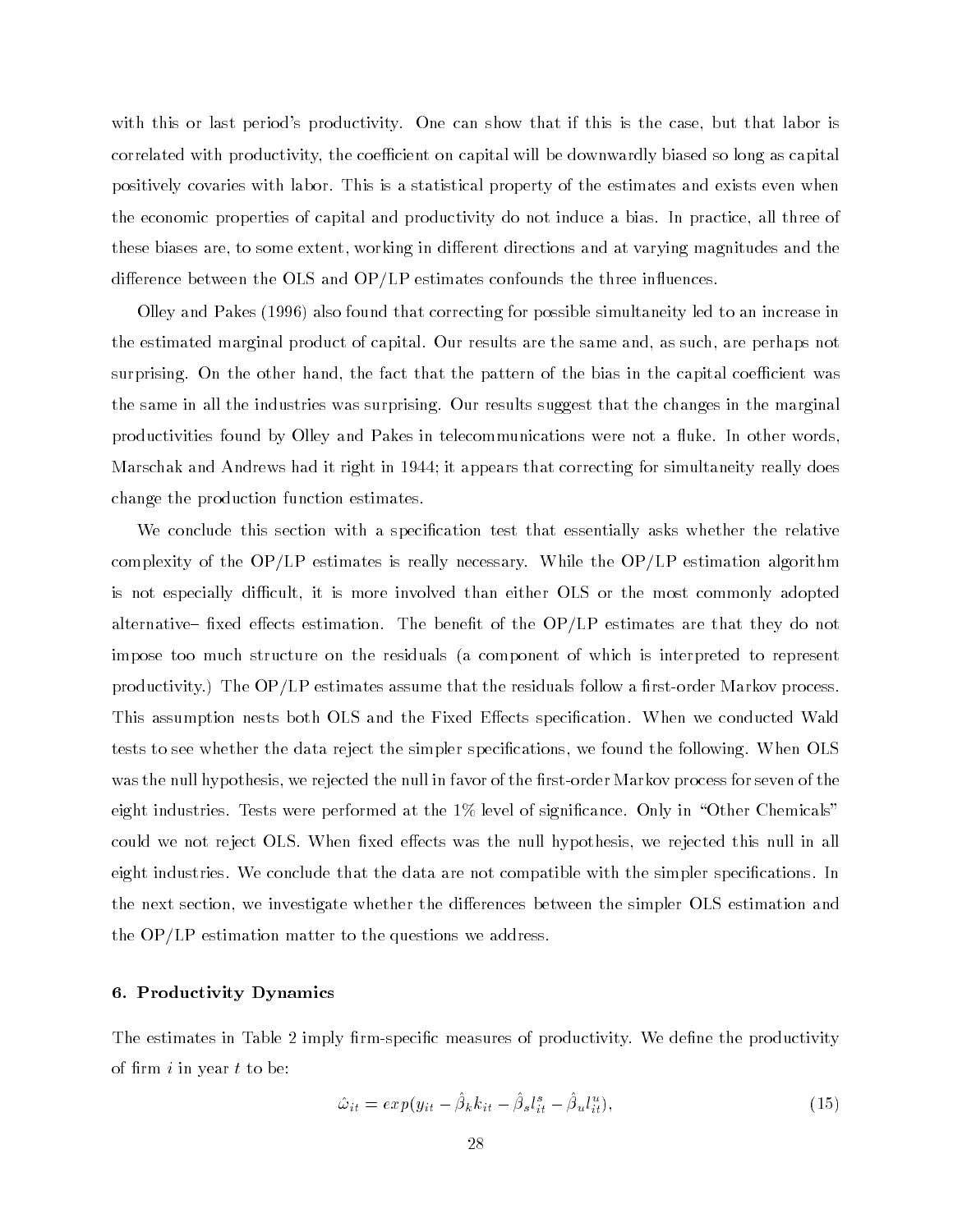where the estimated  $\beta$ 's are the OP/LP estimates in Table 2. We begin our discussion of productivity dynamics by simply examining the annual industry-level productivity indexes. We dene industry-level productivity, denoted it, is do at weighted average if mind it is productivities, where  $\cdots$ weights are shares of industry output. Hence,

$$
\Omega_t = \sum_{i=1}^N s_{it} \hat{\omega}_{it}
$$

where  $s_{it}$  is plant i's share of industry output in year t and  $\hat{\omega}_{it}$  is as defined in (15).

Normalizing the productivity in each industry in 1979 to 1.00, the industry-level productivity indexes are reported in Table 3. The bottom two rows for each industry summarize the change in productivity for the periods 1979-83 and 1983-86. The latter period was marked by consistent real GDP growth while the former includes a recessionary cycle. In Metals, Textiles, Food Products, and Apparel, there was an increase in industry productivity, while in the others productivity declined. In Beverages, the decline was modest, while in Chemicals, Printing, and Wood Processing it was substantial.30 Overall, this index of average productivity suggests that there is much heterogeneity in productivity growth across the industries.

We also investigate changes in industry-level productivity by examining how the entire distribution of firm-level productivity evolves. Our approach here is essentially non-parametric and asks whether this distribution is stable over time. The test used is the distribution-free Kolmogorov-Smirnoff test. Loosely speaking, the test examines two empirical distribution functions, looks for the maximal difference between them, and applies a test statistic to this difference. This test has the advantage that it imposes very little structure on the data. On the other hand, the test does not discern how the distribution of productivity changes. One can only test the null hypothesis that both observed empirical distributions come from the same underlying population distribution.

There are several ways one could proceed with this approach. One could compare the distribution of productivities for an industry on a year-by-year basis and ask whether two consecutive years' productivities were drawn from the same distribution. We opt for a more parsimonious approach and simply test whether the distributions of productivities for firms are the same for the 1979-82 and 1983-86 sub-periods. That is, we take the distribution of all estimated productivities, combining years within each sub-period, and ask whether the distributions for the two sub-periods come from the same underlying distribution.

 $^\circ$  The large decline in the productivity index for Wood Products in 1986 leads us to view that number with some caution. In this industry, one very large and very productive firm exits the sample in the last year. It is unclear whether this is a reporting error or true exit. We treat it as the latter, but are cautious about reading much into the large decline in industry productivity in this industry in 1986.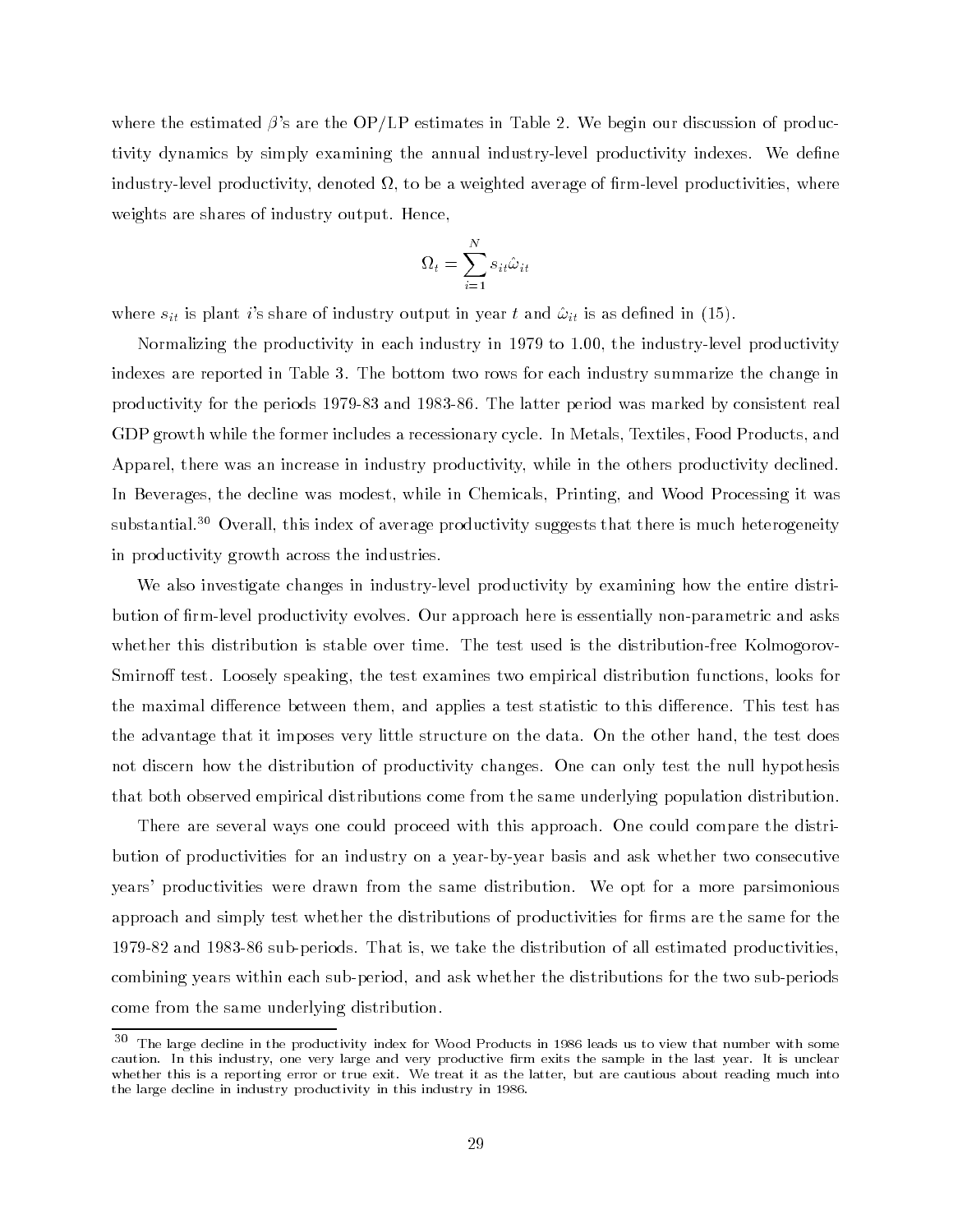The results for each of the eight industries are given in the column of Table 4 titled "Stationary" Productivity." At a one percent level of signicance, we fail to reject the null hypothesis that the two sample distributions come from the same underlying population distribution for three industries: Metals, Beverages, and Wood Products.<sup>31</sup> In the five other cases we reject this null hypothesis. These results are broadly supportive of the results reported in Table 3. The industries for which we fail to reject the null of the same underlying distribution across sub-periods are the same industries that, in Table 3, had little difference between the average index productivity number for 1979-82 and the number for 1983-86. The exception is Textiles, where Table 3 indicates a relatively small change but the Kolmogorov-Smirnoff indicates different underlying distributions.

The numbers in Table 3 are unitless (they are ratios of averages.) In this regard, they tell us little about the actual economic value of the productivity changes. In order to measure this magnitude, we ask how a firm's value of output would have changed from year t to year  $t+1$  if we held inputs constant but let productivity evolve. Formally, we define the value of the productivity change for firm i in year  $t+1$ , or  $v_{i,t+1}$ , as

$$
v_{i,t+1} = \hat{\omega}_{i,t+1} exp(\hat{\beta}_0 + \hat{\beta}_s l_{it}^s + \hat{\beta}_u l_{it}^u + \hat{\beta}_k k_{it}) - \hat{\omega}_{i,t} exp(\hat{\beta}_0 + \hat{\beta}_s l_{it}^s + \hat{\beta}_u l_{it}^u + \hat{\beta}_k k_{it})
$$
  
=  $(\hat{\omega}_{i,t+1} - \hat{\omega}_{i,t}) exp(\hat{\beta}_0 + \hat{\beta}_s l_{it}^s + \hat{\beta}_u l_{it}^u + \hat{\beta}_k k_{it}).$  (16)

For each industry, Table 5 reports the sum across both firms and time (1979-86) of these pesodenominated changes in output. Using this measure, we find that six of the eight industries experienced productivity gains between 1979 and 1986. For some industries, these gains were rather large. Textiles and Food Products experienced gains in productivity of approximately 30% of their average value-added, and Apparel registered a gain of over 50% of value-added. While these numbers are large, they may be quite consistent with the productivity gains accruing to industries that benetted from the extensive economic reforms completed just prior to the beginning of our sample period.

As mentioned earlier, our estimation routine nests OLS. Therefore, it is natural to compare the OLS estimates of productivity gains using the above approach with those obtained from the OP/LP approach. Column 4 of Table 5 reports the OLS numbers. Column 5 reports the difference between the OLS number and the OP/LP number, divided by the average level of industry value added over the sample period. OLS appears to both under- and over-forecast the gains from productivity. Frequently this mistake is large. In Food Products, Beverages, Printing and Publishing, and Wood

<sup>&</sup>lt;sup>- -</sup> These industries could be viewed as consistent with the equilibrium notion employed in Hopenhayn and Rogerson (1993).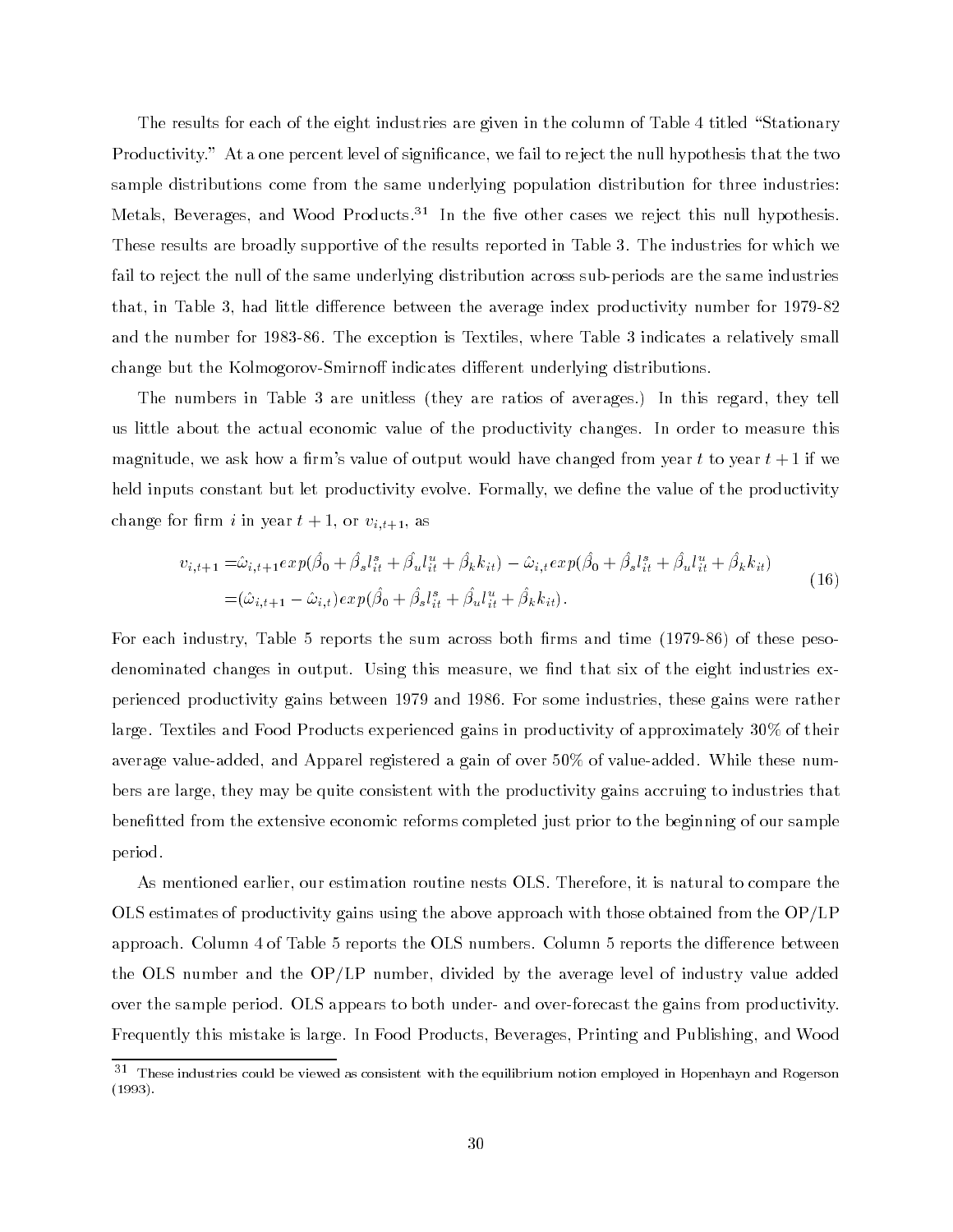Products, OLS misforecasts by approximately 10% of the average value added for the industry. In Metals OLS overestimates the gains by almost 7%. In Textiles, however, OLS does appear to get it right. These results suggest that OLS should be used with care if inferences are to be drawn about the currency-denominated magnitudes of the productivity changes.

#### Decomposing Productivity

The numbers we have reported up to now have been aggregated to a level which makes it difficult to see how productivity is changing. In our results, these aggregate numbers hide tremendous variation of firm-level changes in productivity over time. Our main focus is on trying to better understand what that variation means for real productivity and rationalization. Therefore, in order to better understand what underlies the industry-level changes in productivity, we focus in this subsection on decomposing those changes.

We decompose the changes in industry-level productivity into four parts. For the sake of illustration, suppose that industry-level productivity increases. This can occur because output shares are reallocated from less efficient plants to more efficient plants. We term this effect the reallocation effect.<sup>32</sup> Productivity can also increase because each plant in the industry becomes more productive even though output shares remain constant. We term this effect the productivity effect. Industry-level productivity can increase if entrants are more productive than the average incumbent. This effect is the entry effect. Finally, industry-level productivity can increase if less efficient firms exit, and this is the exit effect. Formally, the decomposition is given by:

$$
\Delta\Omega = \sum_{i \in C} s_{i,t-1} \Delta\hat{\omega}_{it} + \sum_{i \in C} \Delta s_{it} \hat{\omega}_{it} + \sum_{i \in B} s_{it} \hat{\omega}_{it} - \sum_{i \in D} s_{i,t-1} \hat{\omega}_{i,t-1}
$$
(17)

where C is the set of continuing firms,  $B$  the set of entrants, and  $D$  the set of exiters. The difference operator,  $\Delta$ , denotes the difference between year t and  $t - 1$ . The terms on the right-hand-side of  $(17)$  are, respectively, the productivity, reallocation, entry, and exit effects.<sup>33</sup> The first term in the decomposition corresponds to our true productivity case, while the last three terms correspond to our rationalization case.

Table 6 provides the productivity decompositions for each industry. Before examining the eight industries and patterns across them, it is helpful to first focus on just one industry and consider in

 $^\circ$  This is not the same as the reallocation effect discussed in Olley and Pakes (1995). In that paper, "reallocation" refers to the contemporaneous covariance between market share and productivity.

<sup>33</sup> This decomposition is not original and appears, in various forms, throughout the literature. See Bailey et al. (1992) and Tybout (1996).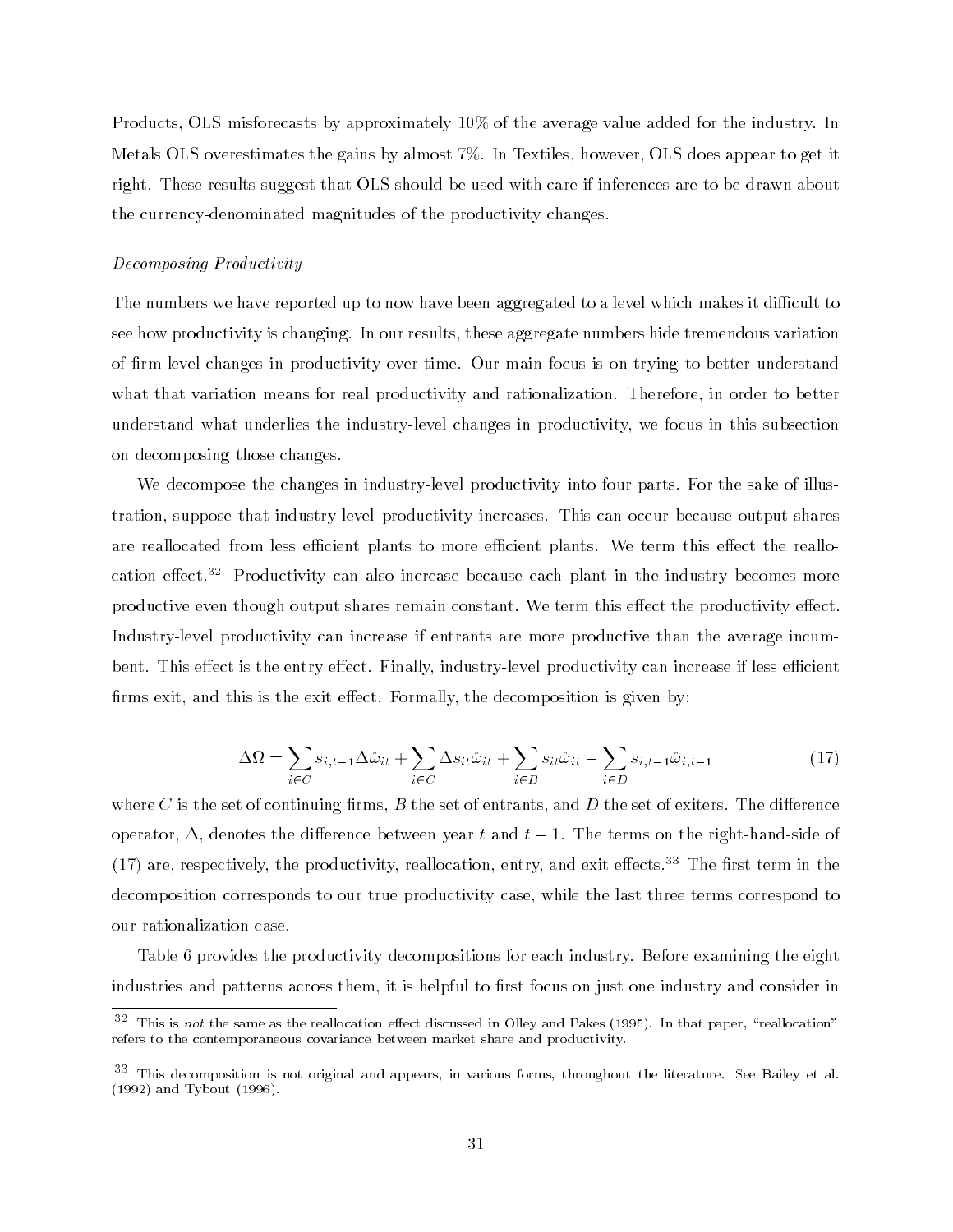some detail what the numbers in this table mean. We focus, for the sake of illustration, on the first industry in the table, Metals. We have divided the sample period into two sub-samples. As noted previously, the period from 1979-83 was a time of macroeconomic contraction while 1983-86 were more expansionary years in Chile. The top of the first column for Metals lists the total change in the industry productivity industry which we indicate the computed as regged as  $\theta$  , which industry is computed represents the productivity change in the Metals industry from 1979 to 1983. To put its magnitude in some perspective, the bottom two rows of the first column list two measures of the average level it is a measure  $\lambda$  and this industry. The area measure is the average of the measure  $\lambda$  and as  $\lambda$  is the set  $(1828 + 8279)/2$  in this case). The second number averages across an years (1979-83 in this case).  $\sim$ Depending on the measure, the Metals productivity index averages either 66.2 or 79.2. Against this level, the change in the index over this period was 17.2. Hence, according to this measure. productivity increased on the order of 20 to 25 percent in Metals between 1979 and 1983.

The four rows below the total change give the components of the decomposition. The sum of these four rows, by construction, is the total change. The first of these rows gives the productivity term. This can be either positive (for a given distribution of market shares, firms become more productive) or negative (for a given distribution of market shares, firms become less productive.) The second row gives the reallocation term. This term can also be either positive (increasing market shares for more productive firms) or negative (decreasing market shares for more productive firms.) The third term gives the impact of entry. Due to the definition of productivity in (15), this term is always positive, although its magnitude can vary widely. The last term gives the impact of exit and, again due to the definition of  $\hat{\omega}$ , this term is always negative. Exit also impacts the reallocation term, albeit indirectly, since when a firm exits, the market shares of surviving firms increase, all else equal. (Similarly, entry has a negative influence on the reallocation term.) It remains an empirical question whether the net impact of entry and exit is to increase or decrease industry productivity. In the example at hand, the net impact is an increase  $(2.8 - 1.7 = 0.8)$  in productivity due to entry and exit. We now turn to examining the rest of Table 6.

Of the four industries in which aggregate productivity increased, Metals, Textiles, Apparel, and Food Products, we find that very little of the increase in productivity was accounted for by firms actually becoming more productive (the real productivity case.) The sole exception is the Apparel industry from 1983-86. Indeed, in four of the eight sub-periods for these increasing productivity

<sup>34</sup> The first measure also accounts for entry and exit of firms, whereas the second measure does not. See Table 6 notes for details.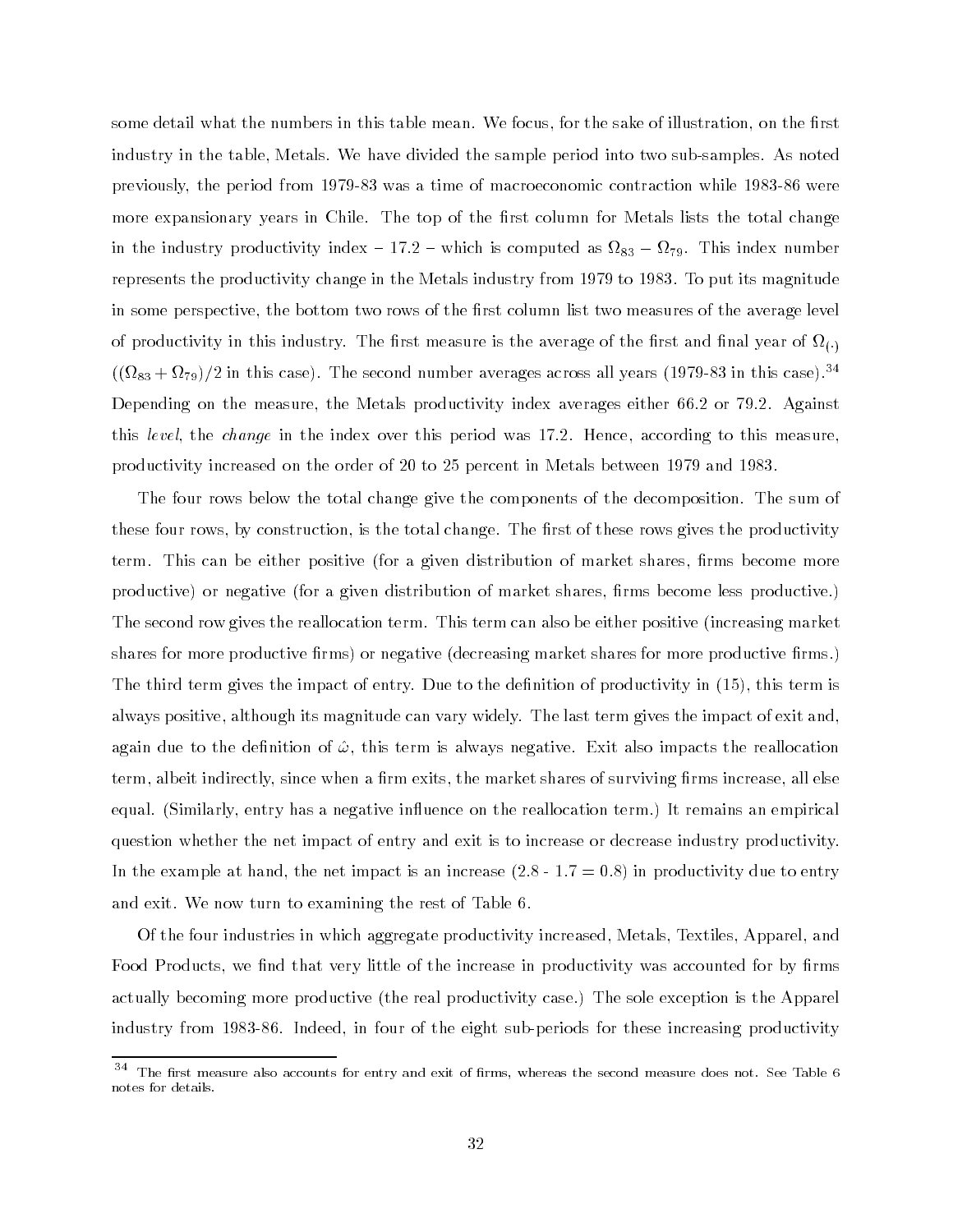industries, the share-weighted change in firm productivity was *negative*. Rather than firms becoming more productive, reallocation of market shares to firms that were already more productive and net entry typically explain the increase in aggregate productivity. In the introduction, we posed the question: "As industries become more productive, do firms?" In our data, the answer is almost always "no," as we find scant evidence of real productivity gains even where the industry-level measure of productivity increases.

A second finding from these productivity decompositions is an apparent asymmetry between the reallocation/rationalization story. When industry productivity increases, output gets reallocated to more productive firms. Were reallocation and rationalization to play an important role in the industries for which productivity decreases, market shares would have to shift away from the more productive firms and toward the less productive firms. While there is nothing to prevent this from happening, economic intuition suggests it ought not happen much. This is indeed the case. In the four industries for which aggregate productivity falls, incumbent firms suffer decreased productivity (the real productivity case applies when productivity declines.) We also find, for the industries in which aggregate productivity falls, that the gross impact of entry and exit (defined as the sum of entry and the absolute value of exit) is typically larger than the impact of reallocation. The fact that reallocation simply does not appear to be very important in industries with declining productivity strikes us as reassuring evidence that we are perhaps actually measuring what we think we are measuring.

Before leaving behind the issue of what underlies the industry-level changes in productivity, we report one more set of results that does not depend on the specific decomposition used in  $(17)$ . If firms are actually becoming more productive in some systematic way, one might expect the measured firm-level productivity to increase from one year to the next. In the last column of Table 4, we report the percentage of firm-year observations that show an increase in productivity over the previous year. The boot-strapped standard errors of this statistic are given in parentheses. In Table 3, four industries showed increased industry-level productivity: Metals, Textiles, Food Products, and Apparel. In Table 4, all except Metals have more than 50 percent of adjacent firm-year observations showing increased productivity, and this suggests that the decomposition in  $(17)$  is reasonable. What is surprising is how often adjacent firm-year observations *decline* in the industries showing the largest industry-level productivity gains. We view these results as again stressing the empirical importance of firm heterogeneity and the role of industry rationalization.<sup>35</sup>

 $^\circ$  The numbers in the last column of Table 4 somewhat understate the role of industry rationalization since entry and exit do not figure into these numbers.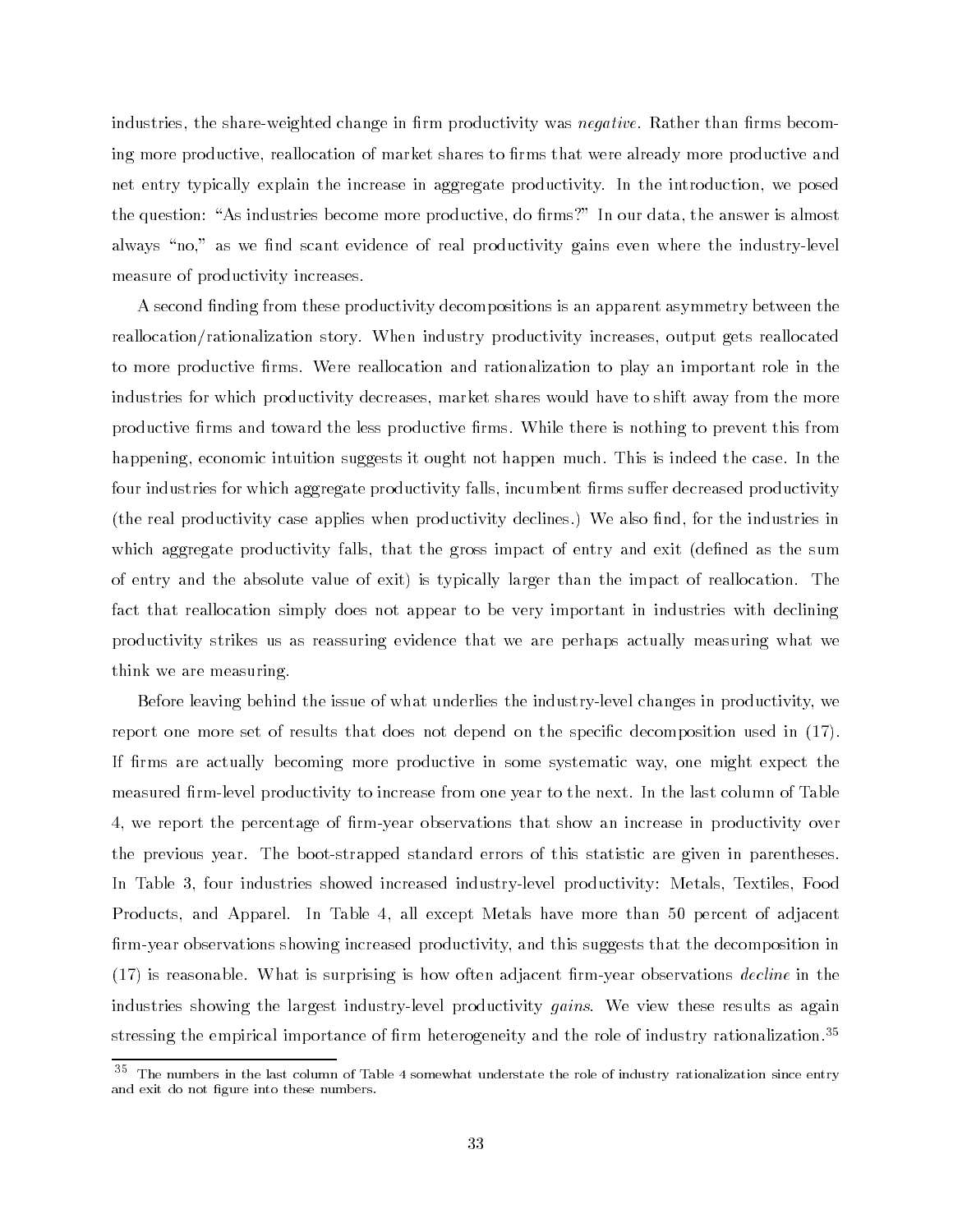Table 2 listed both OLS and OP/LP estimates of the production functions. We have already seen that different parameter estimates translate into different estimates for the value of productivity gains. It is reasonable to wonder whether the different parameter estimates translate into different implications for the components of change in industry productivity. Table 7 addresses this concern. That table is essentially the same as Table 6 except the OLS estimates are used to compute the underlying estimated  $\omega's$  whose changes are then decomposed.

A comparison of Tables 6 and 7 shows that the estimated levels of productivity (the bottom two rows) for a given industry vary depending on the estimation method (OLS versus OP/LP), and there are no general patterns. In Beverages and Other Chemicals, the level of the productivity index is higher with the  $OP/LP$  estimates. That is, given the exact same input and output data. the OP/LP estimates imply a higher level of productivity than do the OLS estimates. In the other six industries, the OLS estimates imply a higher level of productivity. In some cases, the differences are quite dramatic. In Printing and Publishing as well as in the Wood Products industries, the OLS estimates appear to substantially overstate the level of productivity. In Beverages, on the other hand, the OLS estimates yield a productivity index that is only about one third that implied by the  $OP/LP$  estimates. The differences in the decompositions across the two types of estimates. though, are less dramatic. While the share of the change due to reallocation versus productivity changes across the two types of estimates, the general pattern is the same. When productivity rises, whatever the method of estimation, reallocation is typically quite important while real productivity changes apply when the productivity falls. This results obtains because: 1) many of the variables in the decomposition (i.e. shares and changes therein as well as the sets of entrants and exiters) are data and are unaffected by the method of estimation; and 2) the estimated  $\omega$ 's are highly correlated across the methods of estimation. In summary, the decompositions in Table 7 present a picture of what underlies industry changes in productivity that is similar to that presented in Table 6.

In addition to using electricity as the productivity proxy, we also experimented with using fuels. As mentioned earlier, we felt that fuels might present certain problems given that they are easily stockpiled, and that there are about 25-30 percent of firm-year observations that report positive output but zero fuel consumption (i.e. zero fuel purchase), compared to only 5 percent for electricity. Nonetheless, we estimated the production functions for all eight industries using fuels as the productivity proxy. We found that in three cases, Textiles, Wood Products, and Paper and Printing, the parameter estimate for capital was significantly different from that obtained using electricity. Only in Food Products were the labor coefficients significantly different from those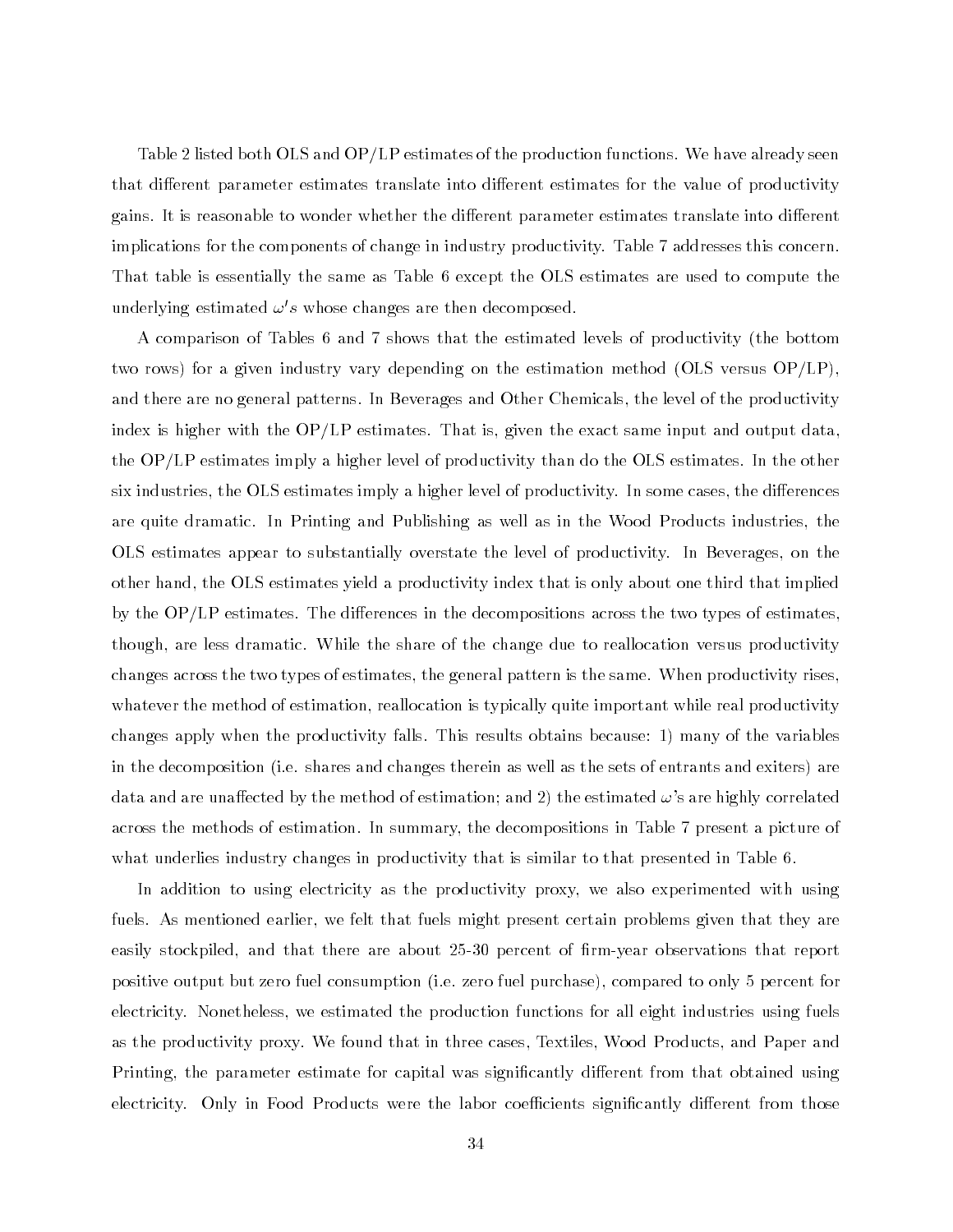obtained using electricity. In all other cases, the labor coefficients for both skilled and unskilled labor were comparable across proxies. Again, we are inclined to attribute these differences to the mismeasurement of the utilization of fuels which occurs because they are reported at purchase and not at use. In spite of these differences, we feel that it is not unfair to conclude that the choice of proxy is not driving our key results.

#### 7. Conclusions and Caveats

The paper has investigated what underlies changes in industry productivity in Chile during a period following a broad trade liberalization. In the introduction, we posited two ways in which industry productivity might change. The first, coined the real productivity case, involved changes in firm-level productivities. In the instance of increasing industry productivity, firms actually become more productive. The second, coined the rationalization case, focused on the role of shifting market shares. In the case of increasing industry productivity, market shares get reallocated toward more productive plants and away from less productive ones. Entry and exit also play a role. Our results indicate that the rationalization case is empirically the most important case when industry productivity increases. When industry productivity decreases, the true productivity case is more important.

The rationalization case is one in which firm heterogeneity takes front stage. The real productivity case can accommodate firm heterogeneity, but the story is perfectly plausible in an industry of identical firms. When reviewing models of how openness impacts firms, industries, and finally, countries, the theoretical literature is full of models of representative firms, yet the empirical evidence stresses the importance of firm heterogeneity. One lesson from this paper is that there is a need for more modeling of how openness impacts firms and hence industries and countries, and this modeling needs to account for the distribution of firms in an industry. The industrial organization literature provides some useful starting points for such a modeling exercise.

In the course of measuring productivity dynamics, it was important to estimate productivity in a flexible manner that did not impose too much structure on the pattern of productivity. Our methods nested simpler structures such as the i.i.d. assumption of Ordinary Least Squares or the constant productivity over time by a firm as in the fixed effects estimator. We soundly reject the appropriateness of these simpler estimators, and our results suggest that the differences matter in ways that are economically important. However, we do find that OLS does consistently predict the direction of productivity movements. Empirically, if one is only interested in the direction, our results suggest that OLS with an unbalanced panel may suffice, thereby avoiding the additional complications associated with estimating parameters of the more flexible framework.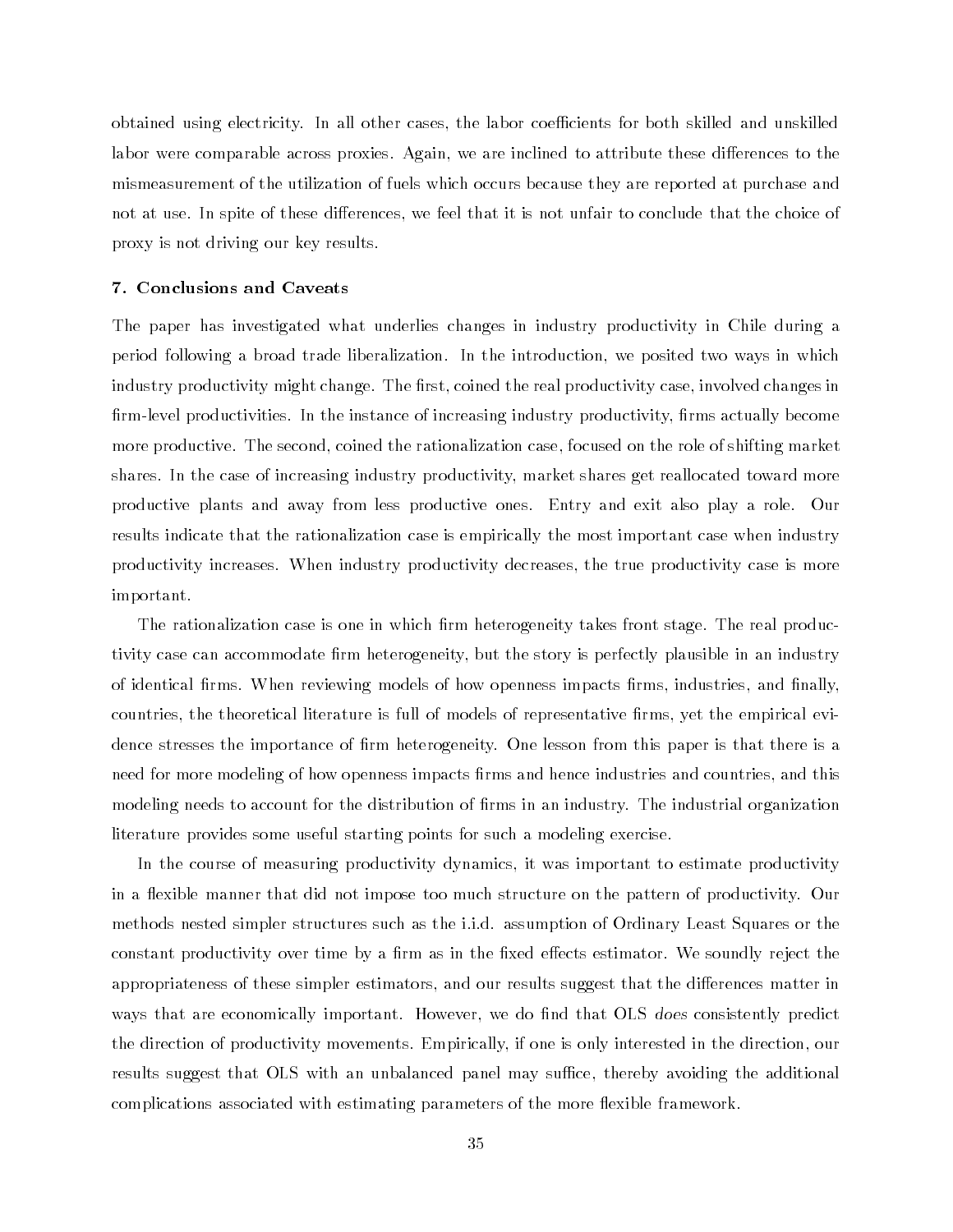The estimator we use builds directly on the work of Olley and Pakes. We extend the powerful idea of using a proxy for productivity, and show that a wide range of proxies are available when using a value-added production function. We also validate the findings of Olley and Pakes for a wide range of industries. Finally, we find econometric evidence of the relative flexibility of inputs, as white collar labor appears less flexible than blue collar labor. The relative flexibility of inputs is not discussed much in this paper, but the methods developed are well-suited to inferring relative flexibility of inputs- an idea that is important to distinguishing between several models of international trade as well as an important determinant in several political economy models.

That is what we did. There are several reasons to view these results with some caution. We suggest four such caveats, and view these caveats as potential extensions to this work.

First, what about the demand side? This paper, like almost all its predecessors in the production function estimation literature, conducts its analysis in the total absence of a demand side of the industry. Adding a demand side to the model and integrating this with the production side would be a very useful extension. Related to this, there is no discussion in the paper of the role of capacity utilization. Capital which is in place but is not used due to insucient demand shows up as capital in the production function. Output, though, is presumably lower with unused capital. Is this really lower productivity?

Second, the results of our estimated production functions may be consistent with increasing returns to scale, yet our proxy is dependent on price-taking behavior by the firm. As noted above, we estimate a value-added production function. Simply adding coefficients as one would do with an output production function may not be appropriate. Yet under some circumstances it is appropriate while under others, the estimated returns to scale with the value-added production function underestimates returns to scale. There is a tension between the estimates and the assumption of price taking firms. There are ways to explain this. Returns to scale might be external to the firm. There may be measurement error in inputs or outputs that give rise to this. An explanation we find more convincing is that with sunk costs and productivity shocks that follow a first-order Markov process, most firms will eventually exit. Knowing this, firms' otherwise unfettered tendency to work their way down the average cost curve (and the resulting industry consolidation) is tempered. This suggests that firms might still be price takers even if there are increasing returns to scale. These industries have hundreds, and in some cases thousands, of firms so, on the surface, the price-taking assumption does not seem crazy. Still, this caveat deserves mention.

Third, there are yet more sensitivity analyses that we have not conducted. For example, we have adopted a very simple Cobb-Douglas utility function. Would a slightly more flexible functional form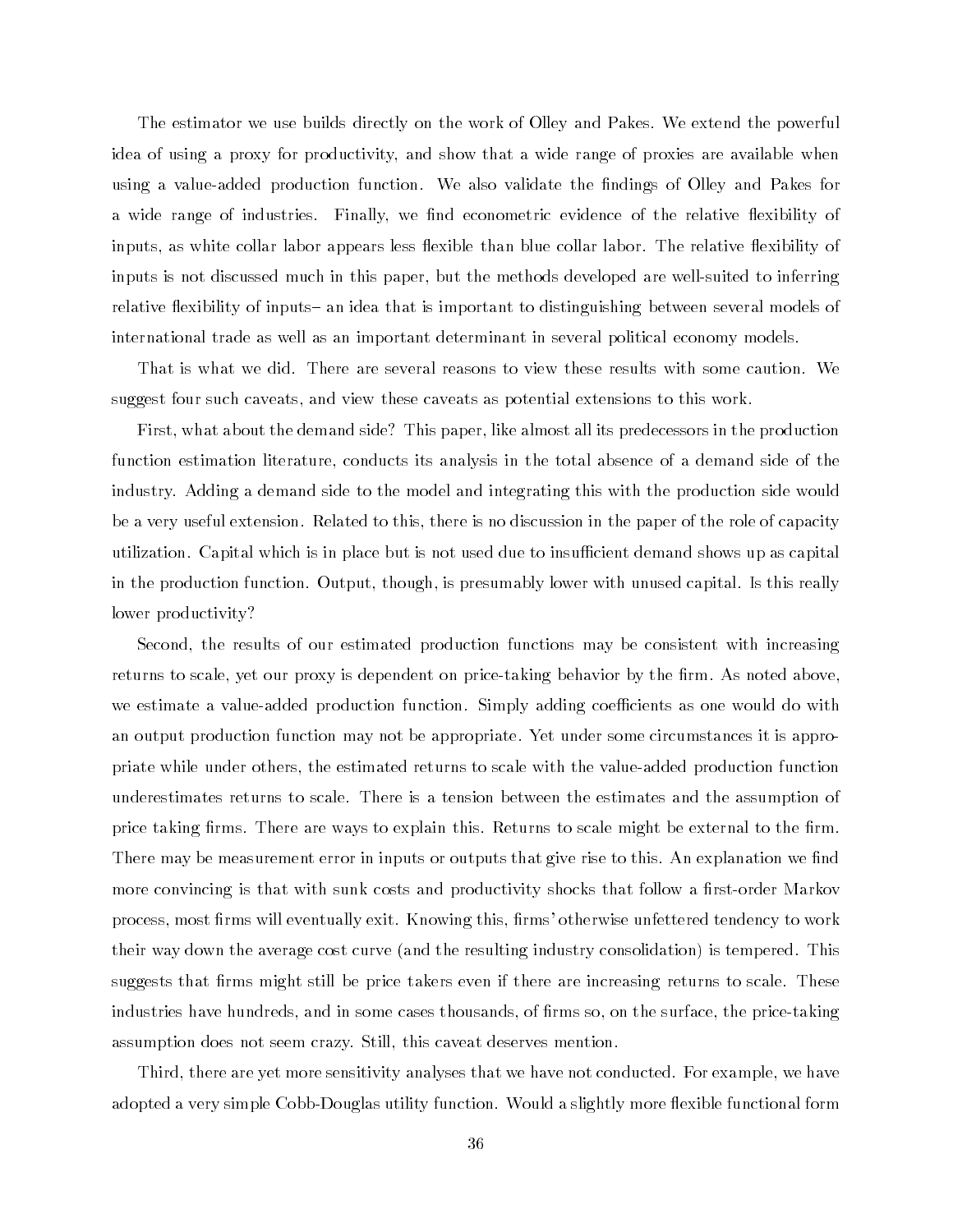yield a similar story concerning the relative importance of the real productivity and rationalization cases?

Fourth, the model implicitly assumes maximizing firms, but it does not make use of the additional structure this imposes.<sup>36</sup> For example, estimation is focused exclusively on the production function. One could, though, simultaneously estimate the derived demand for inputs that is consistent with the estimated production function. This would impose additional structure and could contribute to more efficient estimates of the parameters of the production function. While this would substantially complicate estimation, it would be in the spirit of recent work that uses equilibrium relationships to better identify parameters of interest.

<sup>36</sup> We are grateful to Roger Gordon for pointing this out.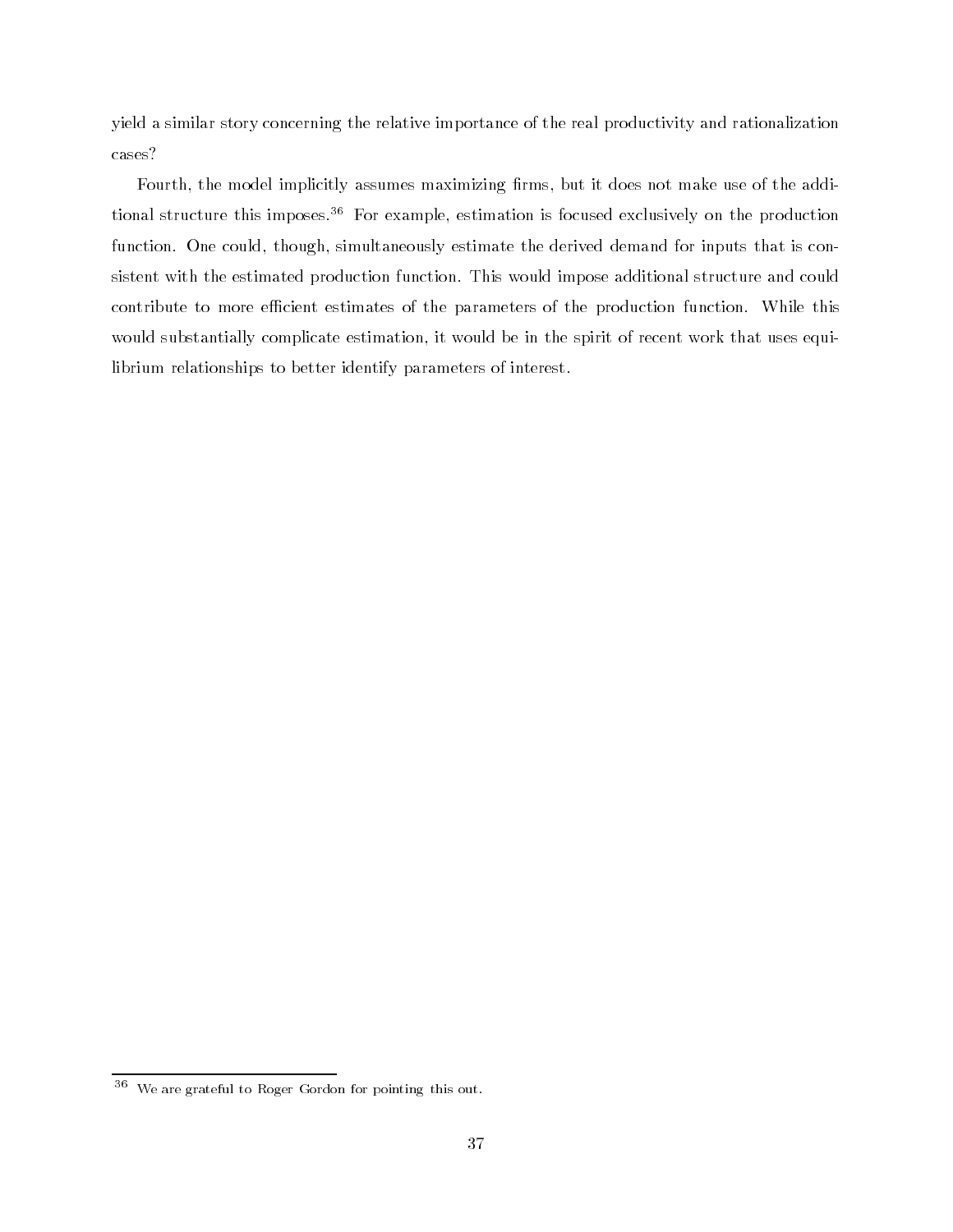#### References

- Arrow, K. (1962). The economic implications of learning by doing. Review of Economic Studies,  $29, 155{-}173.$
- Aw, B., Chen, X., and Roberts, M. (1998). Firm-level evidence on productivity differentials and turnover in Taiwanese manufacturing. Mimeo.
- Bailey, M. N., Hulten, C., and Campbell, D. (1992). Productivity dynamics in manufacturing plants. Brookings Papers on Economic Activity (Microeconomics), 187-249.
- Basu, S., and Fernald, J. (1997). Returns to scale in U.S. production: estimates and implications. Journal of Political Economy,  $105(2)$ ,  $249-83$ .
- Davis, S., and Haltiwanger, J. (1990). Gross job creation and destruction: Microeconomic evidence and macroeconomic implications. *NBER Macroeconomics Annual*,  $V$ , 123-168.
- Dunne, T., Roberts, M., and Samuelson, L. (1988). Patterns of firm entry and exit in u.s. manufacturing industries. Rand Journal of Economics,  $19(4)$ ,  $495-515$ .
- Ericson, R., and Pakes, A. (1995). Markov-perfect industry dynamics: A framework for empirical work. Review of Economic Studies,  $62(1)$ , 53-82.
- Griliches, Z. (1998).  $R\&D$  and Productivity. Chicago.
- Griliches, Z., and Regev, H. (1995). Firm productivity in Israeli industry: 1979-1988. Journal of Econometrics,  $65(1)$ , 175-203.
- Grossman, G., and Helpman, E. (1991). Innovation and growth in the global economy. MIT Press.
- Harrison, A. (1994). Producitivity, imperfect competition and trade reform: Theory and evidence. Journal of International Economics,  $36, 53-73$ .
- Heckman, J. (1981). The incidental parameters problem and the problem of initial conditions in estimating a discrete time-discrete data stochastic process. In Manski, and McFadden (Eds.), Structural Analysis of Discrete Data with Econometric Applications. MIT Press.
- Hopenhayn, H. (1992). Entry, exit, and firm dynamics in long-run equilibrium. *Econometrica*, 60, 1127-50.
- Hopenhayn, H., and Rogerson, R. (1993). Job turnover and policy evaluation: A general equilibrium analysis. Journal of Political Economy,  $10(5)$ , 915-938.
- Jovanovic, B. (1982). Selection and the evolution of industry. *Econometrica*,  $50(3)$ ,  $649-670$ .
- Klette, T. J., and Griliches, Z. (1996). The inconsistency of common scale esimators when output prices are unobserved and endogenous. Journal of Applied Econometrics, 11, 343–361.
- Levinsohn, J. (1998). Employment responses to international liberalization in Chile. Forthcoming in the Journal of International Economics.
- Lui, L. (1991). *Entry-Exit and Productivity Changes: An Empirical Analysis of Efficiency Fron*tiers. Ph.D. thesis, University of Michigan.
- Lui, L. (1993). Entry, exit, and learning in the chilean manufacturing sector. *Journal of Develop*ment Economics,  $42, 217{-}242$ .
- Lui, L., and Tybout, J. (1996). Productivity growth in Colombia and Chile: Panel-based evidence on the role of entry, exit and learning. In Roberts, M., and Tybout, J. (Eds.), Producer Heterogeneity and Performance in the Semi-Industrialized Countries, chap. 4. World Bank.
- Marschak, J., and Andrews, W. (1944). Random simultaneous equations and the theory of production. *Econometrica*,  $12(3-4)$ ,  $143-205$ .
- Olley, S., and Pakes, A. (1995). A limit theorem for a smooth class of semiparametric estimators. Journal of Econometrics,  $65(1)$ , 292-332.
- Olley, S., and Pakes, A. (1996). The dynamics of productivity in the telecommunications equipment industry. *Econometrica*,  $64(6)$ , 1263-1298.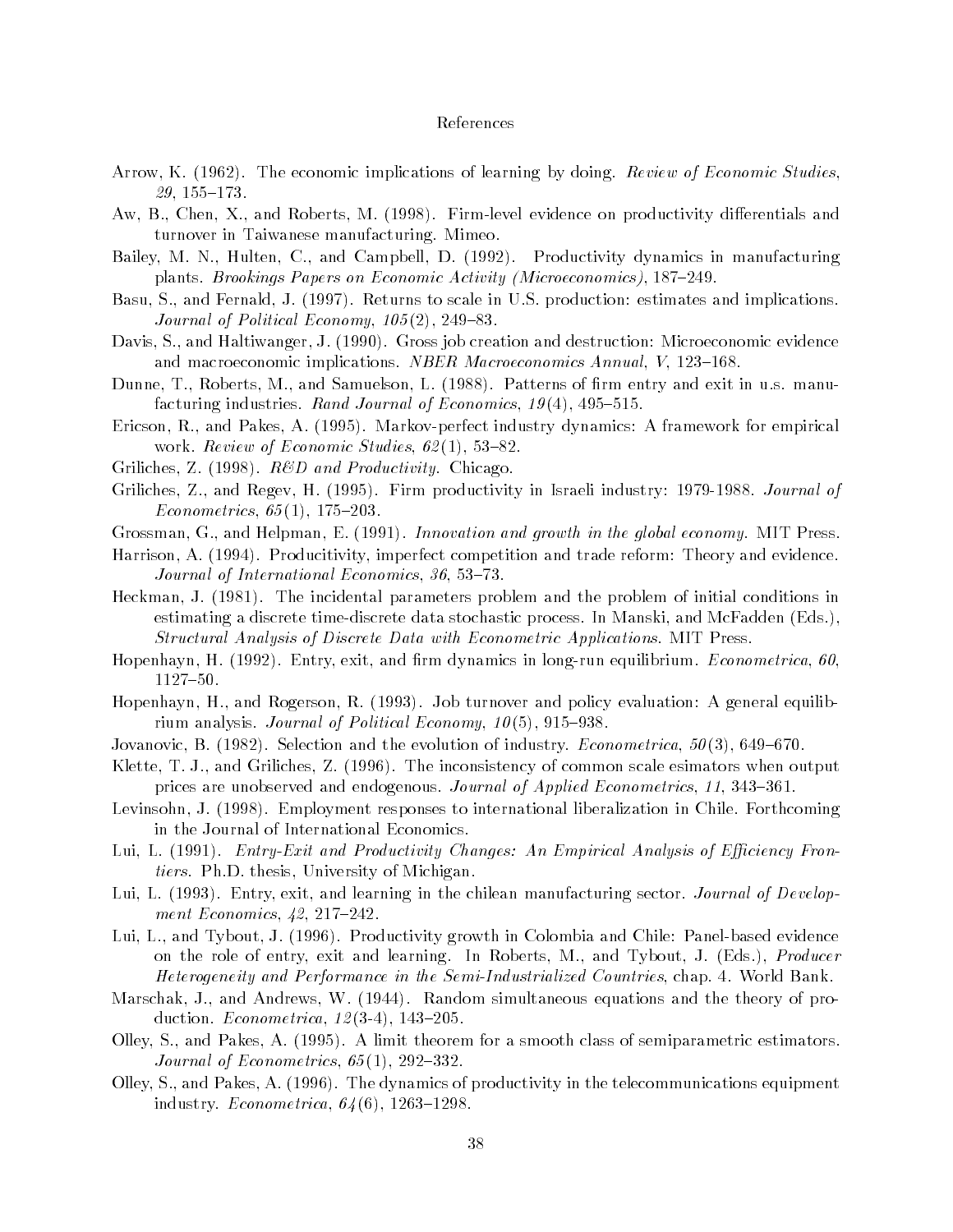- Pakes, A. (1996). Dynamic structural models, problems and prospects: mixed continuous discrete controls and market interaction. In Sims, C. (Ed.), Advances in Econometrics, Sixth World Congress, Volume II, pp. 171-259 New York. Cambridge.
- Pavcnik, N. (1997). Trade liberalization, exit, and productivity improvements: Evidence from Chilean plants. Working Paper, Department of Economics, Princeton University.
- Roberts, M., and Tybout, J. (1996). Industrial Evolution in Developing Countries. Oxford University Press for The World Bank, New York.
- Roberts, M., and Tybout, J. (1997). The decision to export in colombia: An empirical model of entry with sunk costs. American Economic Review,  $87(4)$ , 545-64.
- Robinson, P. (1988). Root-n consistent semiparametric regression. *Econometrica*,  $55(4)$ ,  $931-954$ .
- Romer, P. (1986). Increasing returns and long-run growth. Journal of Political Economy, 94, 1002-1037.
- Tybout, J. (1996). Heterogeneity and productivity growth: Assessing the evidence. In Roberts, M., and Tybout, J. (Eds.), Industrial Evolution in Developing Countries, chap. 3. World Bank.
- Tybout, J., de Melo, J., and Corbo, V. (1991). The effects of trade reforms on scale and technical efficiency: New evidence from Chile. Journal of International Economics, 31, 231-250.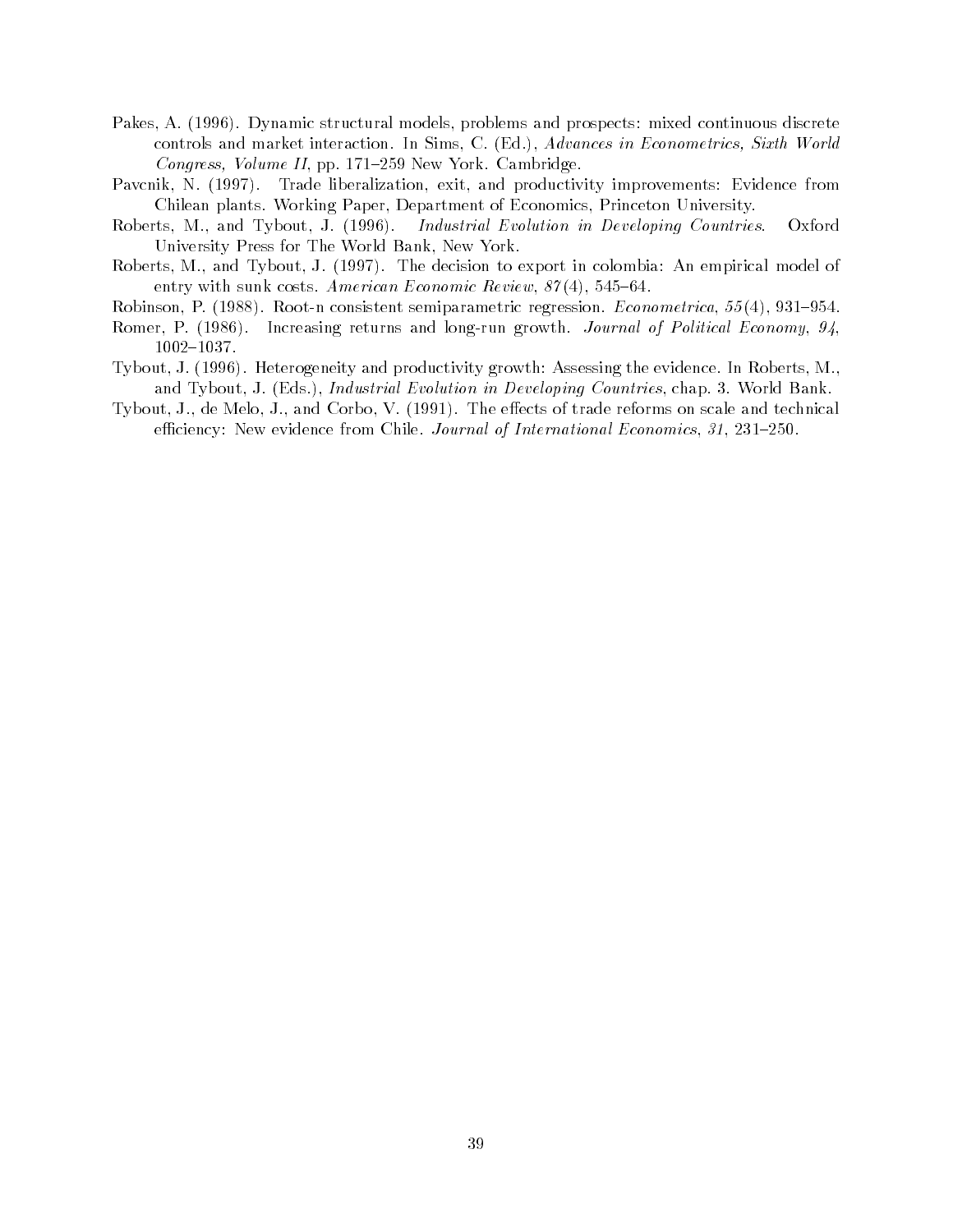#### Appendix I.

In this appendix we consider the use of intermediate inputs as proxies for productivity shocks when firms operate in a competitive environment. We show the general conditions on the production technology which yield an intermediate input demand function  $m_-(\omega; p_1, p_m, \kappa)$  that is strictly increasing in the productivity shock  $(\omega)$  (the price of output is normalized to 1.) This result permits the use of  $h(m, k)$  as an index for the productivity shock.

*Definition*. An industry is competitive if firms take input prices and the output price as given.

Intermediate inputs are available as proxies in some imperfectly competitive environments, although the proof depends on the specifics of the competition. Proofs in an imperfectly competitive environment will likely rely on arguments from the literature on monotone methods.

Assumption 1. The firm production technology  $Y = f(k, l, m, \omega)$  :  $K^+ \rightarrow K$  is twice continuously differentiable in labor (*l*) and the intermediate input  $(m)$ , and  $f_{l\omega}$ ,  $f_{m\omega}$ , and  $f_{ml}$  exist for all values  $(k, l, m, \omega) \in R<sup>4</sup>$ . The industry is competitive, and either a) this period's investment does not respond to this period's productivity, or b) it does not enter this period's capital. Productivity is observed before the choice of labor and the intermediate input are made.

The differentiability of  $f(\cdot)$  can be relaxed with the appropriate appeal to monotone methods. We treat capital as fixed, and assume both labor and the intermediate input respond to the productivity shock. With some additional complexity, it is possible to show the following result when capital also responds to  $\omega$ , and when more than one type of labor exists.

*Result.* Under Assumption 1, if  $J_{ml}J_{l\omega} > J_{ll}J_{m\omega}$  everywhere, then  $m_{-}(\omega; p_l, p_m, \kappa)$ , the intermediate input demand function, is strictly increasing in  $\omega$ .

Proof. Given the assumption, a profit-maximizing firm has an intermediate input demand function that satisfies

$$
\operatorname{sign}\left(\frac{\partial \mathbf{m}^*}{\partial \omega}\right) = \operatorname{sign}\left(\mathbf{f}_{\mathbf{m}} \mathbf{f}_{\mathbf{l}\omega} - \mathbf{f}_{\mathbf{l}} \mathbf{f}_{\mathbf{m}\omega}\right) \tag{A1}
$$

(see Varian (1992), pp. 494-495.) Under mild regularity conditions on  $f(\cdot)$  that insure the Fundamental Ineorem of Calculus holds for  $m$  (  $\cdot$  ),

$$
m^{*}(\omega_{2}; p_{l}^{*}, p_{m}^{*}, k) - m^{*}(\omega_{1}; p_{l}^{*}, p_{m}^{*}, k) = \int_{\omega_{1}}^{\omega_{2}} \frac{\partial m^{*}}{\partial \omega}(\omega; p_{l}^{*}, p_{m}^{*}, k) P(d\omega|k).
$$

Since  $f_{ml}f_{l\omega} > f_{ll}f_{m\omega}$  everywhere, it follows from (A1) that

$$
\int_{\omega_1}^{\omega_2} \frac{\partial m^*}{\partial \omega}(\omega; p_l^*, p_m^*, k) P(d\omega|k) > \int_{\omega_1}^{\omega_2} 0 P(d\omega|k) = 0,
$$

so

$$
m^*(\omega_2; p_l^*, p_m^*, k) > m^*(\omega_1; p_l^*, p_m^*, k) \text{if } \omega_2 > \omega_1.
$$

Economic theory can be used to help sign the above derivatives. If the marginal product of labor declines as labor increases,  $sign(f_{ll})$  will be negative. Additionally, if increases in productivity always weakly increase the marginal product of inputs, then  $f_{l\omega}$  and  $f_{m\omega}$  are non-negative (one must be positive.) If these economic restrictions on  $f(\cdot)$  hold true, then the essence of the result is driven by the cross-partial of output with respect to the intermediate input and labor. If the marginal product of the intermediate input increases as labor use increases (i.e.  $f_{ml} > 0$ ), then the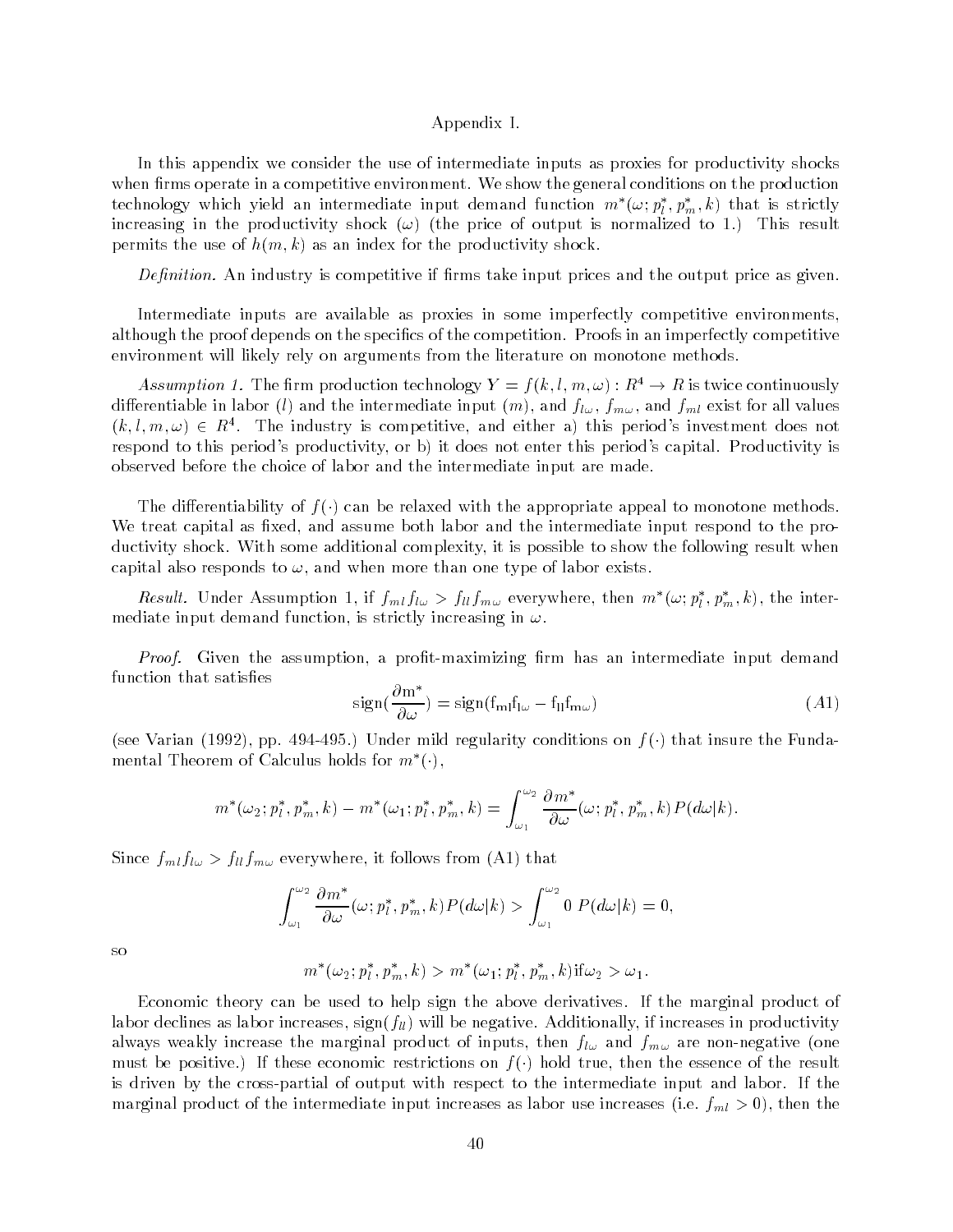monotonicity result holds. However, if the marginal product of the intermediate input falls rapidly with increases in labor, then  $f_{ml}f_{l\omega} - f_{ll}f_{m\omega}$  may be negative, causing the monotonicity result to fail.

Using the above result, it is straightforward to show that the Cobb-Douglas production technology

$$
Y=exp(\beta_0+\omega+\mu)l^{\beta_l}k^{\beta_k}m^{\beta_m}
$$

has an intermediate input demand function that is strictly increasing in  $\omega$  (inputs are written in actual levels.) The derivatives of interest and their signs are

$$
f_{ml} = \frac{\beta_l \beta_m}{lm} Y > 0,
$$
  
\n
$$
f_{l\omega} = \frac{\beta_l}{l} Y > 0,
$$
  
\n
$$
f_{m\omega} = \frac{\beta_m}{m} Y > 0,
$$
  
\n
$$
f_{ll} = \frac{(\beta_l - 1)(\beta_l)}{l^2} Y < 0,
$$

and the expression  $f_{ml} f_{l\omega} - f_{ll} f_{m\omega}$  is positive if  $\beta_l \leq 1$ . An small increase in  $\omega$  brings about an increase in the marginal product of all inputs, and with fixed input and output prices, the firm finds it optimal to produce more output by using more of all of its inputs, including the intermediate input. This result holds true for all small increases in productivity, and it therefore holds true for all productivity increases, so use of the intermediate input is strictly increasing in  $\omega$ .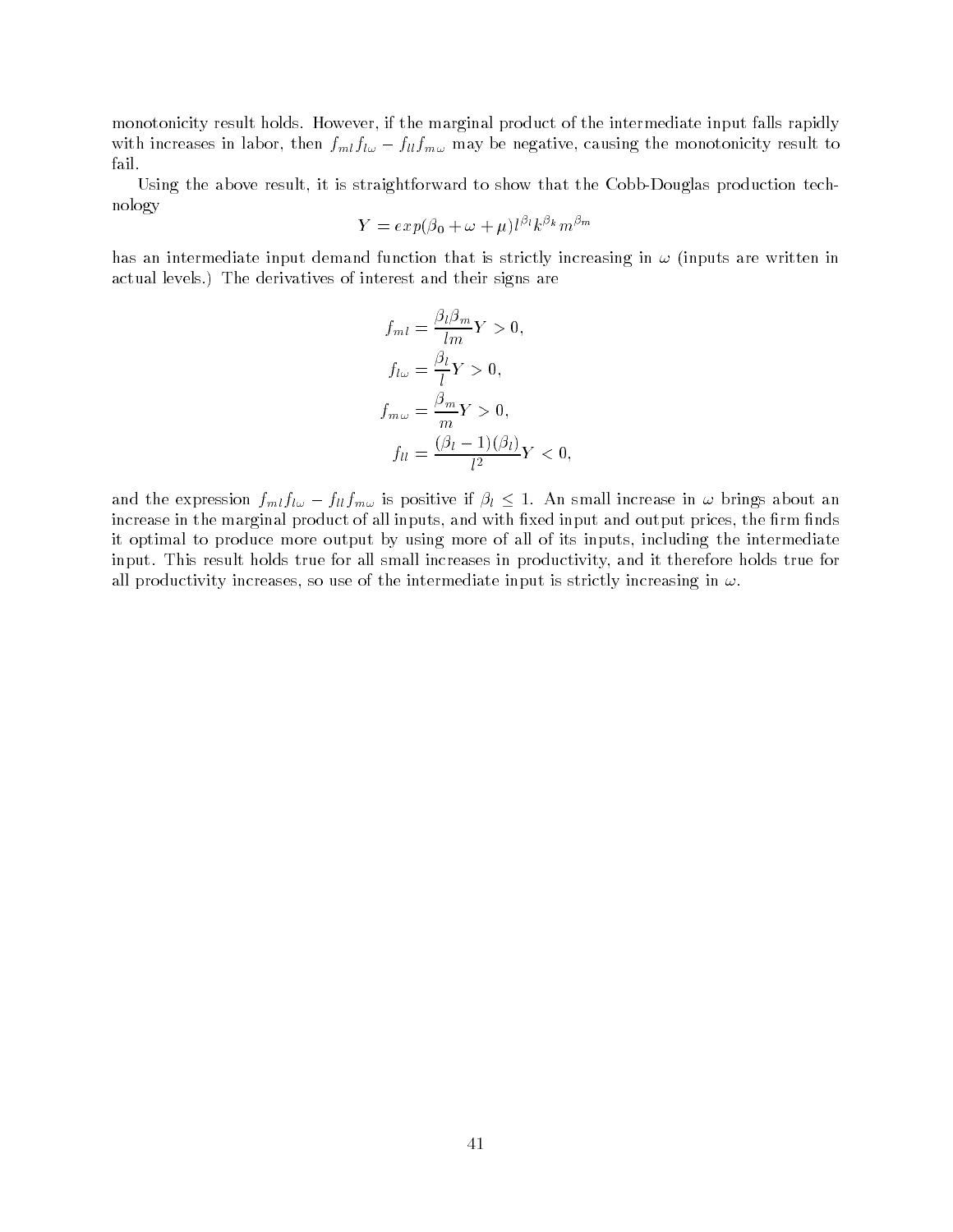| TABLE 1                                              |         |          |           |          |        |               |        |               |                  |                  |
|------------------------------------------------------|---------|----------|-----------|----------|--------|---------------|--------|---------------|------------------|------------------|
| Some Descriptive Statistics on Chilean Manufacturing |         |          |           |          |        |               |        |               |                  |                  |
|                                                      | GDP     | Real     | Metals    |          |        | Textiles      |        | Food Products | <b>Beverages</b> |                  |
|                                                      |         | Exchange |           | Value    |        | Value         |        | Value         |                  | Value            |
|                                                      |         | Rate     | Plants    | Added    | Plants | Added         | Plants | Added         | Plants           | Added            |
| 1979                                                 | 997.6   | 171.3    | 459       | 10.0     | 503    | 12.4          | 1,537  | 39.0          | 211              | 14.1             |
| 1980                                                 | 1,075.3 | 199.1    | 447       | 11.0     | 445    | 12.9          | 1,439  | 43.4          | 188              | 14.7             |
| 1981                                                 | 1,134.7 | 234.9    | 413       | 11.5     | 403    | 11.3          | 1,351  | 42.7          | 158              | 10.4             |
| 1982                                                 | 974.9   | 212.3    | 365       | 8.1      | 350    | 8.7           | 1,319  | 47.0          | 151              | 11.7             |
| 1983                                                 | 968.0   | 172.9    | 322       | 8.3      | 327    | 9.7           | 1,297  | 42.9          | 148              | 13.1             |
| 1984                                                 | 1,029.4 | 169.9    | 358       | 11.4     | 336    | 10.4          | 1,340  | 46.8          | 138              | 13.2             |
| 1985                                                 | 1,054.6 | 136.9    | 351       | 9.6      | 337    | $10.8\,$      | 1,338  | 49.1          | 127              | 11.5             |
| 1986                                                 | 1,114.3 | 115.7    | 347       | 9.6      | 331    | 12.9          | 1,288  | 61.4          | 111              | 12.8             |
|                                                      |         |          | Other     |          |        | Printing $\&$ |        | Wood Products |                  | Apparel          |
|                                                      |         |          | Chemicals |          |        | Publishing    |        |               |                  |                  |
|                                                      |         |          |           | Value    |        | Value         |        | Value         |                  | Value            |
|                                                      |         |          | Plants    | Added    | Plants | Added         | Plants | Added         | Plants           | Added            |
| 1979                                                 |         |          | 171       | 15.1     | 242    | 11.4          | 524    | $10.4\,$      | 442              | $6.6\,$          |
| 1980                                                 |         |          | 166       | $16.9\,$ | 227    | $10.5\,$      | 449    | 8.7           | 398              | $6.7\,$          |
| 1981                                                 |         |          | 159       | 17.5     | 206    | 12.8          | 406    | 6.8           | 346              | $6.6\,$          |
| 1982                                                 |         |          | 148       | 14.8     | 196    | $8.9\,$       | 358    | $6\,.5$       | 305              | $5\,.3$          |
| 1983                                                 |         |          | 145       | 12.6     | 177    | 5.8           | 335    | $8.1\,$       | 265              | $4.1\,$          |
| 1984                                                 |         |          | 151       | 12.9     | 167    | $5.8\,$       | 339    | $10.3\,$      | 294              | $6\,\mathcal{A}$ |
| 1985                                                 |         |          | 149       | 11.2     | 164    | 4.7           | 342    | 10.1          | 275              | $8.5\,$          |
| 1986                                                 |         |          | 153       | 9.1      | 163    | $4.5\,$       | 313    | $5.3\,$       | 280              | 11.3             |

Notes: GDP figures from the International Financial Statistics Yearbook. GDP and value added in millions of 1980 pesos.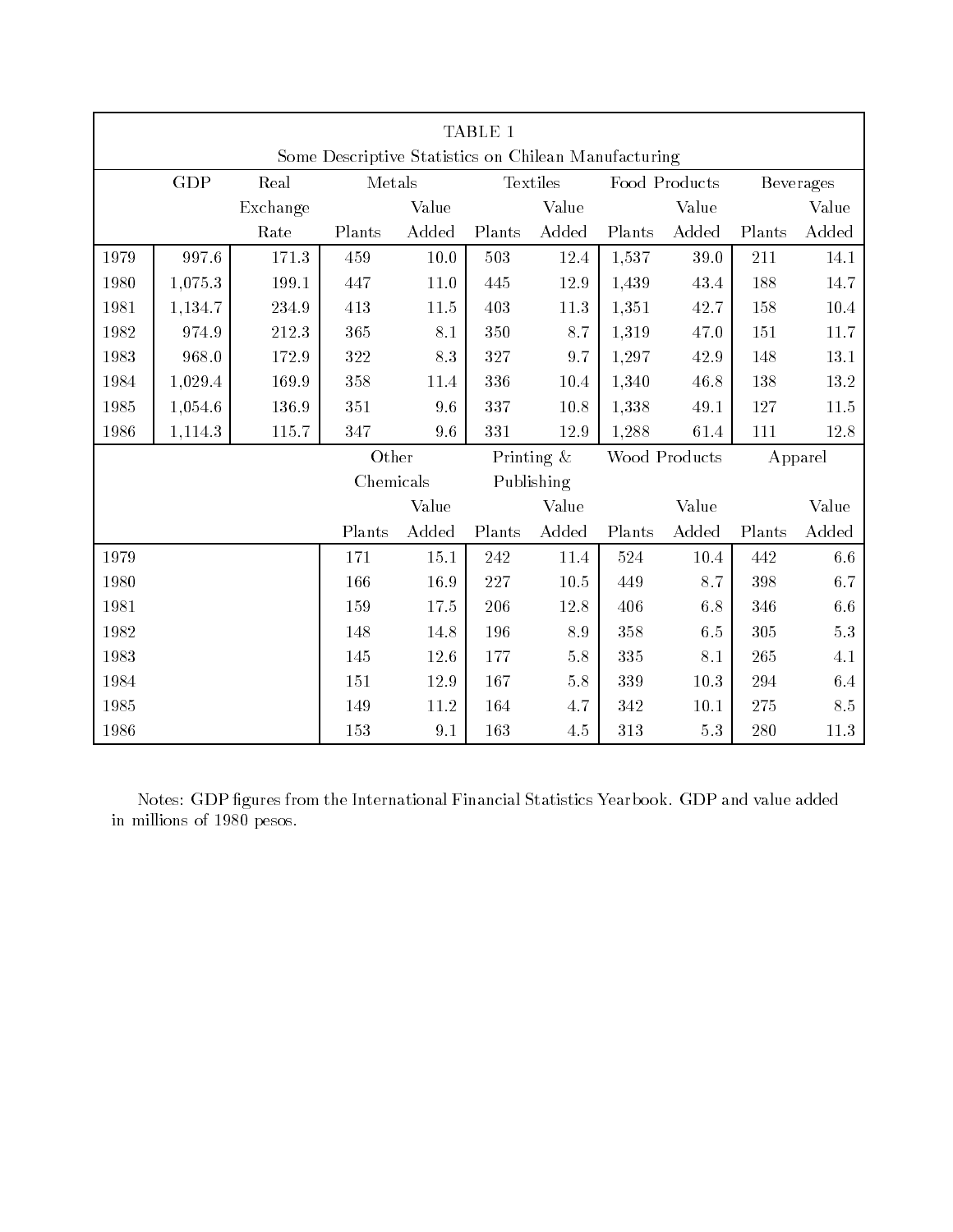| TABLE 2                              |                    |           |            |            |               |           |                  |           |  |
|--------------------------------------|--------------------|-----------|------------|------------|---------------|-----------|------------------|-----------|--|
| <b>Production Function Estimates</b> |                    |           |            |            |               |           |                  |           |  |
|                                      | Textiles<br>Metals |           |            |            | Food Products |           | <b>Beverages</b> |           |  |
|                                      | <b>OLS</b>         | OP/LP     | <b>OLS</b> | OP/LP      | OLS           | OP/LP     | <b>OLS</b>       | OP/LP     |  |
| <b>Blue Collar</b>                   | 0.712              | 0.573     | 0.564      | $0.506\,$  | 0.527         | 0.440     | 0.561            | 0.336     |  |
|                                      | (0.032)            | (0.034)   | (0.037)    | (0.042)    | (0.019)       | (0.018)   | (0.083)          | (0.086)   |  |
| White Collar                         | 0.462              | 0.405     | 0.464      | 0.477      | 0.522         | $0.305\,$ | 0.733            | 0.601     |  |
|                                      | (0.034)            | (0.035)   | (0.039)    | (0.039)    | (0.020)       | (0.009)   | (0.074)          | (0.076)   |  |
| Capital                              | 0.210              | $0.308\,$ | $0.205\,$  | $0.276\,$  | $\,0.334\,$   | 0.499     | 0.222            | $0.264\,$ |  |
|                                      | (0.017)            | (0.019)   | (0.019)    | (0.026)    | (0.075)       | (0.009)   | (0.030)          | (0.166)   |  |
| Sum of Coeff.                        | 1.384              | 1.286     | 1.233      | 1.260      | 1.383         | 1.244     | 1.516            | 1.200     |  |
| No. Obs.                             | 2081               | 1659      | 2094       | 1683       | 6511          | 5403      | 566              | 462       |  |
|                                      |                    |           |            |            |               |           |                  |           |  |
|                                      |                    | Other     |            | Printing & | Wood          |           | Apparel          |           |  |
|                                      |                    | Chemicals |            | Publishing | Products      |           |                  |           |  |
|                                      | <b>OLS</b>         | OP/LP     | <b>OLS</b> | OP/LP      | <b>OLS</b>    | OP/LP     | <b>OLS</b>       | OP/LP     |  |
| <b>Blue Collar</b>                   | 0.375              | 0.283     | 0.582      | 0.471      | 0.625         | 0.542     | 0.709            | 0.565     |  |
|                                      | (0.051)            | (0.054)   | (0.046)    | (0.046)    | (0.042)       | (0.048)   | (0.037)          | (0.039)   |  |
| White Collar                         | 0.724              | 0.744     | 0.352      | 0.431      | 0.586         | 0.487     | 0.456            | 0.416     |  |
|                                      | (0.048)            | (0.049)   | (0.040)    | (0.039)    | (0.050)       | (0.054)   | (0.039)          | (0.039)   |  |
| Capital                              | 0.275              | 0.286     | 0.288      | 0.543      | 0.177         | 0.373     | 0.142            | 0.237     |  |
|                                      | (0.035)            | (0.028)   | (0.029)    | (0.041)    | (0.027)       | (0.013)   | (0.021)          | (0.098)   |  |
| Sum of Coef                          | 1.374              | 1.312     | 1.223      | 1.444      | 1.388         | 1.403     | 1.306            | 1.218     |  |
| No. Obs.                             | 928                | 766       | 987        | 824        | 1610          | 1299      | 1760             | 1412      |  |

Notes: The estimate for Beverages does not correct for firm survival.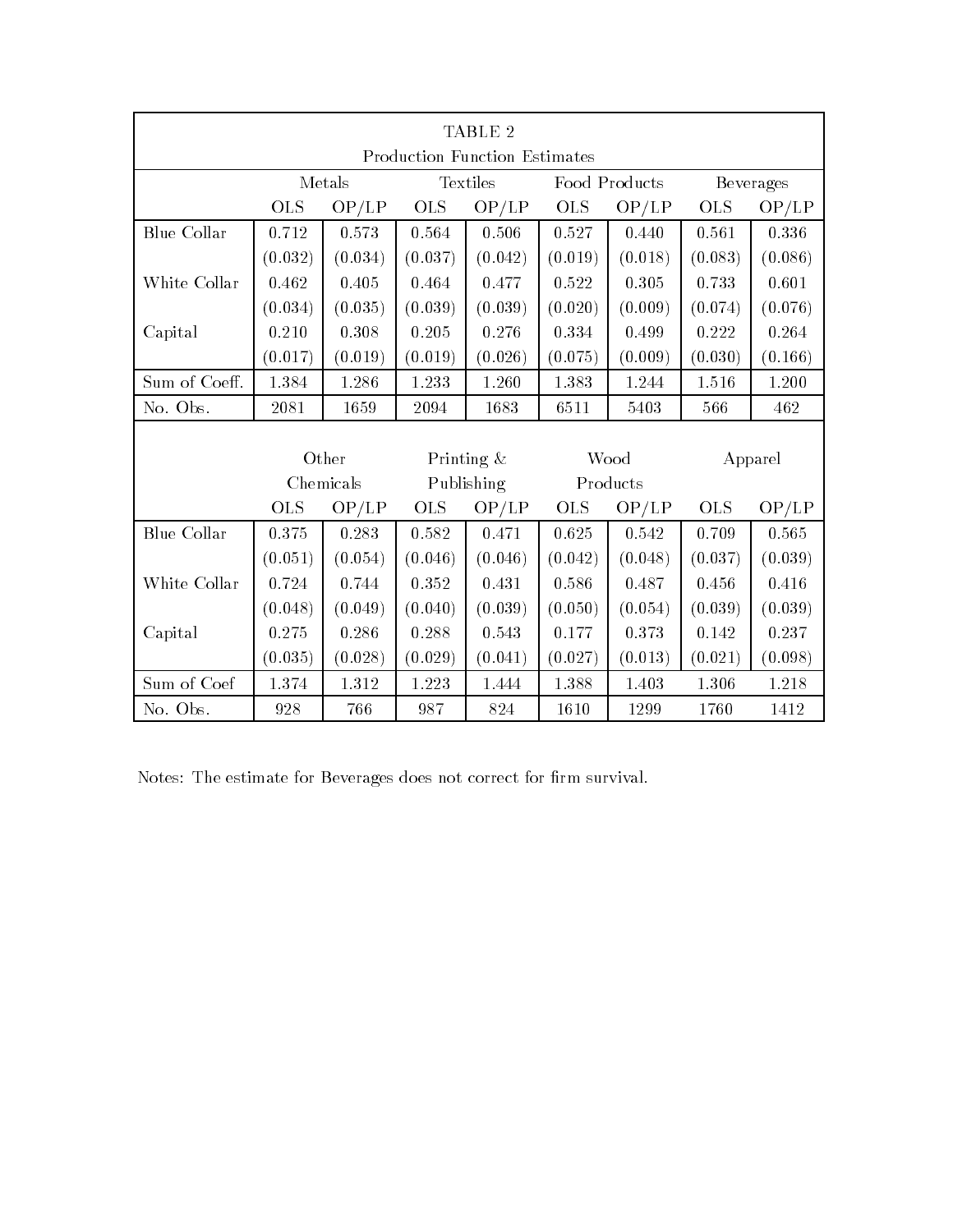| TABLE 3      |                       |               |               |                  |  |  |  |  |  |  |
|--------------|-----------------------|---------------|---------------|------------------|--|--|--|--|--|--|
|              | Industry Productivity |               |               |                  |  |  |  |  |  |  |
|              | Metals                | Textiles      | Food Products | <b>Beverages</b> |  |  |  |  |  |  |
| 1979         | 1.00                  | 1.00          | 1.00          | 1.00             |  |  |  |  |  |  |
| 1980         | 1.21                  | 1.23          | 0.87          | 0.88             |  |  |  |  |  |  |
| 1981         | 1.27                  | 1.61          | 0.94          | 0.71             |  |  |  |  |  |  |
| 1982         | 1.21                  | 1.34          | 1.09          | 1.06             |  |  |  |  |  |  |
| 1983         | 1.35                  | 1.32          | 0.89          | 0.94             |  |  |  |  |  |  |
| 1984         | 1.47                  | 1.16          | 1.62          | 0.87             |  |  |  |  |  |  |
| 1985         | 1.17                  | 1.19          | 1.60          | 0.79             |  |  |  |  |  |  |
| 1986         | 1.06                  | 1.33          | 1.81          | 0.89             |  |  |  |  |  |  |
| Change 79-83 | $0.35\,$              | 0.32          | $-0.11$       | $-0.06$          |  |  |  |  |  |  |
| Change 83-86 | $-0.29$               | 0.01          | 0.92          | $-0.06$          |  |  |  |  |  |  |
|              |                       |               |               |                  |  |  |  |  |  |  |
|              | Other                 | Printing $\&$ | Wood          | Apparel          |  |  |  |  |  |  |
|              | Chemicals             | Publishing    | Products      | (Preliminary)    |  |  |  |  |  |  |
| 1979         | 1.00                  | 1.00          | 1.00          | 1.00             |  |  |  |  |  |  |
| 1980         | 0.92                  | 0.90          | 0.86          | 1.17             |  |  |  |  |  |  |
| 1981         | 0.88                  | 0.94          | 0.69          | 1.31             |  |  |  |  |  |  |
| 1982         | 0.88                  | 0.64          | 1.13          | 1.52             |  |  |  |  |  |  |
| 1983         | 0.71                  | 0.52          | 0.98          | 1.31             |  |  |  |  |  |  |
| 1984         | 0.69                  | 0.53          | 0.95          | 1.33             |  |  |  |  |  |  |
| 1985         | 0.59                  | 0.44          | 1.00          | 1.52             |  |  |  |  |  |  |
| 1986         | 0.50                  | 0.39          | 0.60          | 2.23             |  |  |  |  |  |  |
| Change 79-83 | $-0.29$               | $-0.48$       | $-0.02$       | 0.31             |  |  |  |  |  |  |
| Change 83-86 | $-0.21$               | $-0.13$       | $-0.38$       | 0.92             |  |  |  |  |  |  |

Notes: Industry Productivity is defined as a weighted sum of firm productivities  $(\omega)$ , with shares of total value added as weights. The productivities are normalized by industry so that industry productivity equals to 1.00 in 1979.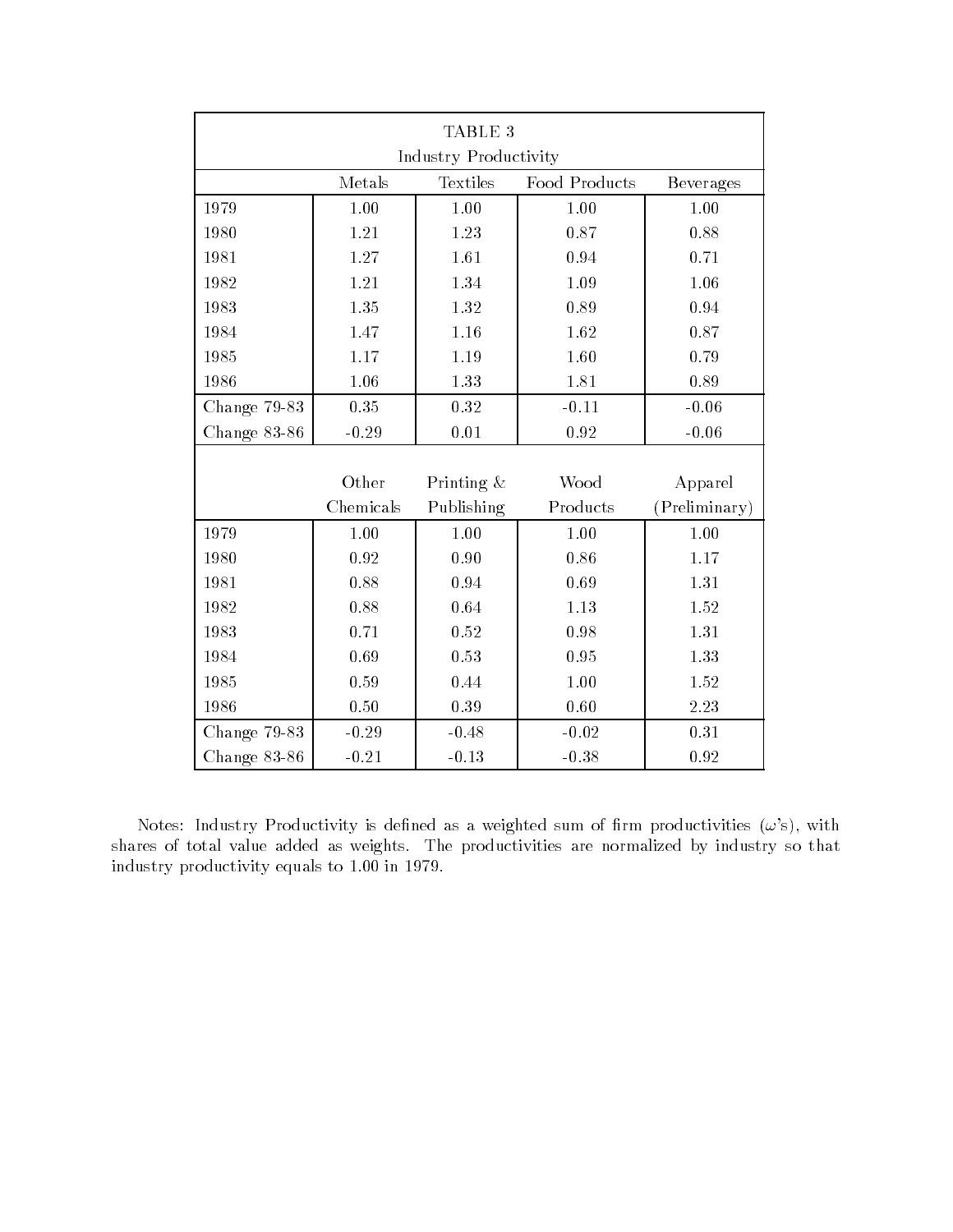| TABLE 4                      |            |                    |  |  |  |  |  |  |
|------------------------------|------------|--------------------|--|--|--|--|--|--|
| Some Non-Parametric Evidence |            |                    |  |  |  |  |  |  |
| Industry                     | Stationary | Increasing         |  |  |  |  |  |  |
| Distribution<br>Productivity |            |                    |  |  |  |  |  |  |
| Metals                       | <b>YES</b> | 47.9\% $(1.0\%)$   |  |  |  |  |  |  |
| Textiles                     | NO.        | $50.4\%$ $(1.3\%)$ |  |  |  |  |  |  |
| Food Products                | NO         | 54.2\% $(0.6\%)$   |  |  |  |  |  |  |
| Beverages                    | YES        | 49.5\% $(2.1\%)$   |  |  |  |  |  |  |
| Other Chemicals              | NO         | 41.5\% $(2.0\%)$   |  |  |  |  |  |  |
| Paper and Printing           | NO         | $38.8\%$ $(1.8\%)$ |  |  |  |  |  |  |
| Wood Products                | YES        | 47.4\% $(1.4\%)$   |  |  |  |  |  |  |
| Apparel                      | NO         | $58.2\%$ $(1.3\%)$ |  |  |  |  |  |  |

Notes: The "Stationary Distribution" column compares the distribution of productivity between 1979-1982 and 1983-86 using the distribution-free Kolmogorov-Smirnoff test with the null that both empirical samples are drawn from the same underlying distribution. The test is performed at the  $99\%$  confidence level and a "YES" indicates that the null is accepted.

The "Increasing Productivity" statistic is the empirical percentage of the number of adjacent firm-year observations that show an increase in productivity. The bootstrapped standard errors are in parentheses.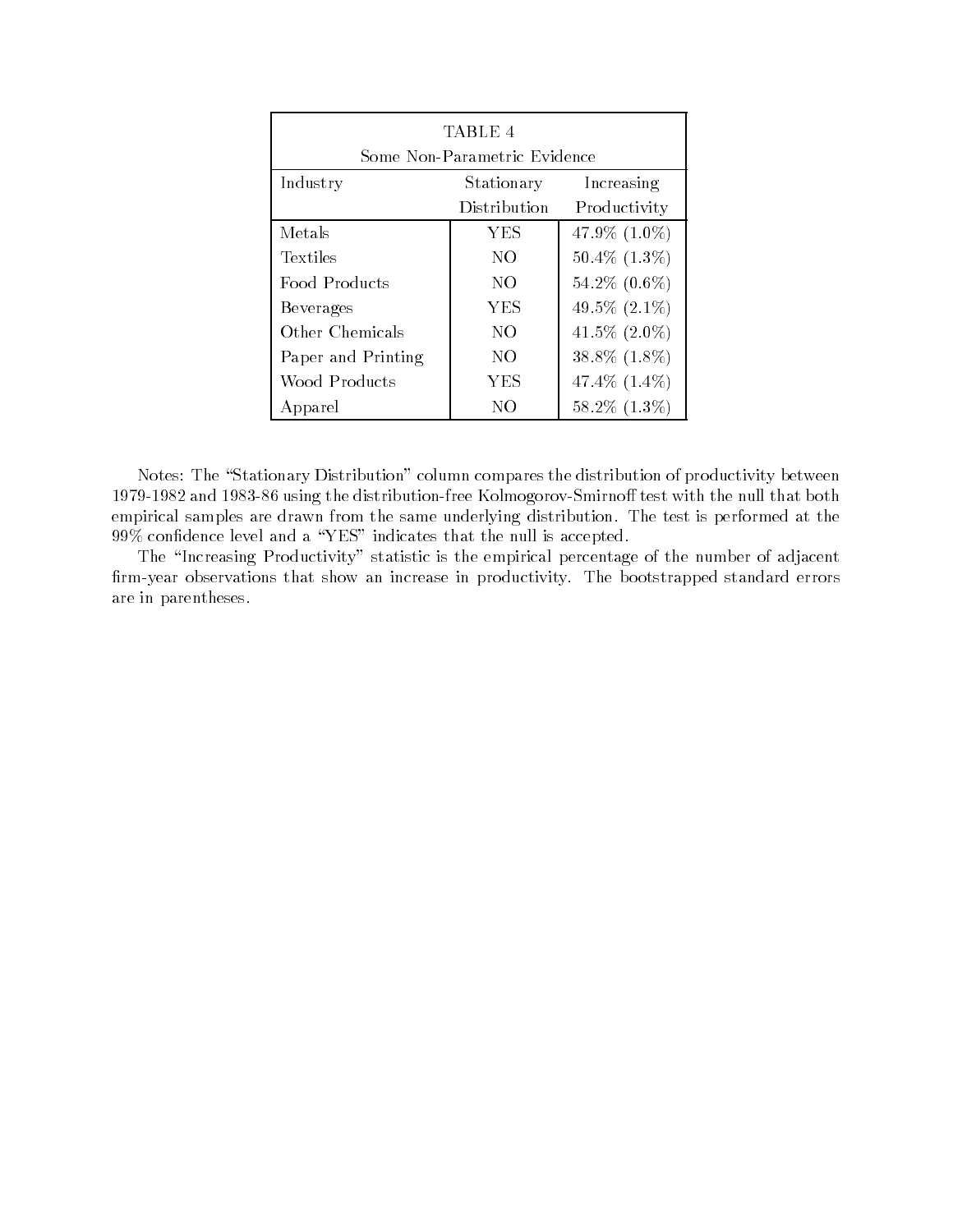| TABLE 5                                                                      |             |            |            |               |  |  |  |  |  |  |
|------------------------------------------------------------------------------|-------------|------------|------------|---------------|--|--|--|--|--|--|
| Productivity Changes in Millions of 1980 Pesos                               |             |            |            |               |  |  |  |  |  |  |
| OP/LP<br><b>OLS</b><br>Difference in                                         |             |            |            |               |  |  |  |  |  |  |
| Productivity Change<br>Productivity Change<br>Productivity Change<br>Average |             |            |            |               |  |  |  |  |  |  |
|                                                                              | Value Added | Mil. Pesos | Mil. Pesos | Percent of VA |  |  |  |  |  |  |
| Metals                                                                       | 9.62        | 1.17       | 1.83       | 6.9           |  |  |  |  |  |  |
| Textiles                                                                     | 10.23       | 2.97       | 2.97       | 0.0           |  |  |  |  |  |  |
| Food Products                                                                | 41.90       | 16.23      | 20.78      | 10.8          |  |  |  |  |  |  |
| <b>Beverages</b>                                                             | 12.20       | 0.38       | 1.70       | 10.8          |  |  |  |  |  |  |
| Other Chemicals                                                              | 14.09       | $-4.74$    | $-4.45$    | 2.0           |  |  |  |  |  |  |
| Printing & Pub.                                                              | 8.07        | $-5.06$    | $-4.30$    | 9.3           |  |  |  |  |  |  |
| Wood Products                                                                | 8.03        | 1.11       | 1.88       | 9.7           |  |  |  |  |  |  |
| Apparel                                                                      | 5.94        | 3.53       | 3.70       | 2.9           |  |  |  |  |  |  |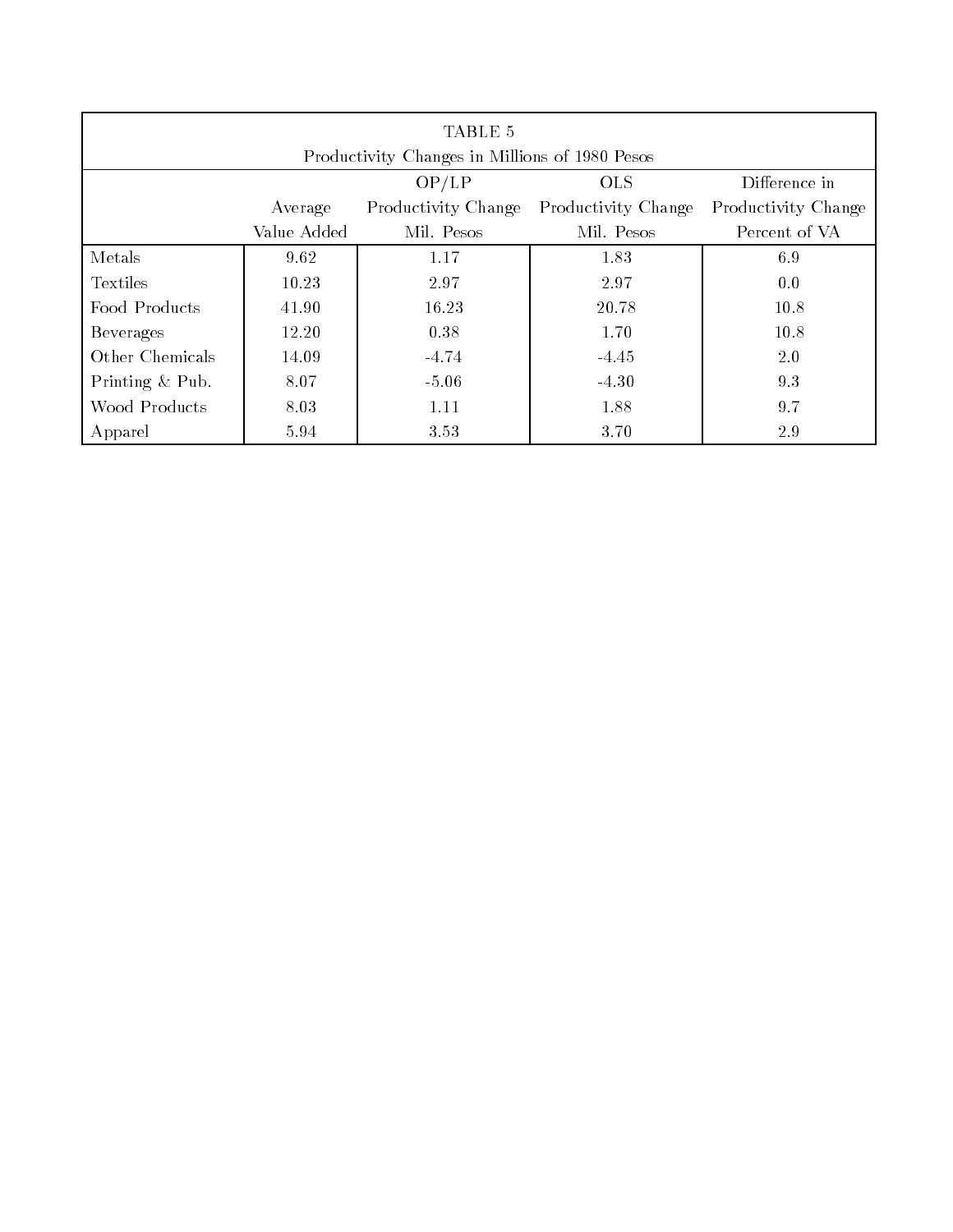| TABLE 6                     |             |             |               |                           |             |           |             |                  |  |  |
|-----------------------------|-------------|-------------|---------------|---------------------------|-------------|-----------|-------------|------------------|--|--|
| Productivity Decompositions |             |             |               |                           |             |           |             |                  |  |  |
|                             | Metals      |             |               | Textiles<br>Food Products |             |           |             | <b>Beverages</b> |  |  |
|                             | $'79 - '83$ | $'83 - '86$ | $'79 - '83$   | $83 - 86$                 | $79 - 83$   | $83 - 86$ | $'79 - '83$ | $'83 - '86$      |  |  |
| Total Change                | 17.2        | $-20.3$     | 22.1          | 1.2                       | $-2.9$      | 26.1      | $-17.1$     | $-19.8$          |  |  |
| Productivity                | 4.7         | $-23.6$     | 5.3           | $-2.3$                    | $-6.2$      | $3.8\,$   | $-120.4$    | $-27.7$          |  |  |
| Reallocation                | 11.4        | 0.9         | 18.1          | 1.5                       | 1.5         | 10.7      | $-15.1$     | 29.5             |  |  |
| Entry                       | 2.8         | $7.9\,$     | 1.3           | 4.5                       | 4.0         | 13.5      | 123.8       | 0.0              |  |  |
| Exit                        | $-1.7$      | $-5.5$      | $-2.6$        | $-2.5$                    | $-2.1$      | $-1.9$    | $-5.4$      | $-21.6$          |  |  |
| Avg P Index1                | 66.2        | 76.9        | 72.0          | 87.6                      | 26.6        | 37.6      | 353.9       | 334.2            |  |  |
| Avg P Index2                | 79.2        | 82.8        | 88.2          | 84.9                      | 27.4        | 42.3      | 336.5       | 320.3            |  |  |
|                             |             |             |               |                           |             |           |             |                  |  |  |
|                             | Other       |             | Printing $\&$ |                           | Wood        |           | Apparel     |                  |  |  |
|                             | Chemicals   |             |               | Publishing                | Products    |           |             |                  |  |  |
|                             | $79 - 83$   | $'83 - '86$ | $'79 - '83$   | $83 - 86$                 | $'79 - '83$ | $83 - 86$ | $'79 - '83$ | $'83 - '86$      |  |  |
| Total Change                | $-40.6$     | $-32.5$     | $-3.7$        | $-0.7$                    | $-0.9$      | $-13.2$   | 21.0        | 131.3            |  |  |
| Productivity                | $-46.8$     | $-41.0$     | $-4.0$        | $-0.9$                    | $-6.7$      | $-14.8$   | $-15.5$     | 150.8            |  |  |
| Reallocation                | 7.1         | 10.4        | 0.3           | 0.2                       | $-1.0$      | 6.3       | 41.3        | $-29.8$          |  |  |
| Entry                       | 4.6         | $2.2\,$     | 0.2           | $0.2\,$                   | $10.2\,$    | 2.4       | 1.8         | 29.8             |  |  |
| Exit                        | $-5.5$      | $-4.1$      | $-0.2$        | $-0.2$                    | $-3.4$      | $-7.1$    | $-6.6$      | $-19.5$          |  |  |
| Avg P Index1                | $126.6\,$   | 94.1        | $5.7\,$       | 3.4                       | $33.0\,$    | 26.1      | 120.6       | 215.1            |  |  |
| $Avg$ P Index2              | 137.4       | 97.8        | 6.3           | 3.7                       | 31.7        | 30.0      | 162.1       | 205.4            |  |  |

Notes: Change in Industry Productivity is defined as the difference between last- and first-year industry productivity, where industry productivity is the sum over plants of plant productivity (omega) times share of value-added. The "Reallocation" component of the total change is the weighted sum over *continuing* plants of final-year productivity, with each plant's change in market share as its weight. The "Productivity" component is the weighted sum over continuing plants of final-year minus initial-year productivity, with each plant's initial-year market share as its weight. The "Entry" component is the sum over plants that enter between the initial and final years of final-year productivity times market share, and the "Exit" component is the sum over plants that exit between the initial and final years of initial-year productivity times market share. Average P Index 1 is the average of initial-year and final-year industry productivity. The market shares of firms that appear or disappear between the initial and final year are re-allocated to continuing firms. Average P Index 2 is the average over all years between the initial and final year (inclusive) of industry productivity, with no adjustments made for appearing and disappearing firms.